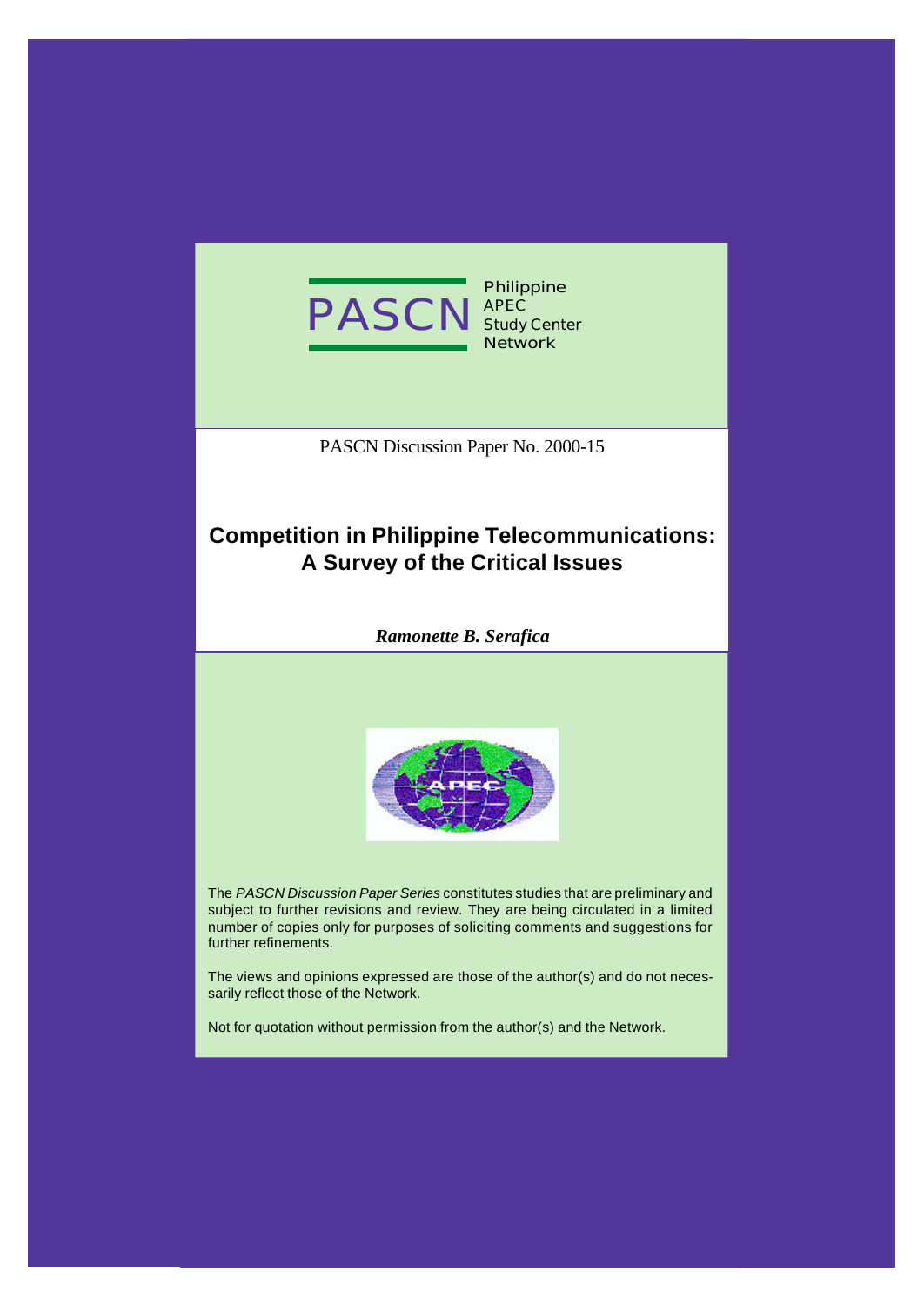

PHILIPPINE  $\begin{array}{c} \begin{array}{c} \ldots \vdots \end{array} \\ \begin{array}{c} \mathsf{A} \mathsf{P} \mathsf{E} \mathsf{C} \\ \mathsf{C} \end{array} \end{array}$ STUDY CENTER **NETWORK** 

PASCN Discussion Paper No. 2000-15

# **Competition in Philippine Telecommunications: A Survey of the Critical Issues**

## *Ramonette B. Serafica*

Philippine Institute for Development Studies

February 2001

The *PASCN Discussion Paper Series* constitutes studies that are preliminary and subject to further revisions and review. They are being circulated in a limited number of copies only for purposes of soliciting comments and suggestions for further refinements.

The views and opinions expressed are those of the author(s) and do not necessarily reflect those of the Network.

Not for quotation without permission from the author(s) and the Network.

For comments, suggestions or further inquiries, please contact:

**The PASCN Secretariat** Philippine Institute for Development Studies NEDA sa Makati Building, 106 Amorsolo Street Legaspi Village, Makati City, Philippines Tel. Nos. 893-9588 and 892-5817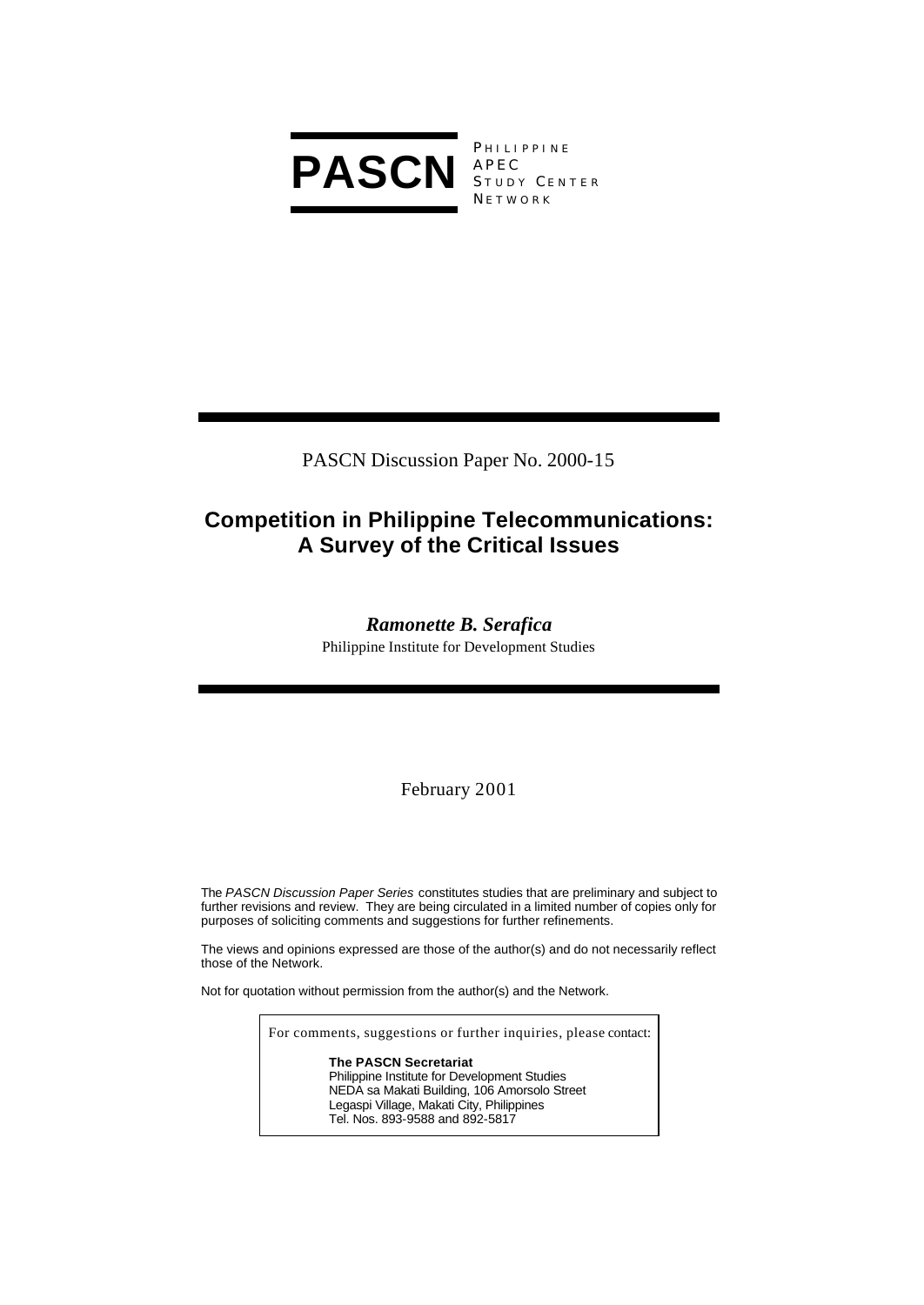## **ABSTRACT**

Telecommunications liberalization in the Philippines has produced a number of benefits such as higher teledensity, greater variety of services, and to some extent lower prices. However, simply relaxing market entry restrictions has proven insufficient in creating a truly competitive environment. This paper looks at the state of competition in Philippine telecommunications market and discusses the various threats to the competitive process in the industry. The paper also suggests areas for intervention from the standpoint of competition policy.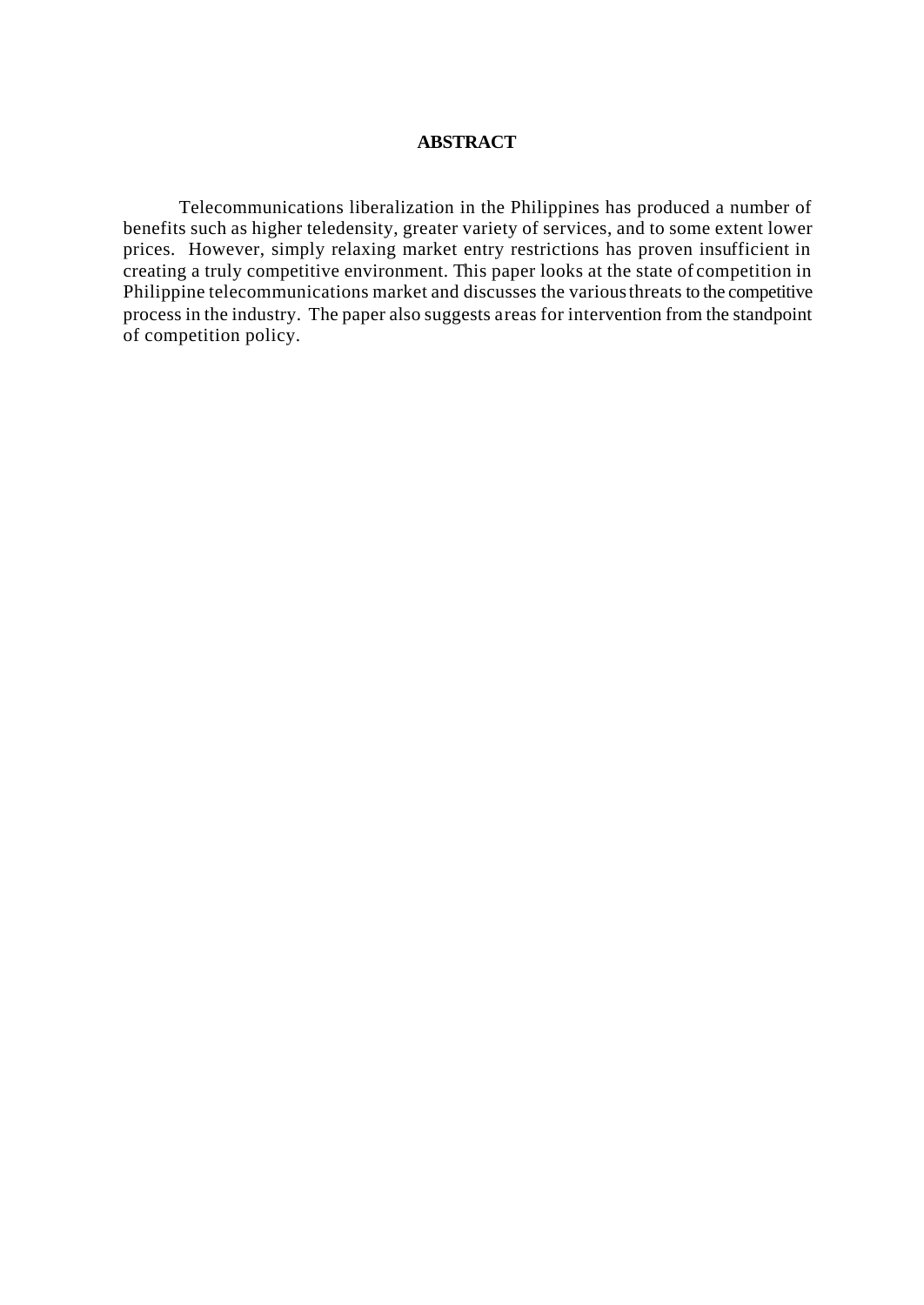#### **EXECUTIVE SUMMARY**

The demonopolization of Philippine telecommunications can be considered one of the best legacies of the Ramos administration. It is hard to imagine of any other policy move that could have elicited the same supply response from industry, particularly from the dominant operator. As we have seen from the experience of local communities, the liberalization of the telecommunications sector has been beneficial. The single most important achievement of liberalization is that it has expanded consumer choice. Although it was technology that enabled more access options to become available (e.g., cellular and landline), it was the deliberate policy of expanding supply via the entry of new players that has produced the gains for consumers. Carriers strive to be the first to provide advanced features that current technology makes possible (e.g., caller id, three-way calling). Moreover, in today's market, carriers actively seek out customers- a scenario that was unimaginable before.

Simply relaxing market entry rules however has proven inadequate in creating a robust competitive environment. There is a need to establish competition rules to safeguard the competitive process. The creation of such rules is necessary because the industry is not perfectly competitive and thus unfettered market activity cannot be expected to produce outcomes that are always efficient or that promote consumer welfare. A proactive set of rules that promotes competition and protects the process is necessary to assist entry as well as ensure that fair competition is maintained.

## THE NEED FOR EXPLICIT RULES

#### *What is our policy on access?*

One important element of competition policy is access to essential facilities (also known as bottleneck facilities). An essential facility is considered such because it is *necessary to a competitor's survival*.

New operators, have complained in the past of unfair conduct by the dominant firm, PLDT. These include, among others, insufficient interconnection, unequal access settlements or revenue sharing arrangements as well as the use of interconnection as a lever in other commercial negotiations. To be sure, alleged unfair or uncooperative behavior is not limited to PLDT as other incumbent operators have also been reluctant to interconnect or grant favorable terms of interconnection to competition.

The current regulatory setup whereby the price of an intermediate good (i.e., access) is negotiated while the price of the final good is set by the regulator can also have anticompetitive results since a firm can deliberately effect a price squeeze (i.e., access charges are so high as to reduce a competitor's margins) on a competitor.

### *What is our policy on vertical and horizontal mergers?*

A policy on mergers entails the setting of guidelines that would trigger an inquiry on whether or not a proposed merger will reduce competition *after* the merger takes place. For example, pre- and post-merger market shares or industry concentration are compared to determine if a proposed merger should go unchallenged or not. If challenged, further inquiries would need to be undertaken to determine if the merger should be allowed. While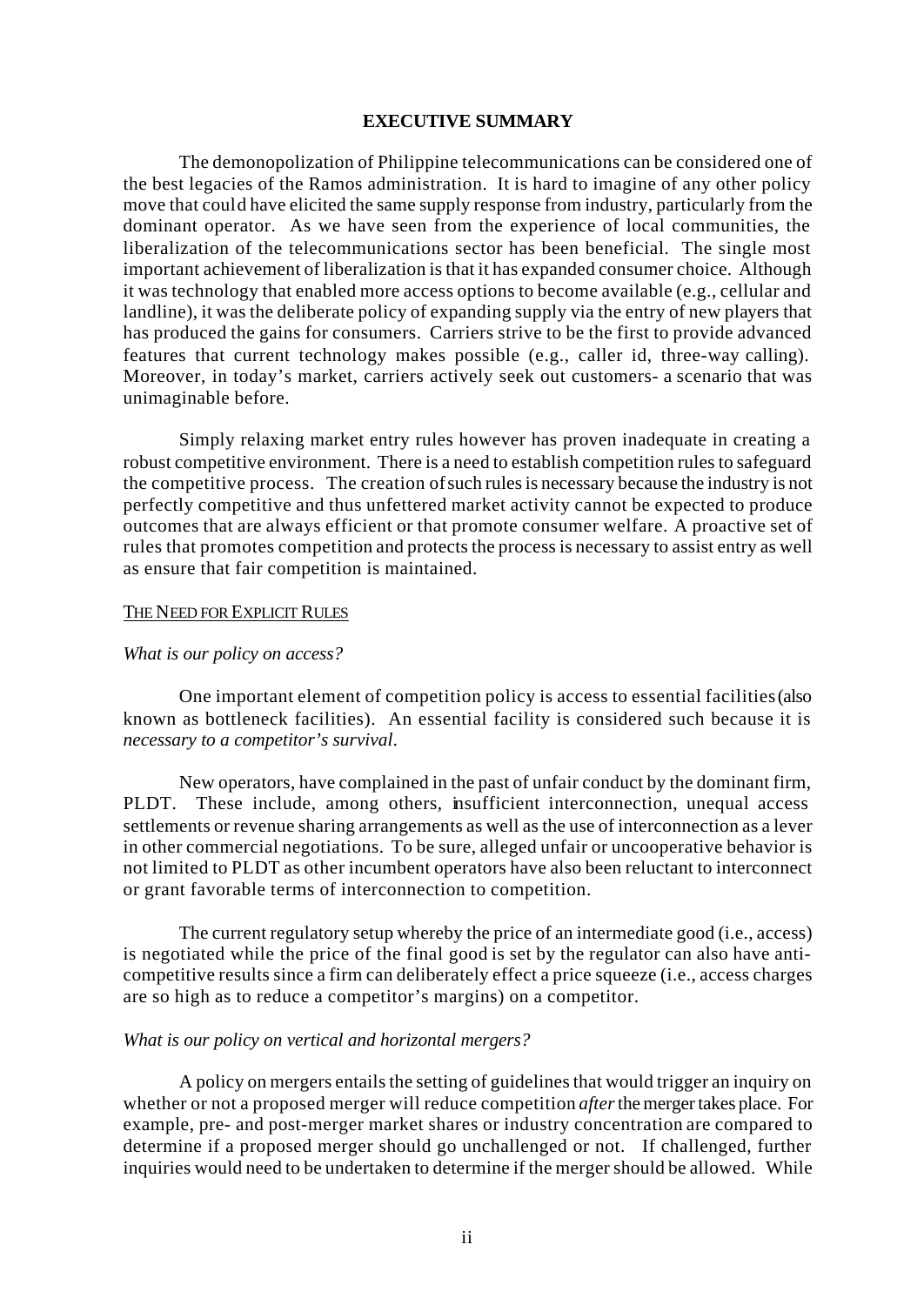mergers create efficiencies particularly for the firm, efficiencies alone do not provide justification for a merger and specific benefits accruing to society must be identified and weighed against other effects to determine the merits of a merger. For example, what may be required is to demonstrate that the merger will result in lower prices or at least not lead to an increase.

For the case of vertical integration, anti-competitive behavior can take the form of foreclosure (i.e., when a competitor is denied access to a monopoly segment controlled by the vertically integrated firm), price discrimination (i.e., monopoly rents from the utility operations are used to subsidize to lower prices in the competitive lines of business) or a price squeeze. All these actions are considered exclusionary or even predatory because they harm rivals and facilitate exit. Once exit takes place then the surviving firm can exercise absolute market power. In the end, consumers end up as the real losers because their choices are narrowed down.

## ASYMMETRY IN REGULATION IN FAVOR OF DOMINANT OPERATOR

There are certain regulations that work against the creation of genuine competition in the sector. The first imposes an additional cost to entrants but not to the dominant operator. The second deprives competition of opportunities to exploit economies of scale and scope. It also deprives competition of the opportunity to generate network externalities.

## *Universal access strategies*

Although most carriers have already satisfied this requirement, universal service obligations is still relevant to the issue of competition because of the use of the access charge as a tool for subsidizing local exchange service. Under the law, the access charge must not only reflect the actual cost of interconnection but is also supposed to contain a subsidy component. *That the access charge is used as an instrument for the universal access goals of the government exacerbates the asymmetry between firms.* PLDT, despite not having to install a line in an unserved or underserved area, imputes a subsidy component into the access charge for its local exchange.

## *Assignment of service areas*

Another factor that works against the creation of a credible threat to the dominant operator is that fringe operators are constrained by the regulator to operate only within certain jurisdictions. As a result, their ability to develop economies from both the supply and demand side is constrained. Supply side economies imply that a firm can take advantage of common inputs so that costs per line are reduced. Therefore, one firm providing the service in areas A and B can be more efficient than two firms operating in each area. Demand side economies mean that one's subscribers can easily access a wider network of subscribers (i.e., from different parts of the country), which attracts even more subscribers to join. Naturally, a firm that enjoys both such economies can have a better bargaining position vis-à-vis the dominant firm.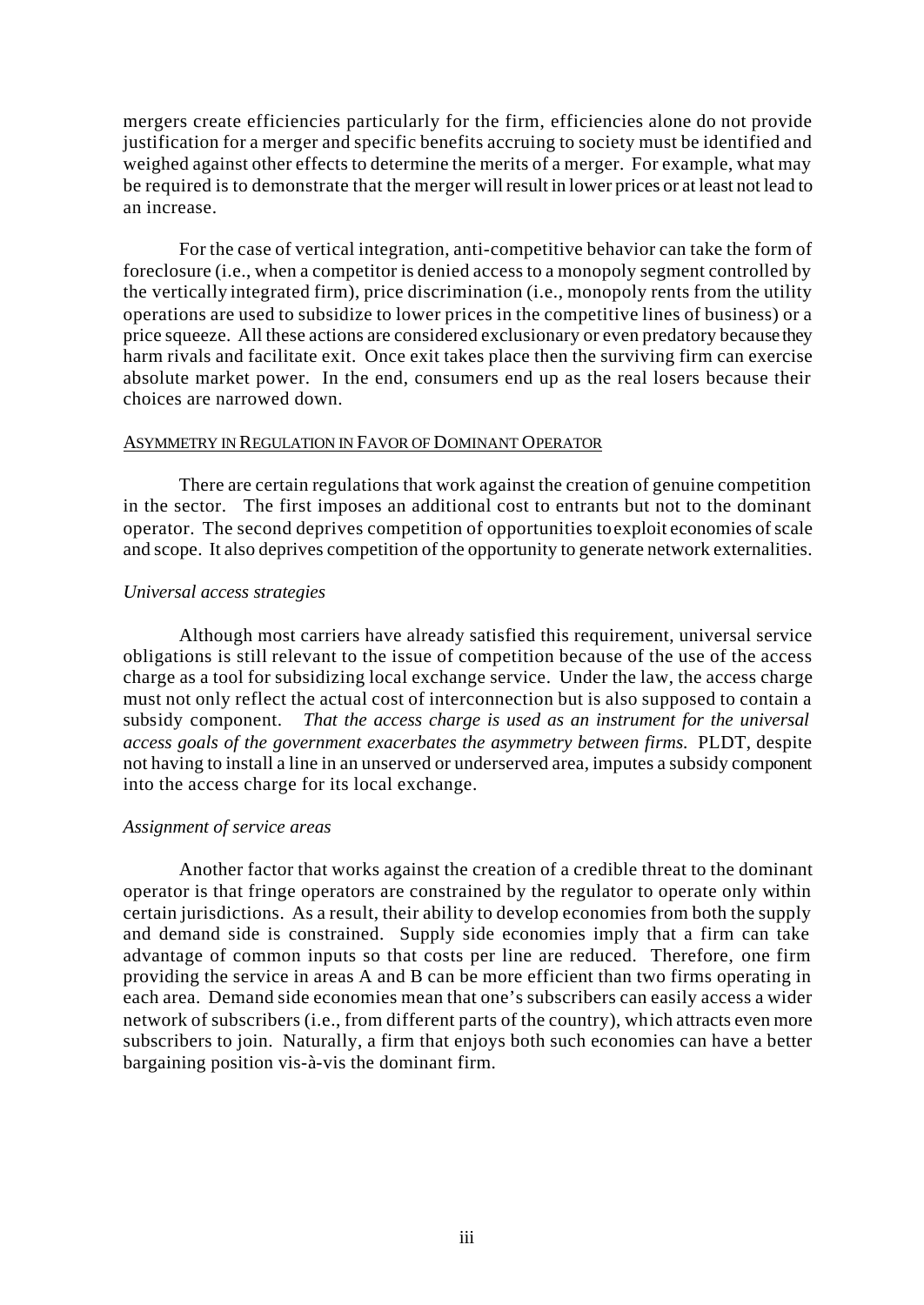## RECOMMENDATIONS

The current market environment does not bode well for competition and thus, nor for consumer welfare. There is a false sense of fairness in the lack of explicit rules to govern how firms, particularly a dominant firm, are supposed to compete because it ignores the inherent asymmetry between incumbents and new entrants. That certain regulations handicap new entrants even further only serve to impede the creation of genuine competition in the Philippine telecommunications sector.

What can be done to create a more competitive market environment in the Philippines telecommunications sector? Our recommendations are based on the following assumptions:

- ß The regulator alone cannot provide the necessary countervailing power against market power.
- $\bullet$  We have to work within the policy framework of RA 7925, which specifies that:
	- Access charges are to be negotiated (Article VI Sec. 18),
	- The access charge is supposed to make provision for the cross subsidy to unprofitable local exchange service areas (and not to local exchange per se) (Article III. Sec. 5 c), and
	- The NTC can exempt any s pecific telecommunications service from its rate or tariff regulation if the service has sufficient competition to ensure fair and reasonable rates or tariffs. (Article VI Sec. 17)
	- Most entrants have already complied with the mandate to install lines.

With the aforementioned as givens, it is recommended that steps be taken to distribute market power and create an environment that prevents the exercise of monopolistic behavior. Concretely, this would entail the following:

Firstly, that we establish specific rules to govern firm behavior. In particular, policies on access to essential facilities and mergers discussed earlier must be defined.

Secondly, a second national license (i.e., the LEC can operate anywhere in the Philippines just like PLDT) must be granted to facilitate consolidation and the formation of second carrier that can pose a credible threat to the current dominant operator.

Thirdly, improve regulation by privatizing certain functions such as auditing performance of operators, preparing public consultation documents or implementing alternative dispute resolution mechanisms. This would make important information readily available to consumers, firms, and even the regulator. It also enhances the process of regulation. Of course, rule making (i.e., regulatory authority) would still rest with the NTC.

The first three suggestions stem from our concern the regulator alone cannot be expected to perform the role of a "countervailing power". Therefore, this function must be shifted to the market itself, distributing power not only among firms but also between the two sides of the market – the suppliers and the subscribers.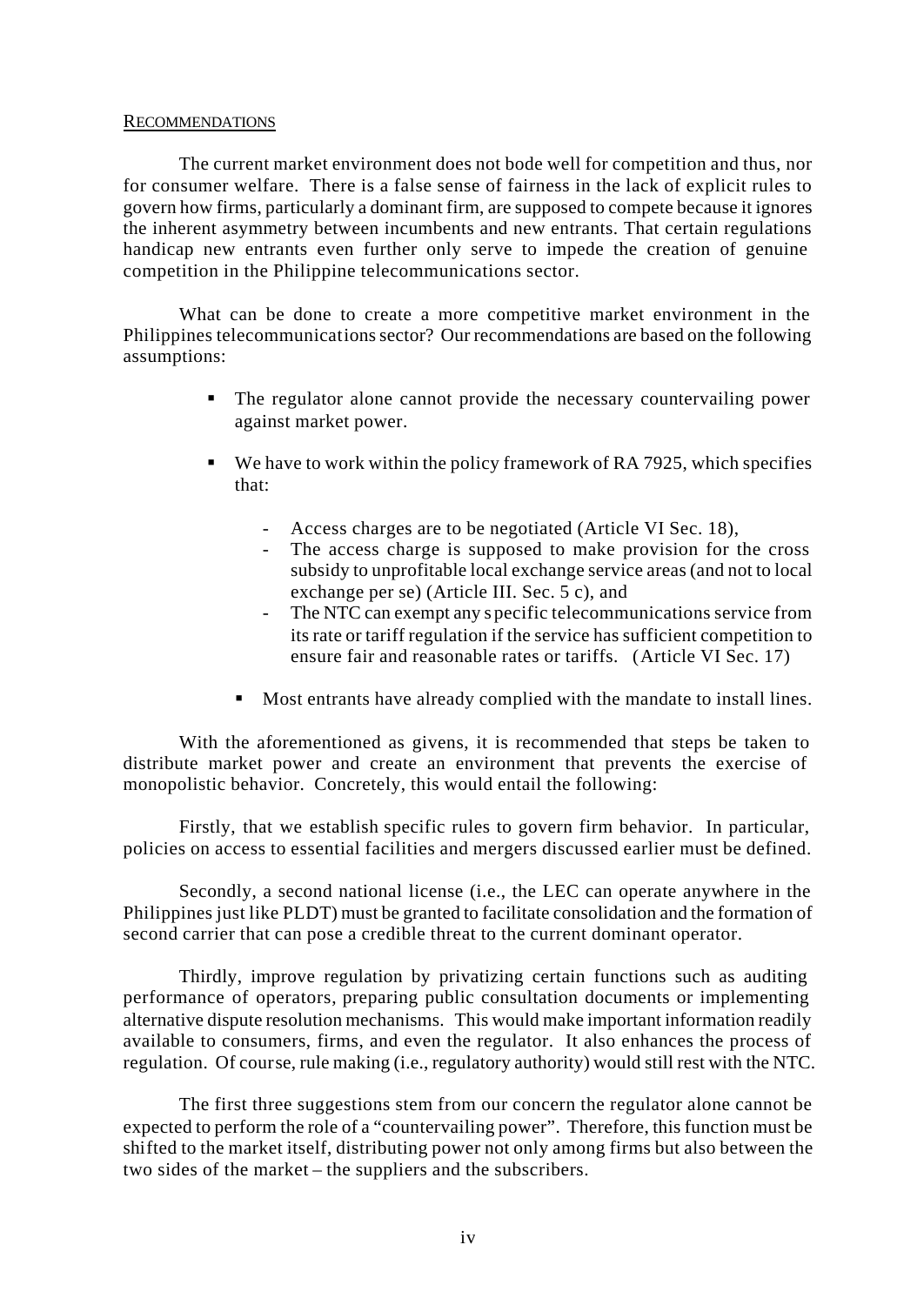Fourthly, the access charge must only serve one objective and that is to accommodate competition. The implication in terms of the level and structure of the access charge is that the rates must reflect only the cost of interconnection with no provision for universal access goals. Given the requirement in RA 7925, subsidy should go only to unprofitable areas. The argument that access charges based on the incremental cost of interconnection will not encourage network build-out is not relevant for the Philippine case because of the forced roll out earlier implemented. Therefore the more appropriate accesspricing regime for the country at this point (i.e., post-SAS) is one that facilitates competition rather than network build-out.

Finally, end-user price setting by the regulator must eventually be removed. There is no way that the regulator can determine the "right" price in an increasingly convergent environment. Firms must be accorded greater flexibility in structuring their prices. Fear of cartel-like behavior can be addressed as long as pro-competitive policies are expanded and strengthened. Thus, although initially focus must be on curtailing market power, rules to prevent collusion must be established before price regulation is completely relaxed.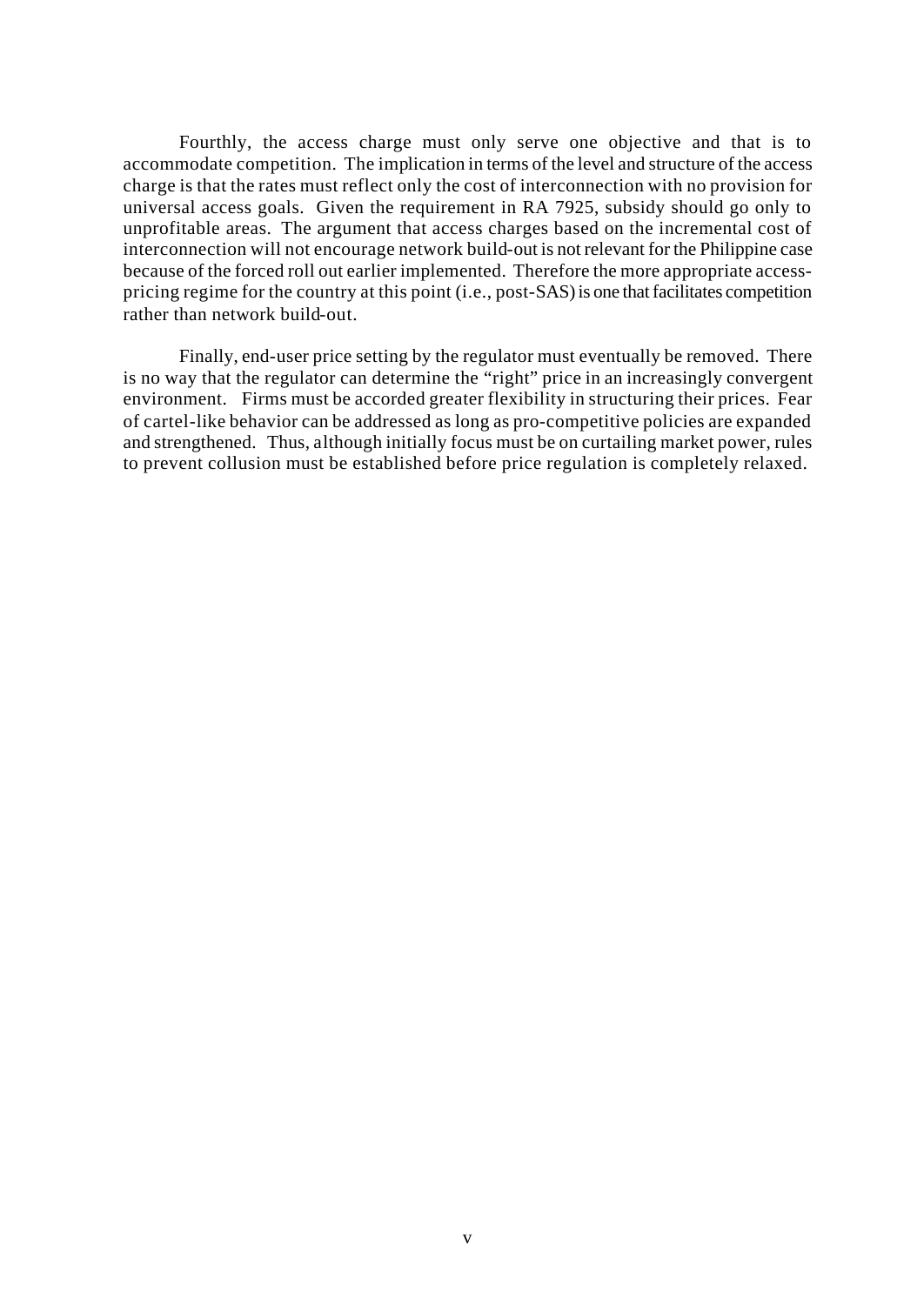| The Market Environment of Philippine Telecommunications 4 |
|-----------------------------------------------------------|
|                                                           |
|                                                           |
|                                                           |
|                                                           |
|                                                           |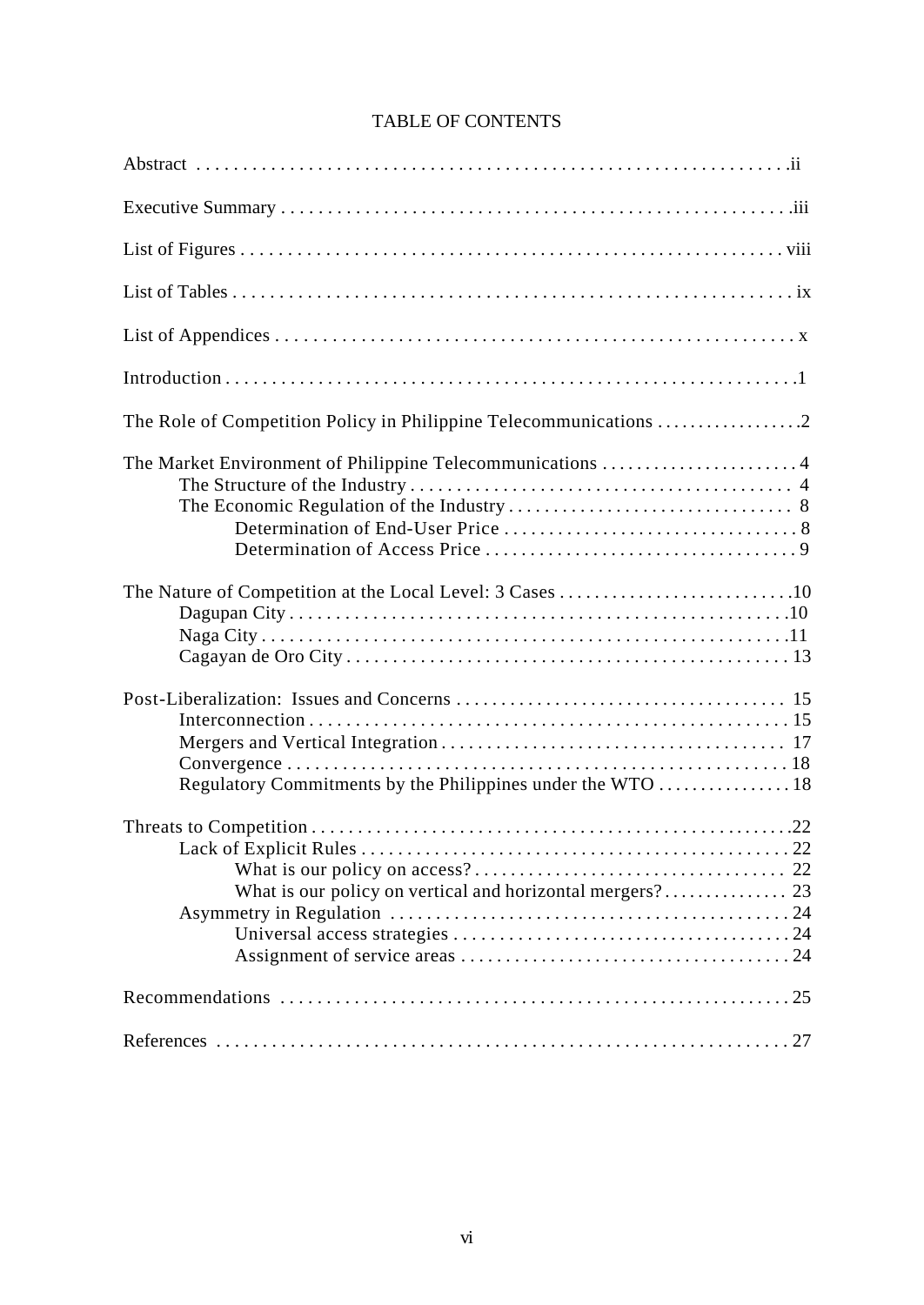## LIST OF FIGURES

# Graph

| $\sim$ 1 and $\sim$ |  |
|---------------------|--|
| $\gamma$            |  |

## Diagram

| 15 |  |
|----|--|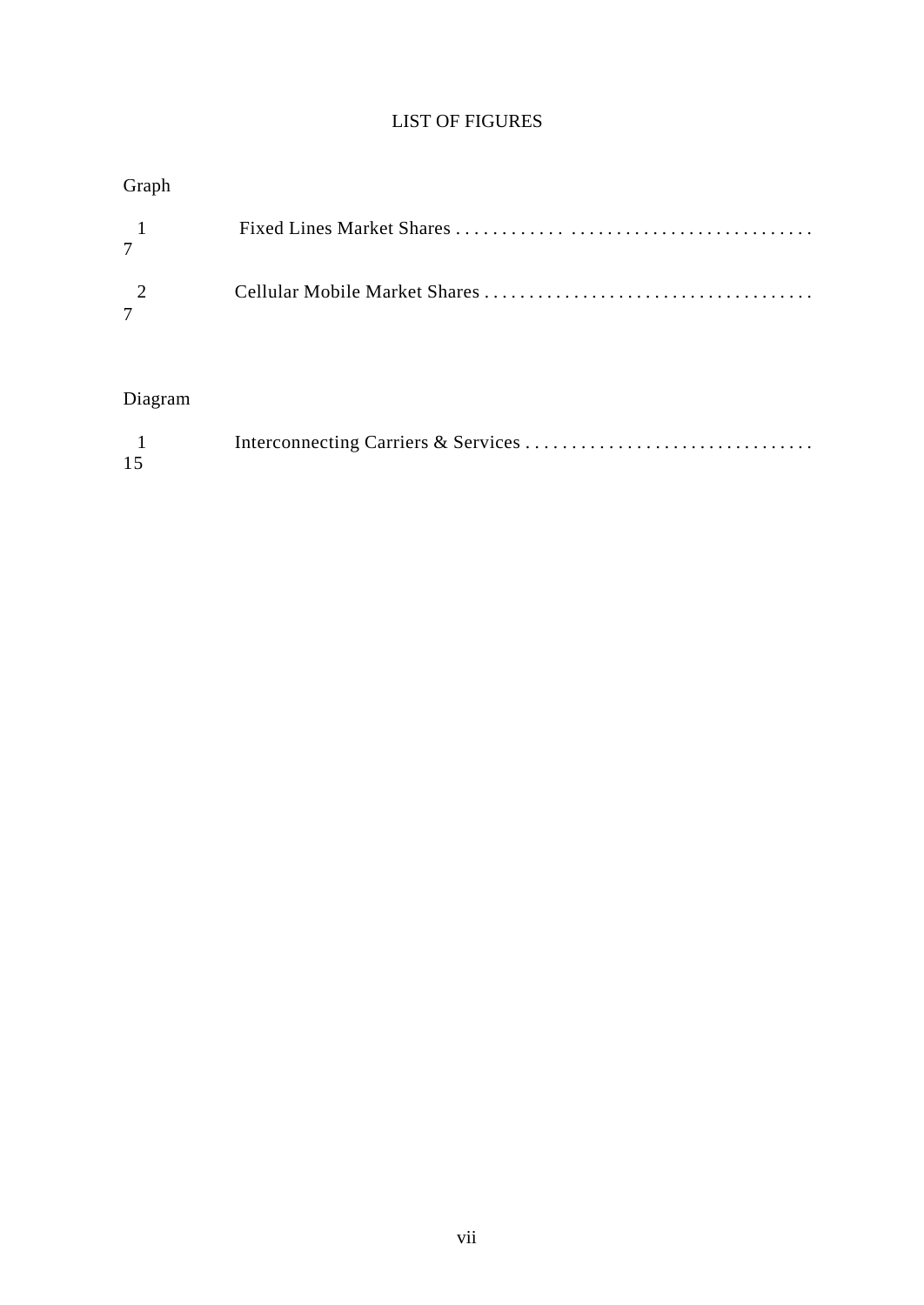## LIST OF TABLES

## Table

| Comparison of WTO Reference Paper vs. Philippine Commitment:<br>19 |
|--------------------------------------------------------------------|
| Comparison of WTO Reference Paper vs. Philippine Commitment:       |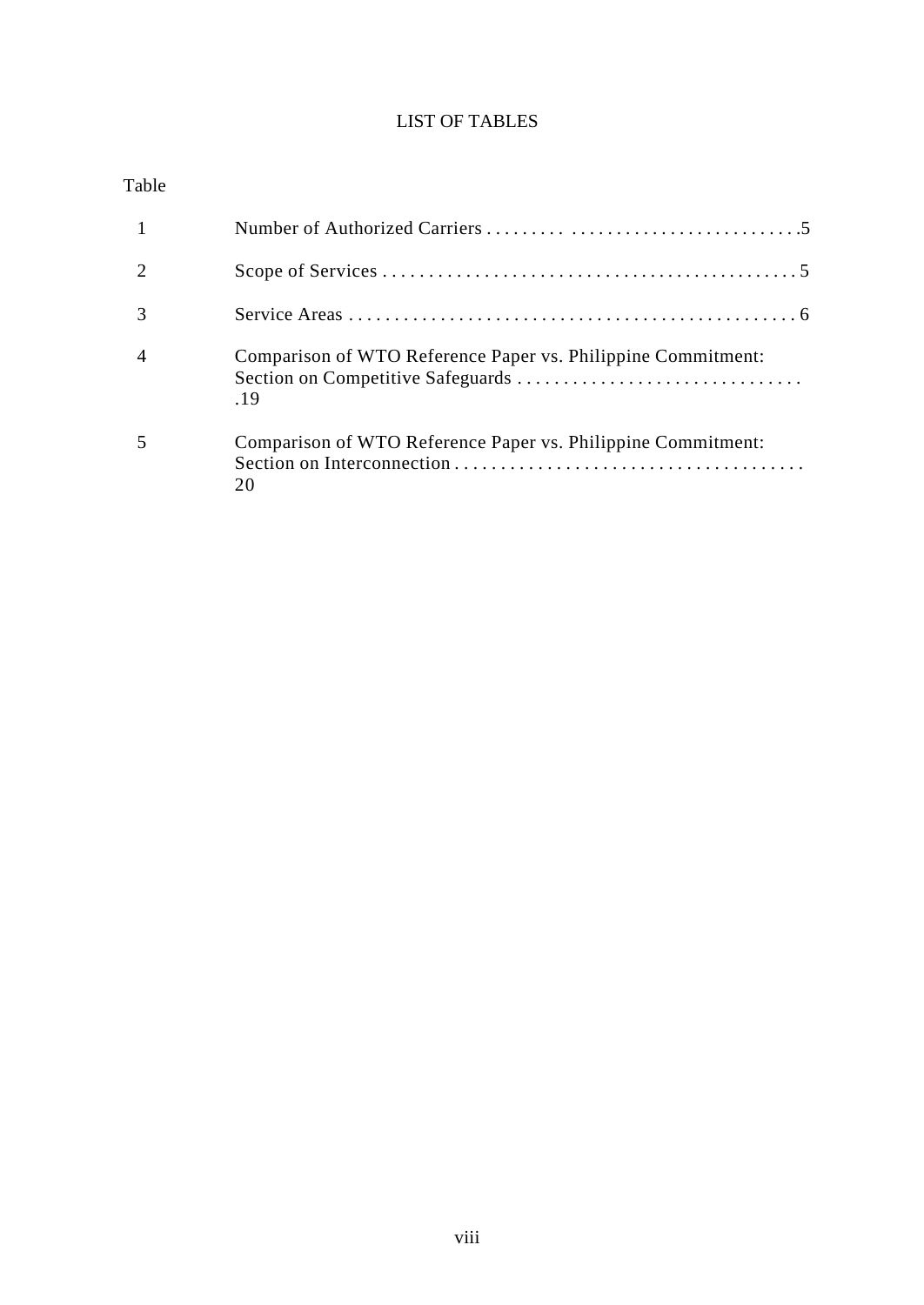## LIST OF APPENDICES

# Appendix

| A |                                                                    |
|---|--------------------------------------------------------------------|
|   | RA 7925 Implementing Rules and Regulations: Relevant Provisions on |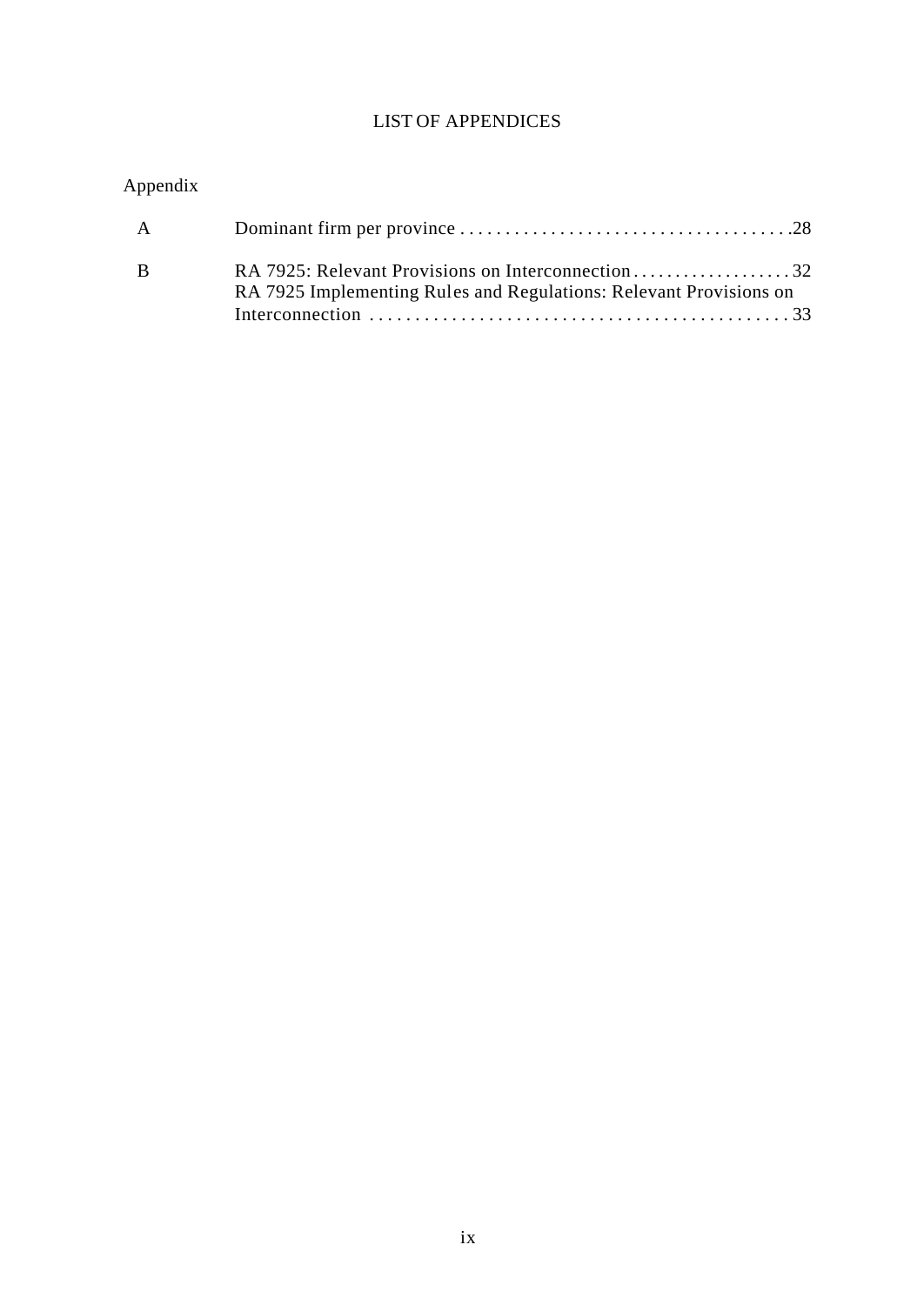## **COMPETITION IN PHILIPPINE TELECOMMUNICATIONS: A SURVEY OF THE CRITICAL ISSUES<sup>1</sup>**

*by Ramonette B. Serafica De La Salle University*

*"It would be a truism to say that the most effective forms of competition we have, or can have, are imperfect forms, since there are no others. But it will mean something if we can find, after due examination, that some of these forms do their jobs well enough to be an adequate working reliance-more serviceable, on the whole, than those substitutes which involve abandoning reliance on competition. And it would be useful if we can learn something about the kinds and degrees of "imperfection" which are positively serviceable under particular situations."<sup>2</sup>*

## **INTRODUCTION**

l

The demonopolization of Philippine telecommunications can be considered one of the best legacies of the Ramos administration. It is hard to imagine of any other policy move that could have elicited the same supply response from industry, particularly from the dominant operator.

This study seeks to improve on the achievements of liberalization by carefully analyzing the critical issues affecting competition in Philippine telecommunications. In particular, the objectives of the study are:

- ß To provide a clear and workable definition of competition policy especially as it applies to the telecommunications industry.
- ß To evaluate the state of competition in the Philippine telecommunications industry.
- To identify threats to the competitive provisioning of telecommunications services.
- ß To suggest policy and regulatory measures to ensure a contestable telecommunications market.

To begin, some basic concepts and principles are presented to better understand competition policy and its role in telecommunications. Next we will carefully review the state of competition in Philippine telecommunications by looking at the industry structure and the relevant regulation affecting firm conduct particularly with respect to pricing. Then, the experiences of local affecting firm conduct particularly with respect to pricing. communities after the introduction of liberalization will be discussed followed by an analysis of the critical issues undermining the competitive environment. Specific recommendations to create a more competitive and efficient telecommunications market are presented last.

<sup>&</sup>lt;sup>1</sup> Funding for this study was provided under a research grant from the Philippine APEC Study Center Network. The author also acknowledges the research assistance of Ms. Jovie Importante. All errors are the sole responsibility of the author.

<sup>2</sup> Clark, J.M. "Toward a Concept of Workable Competition," *American Economic Review*. Vol. XXX No. 2 (June, 1940); 242.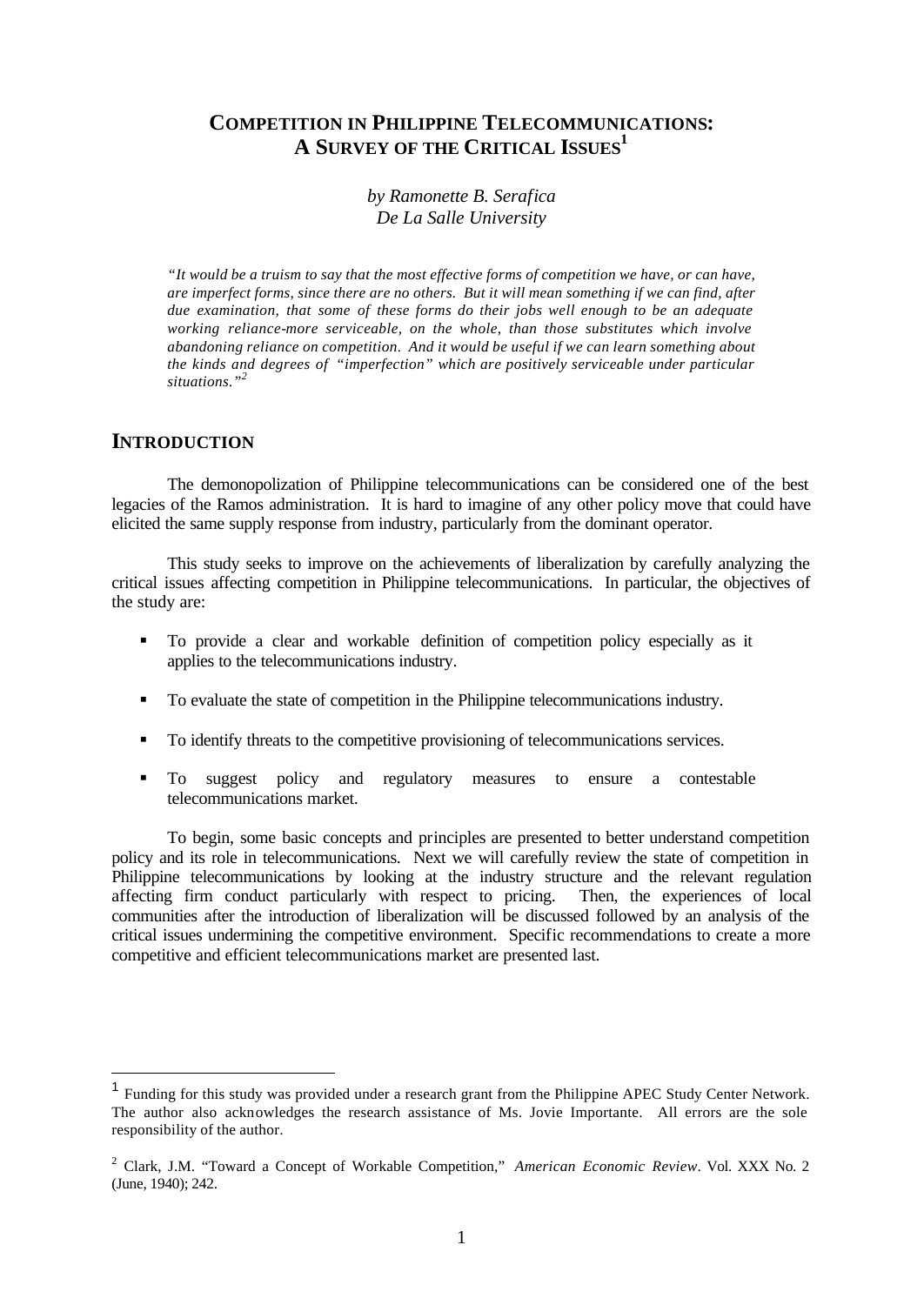## **THE ROLE OF COMPETITION POLICY IN PHILIPPINE TELECOMMUNICATIONS**

The virtues of a competition are well known. Several efficiencies are attained in markets where there are many buyers and sellers none of which has market power, consumers perceive no product differentiation, information is costless, and where barriers to entry and exit do not exist. **Productive efficiency** is achieved because firms are forced to produce goods and services at minimum cost. **Allocative efficiency** is attained because only the right amount and mix of goods and services are produced at prices that reflect the opportunity cost of all resources utilized. **Xinefficiency** is avoided because the discipline of a competitive market will punish managerial slack or excesses. Equally important, **consumer welfare** is also maximized under a perfectly competitive market structure.

In reality, most industries do not possess all of the standard characteristics of a perfectly competitive model from which such efficiencies are supposed to emanate. For the case of telecommunications, massive capital requirements imply high barriers to entry and exit especially since a significant portion of fixed cost incurred is sunk. Telecommunications is also characterized by a network of switches, transmission links, and terminal or distribution points that give rise to economies of scale and scope. However, this does not mean that telecommunications is necessarily a natural monopoly. Being multi-product in nature, different portions of the telecommunications network can be opened to varying degrees of competition, although still not to the extent described in a perfectly competitive model. Another important characteristic of telecommunications is that it enjoys network externalities (also referred to as consumption scale economies), which means that the benefits from telecommunications increase with the number of users that one is able to reach. These economic properties of telecommunications have at least two important implications for policymaking and regulation.

First, since the industry is not perfectly competitive then unfettered market activity cannot be expected to produce outcomes that are always efficient or that promote consumer welfare. Traditionally, countervailing market power in industries such as telecommunications was simply called regulation (or monopoly regulation). Given that technological and market conditions have now allowed feasible and desirable entry of competition in some sub-sectors of the industry a more general set of rules under "competition policy" (which subsumes monopoly regulation) must be put in place. A proactive set of rules promoting competition is necessary **b** assist entry and ensure that fair competition is maintained particularly since an incumbent can use its position to undermine competition. An incumbent not only enjoys certain advantages from being the first mover in the market but it also controls certain facilities that are needed by the entrant for the delivery of its service. Without rules that explicitly deal with the potential for abuse of the dominant position then efforts to approximate the desirable results of a perfectly competitive market by simply relaxing market entry will not be effective.

As described in the "Concept Paper on Competition Law and Policy" prepared by the Tariff Commission,<sup>3</sup> competition policy refers to "all laws government policies and regulations aimed at establishing competition and, having done so, maintaining the same. It includes measures aimed at promoting, advancing and ensuring competitive market conditions by the removal of control, as well as redressing anti-competitive results, of public and private restrictive practices." According to Patalinghug,<sup>4</sup> the elements of an effective competition policy include: (a) policy towards a monopoly, (b) policy towards mergers, (c) policy towards restrictive and anti-competitive practice, (d) policy towards state entry barrie rs, and (e) policy towards consumer protection. This list is similar to those

l

<sup>&</sup>lt;sup>3</sup> Planning and Project Coordination Division (April 7, 1999).

<sup>4</sup> Patalinghug, E.E. 1997. "Competition Policy, Technology Policy and Philippine Industrial Competitiveness," *A Professorial Chair Paper* (College of Business Administration, University of the Philippine, Diliman, Q.C.), December 1997; 4-6.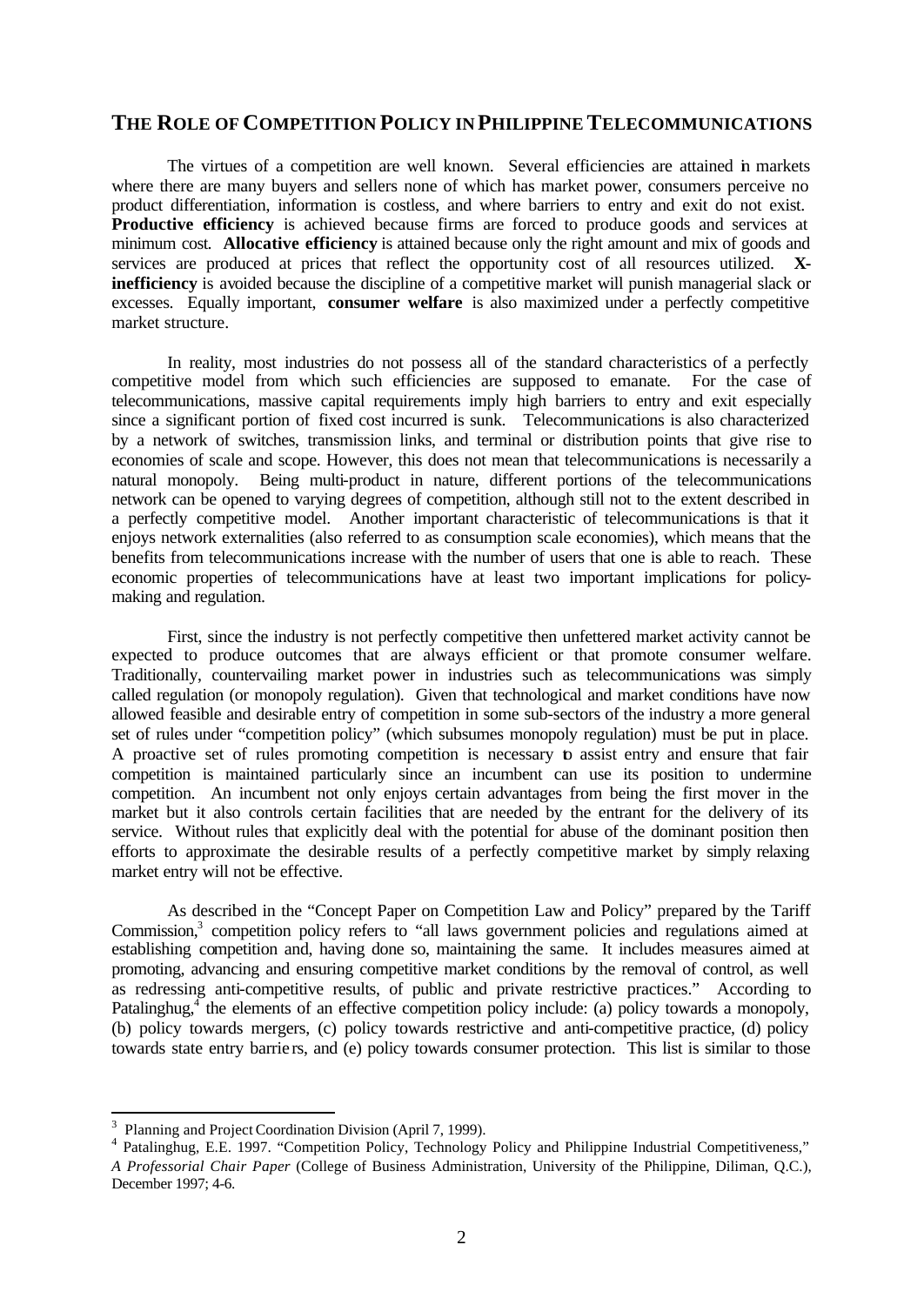of Australia's Hilmer Report,<sup>5</sup> which identifies the six elements of a competition policy as: anticompetitive conduct of firms, unjustified regulatory restrictions on competition, inappropriate structure of public monopolies, denial of access to certain facilities that are essential for effective competition, monopoly pricing, and competitive neutrality when government businesses compete with private firms.

In other countries particularly the U.S., antitrust laws govern the ways in which firms are allowed to compete with each other. Agreements among competitors (e.g., price fixing arrangements) and actions by a single firm that hurt rivals (e.g., denial of access to bottleneck facilities) are the main areas covered by antitrust policy. When no additional inquiry is required to determine whether or not a certain firm behavior violates antitrust laws then such conduct is said to be **per se illegal**. An example of this would be an agreement whose sole purpose is to fix price or restrict output. However, not all cooperative agreements are considered illegal especially when such arrangements are necessary to achieve pro-competitive purposes (e.g., the reduction in transactions costs). In such cases, the courts apply a **rule of reason** analysis whereby the reasonableness of the agreement is determined. To be sure, antitrust is not anti-monopoly. The intent of the antitrust laws is primarily to prevent business practices that would harm society through the exercise of market power.<sup>6</sup>

The second equally important point that needs to be recognized is that even as competition policy attempts to mimic the competitive market, tradeoffs among the desirable efficiencies will have to be made. For example, since fixed costs are involved then a policy of promoting entry will lead to lower x-inefficiency within the incumbent firm but will also result in a duplication of facilities in the industry. A merger, which exploits synergies and generates efficiencies, may have to be challenged if this creates a significant increase in market power (or the ability to set the terms of the market with respect to price or supply). If one of the government's objectives is to encourage dynamic efficiency (i.e., innovation) then firms should be allowed to earn above normal profits or engage in tie-in arrangements to recoup investments in R&D. Note too, that the competitive model is silent on the issue of equity. Thus, prices may have to be distorted resulting in allocative inefficiency in the short term if this will translate to more people being able to access the telecommunications network thereby increasing the benefits for everyone in the long run.

Competition policy just like regulation will have to balance the conflicting interests of the various stakeholders—at times, even requiring intertemporal comparisons of welfare effects. Thus, the critical decision will have to be made in terms of choosing which among the different interests and objectives are more equal than others.

Given these considerations, what specific elements of competition policy are most relevant to Philippine telecommunications? The next few sections will discuss the state of the industry and its regulatory environment to aid us in identifying the rules that must be put in place to create a healthy competitive market.

l

<sup>5</sup> Cited in A Policy Framework for Competition Policy in the Philippines The Institute for Research in International Competitiveness (Australia) March 1999.

<sup>&</sup>lt;sup>6</sup> See Carlton, D. W. and J.M. Perloff 1994. "Antitrust Laws and Policy" Chapter 20 of Modern Industrial Organization  $2<sup>nd</sup>$  ed. (NY: Harper Collins College Publishers).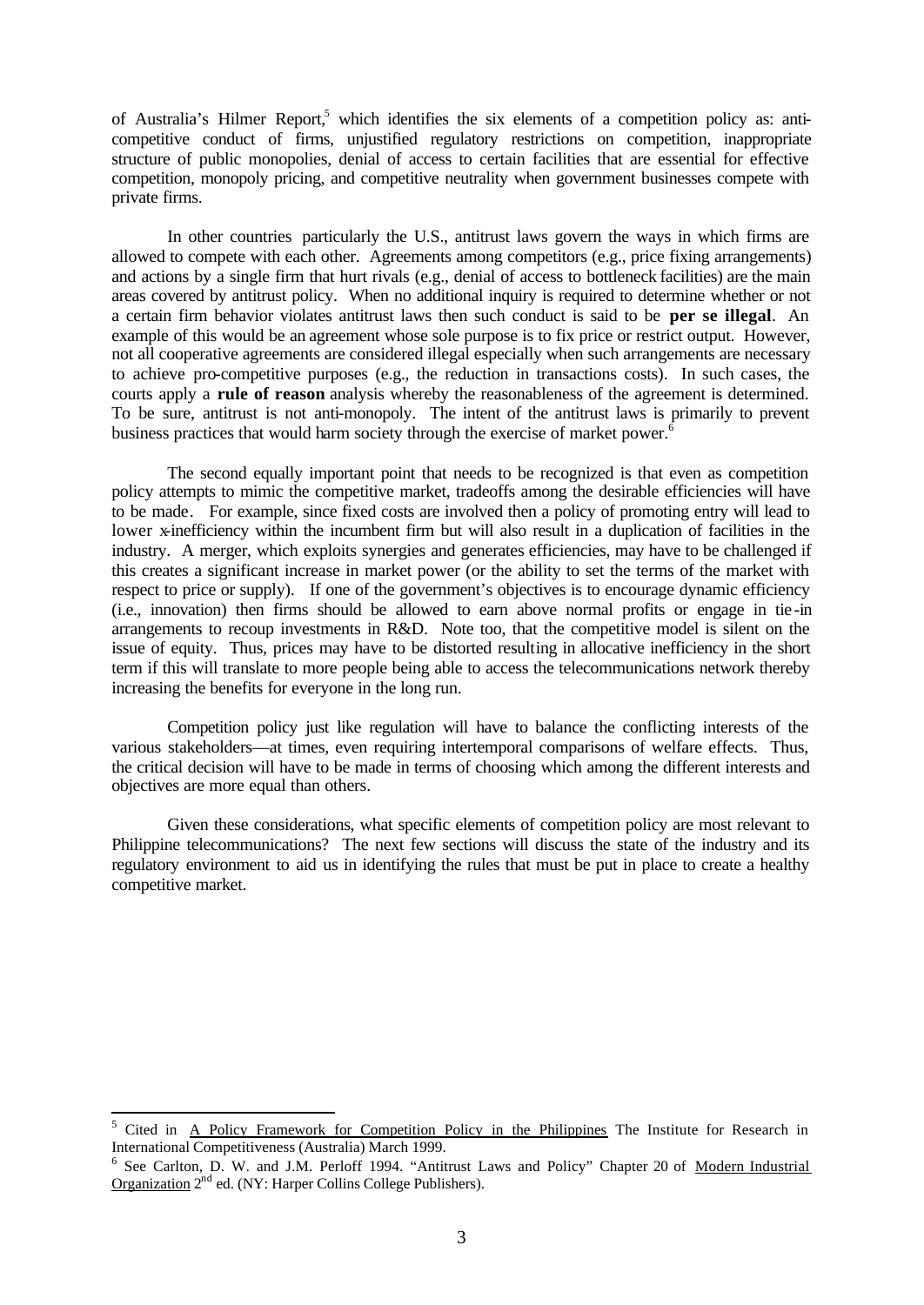## **THE MARKET ENVIRONMENT OF PHILIPPINE TELECOMMUNICATIONS**

As declared in the Public Telecommunications Policy Act of the Philippines (RA 7925), "A healthy and competitive environment shall be fostered, one in which telecommunications carriers are free to make business decisions and to interact with one another in providing telecommunications services, with the end view of encouraging their financial viability while maintaining affordable rates" [Article II. Sec 4f]. Telecommunications is defined as "any process which enables a telecommunications entity to relay and receive voice, data, electronic messages, written or printed matter, fixed or moving pictures, words, music or visible or audible signals or any control signals or any design and for any purpose by wire, radio or other electromagnetic, spectral, optical or technological means." Accordingly, the Act specifies the following categories of telecommunications services: local exchange service, inter-exchange carrier service, international carrier service, valueadded service, mobile radio service, and radio paging service.

The National Telecommunications Commission (NTC) is the agency that exercises jurisdiction over the supervision, adjudication and control over all telecommunications services. Although it is an independent regulatory body, the NTC remains under the administrative supervision of the Department of Transportation and Communication (DOTC) as an attached agency. However, in terms of its quasi-judicial functions, the decisions of the NTC can be appealed only to the Supreme Court. According to RA 7925, it is the responsibility of the NTC to "Foster fair and efficient market conduct, through, but not limited to, the protection of telecommunications entities from unfair trade practices of other carriers." [Art. III Sec. 5d]

### THE STRUCTURE OF THE INDUSTRY

l

Table 1 shows the growth of the industry following liberalization. Although Philippine telecommunications has always been multi-operator in character, it was only until the issuance of the Executive Order 109 (and subsequently with the enactment of RA 7925) that the industry was effectively demonopolized. That there are no longer monopolies in the industry does not mean that no single operator today is able to exercise considerable market power but rather, that there are now at least two operators allowed to compete in the same geographic market for each of the service categories identified in RA 7925.<sup>7</sup>

Of these service categories, only value-added service has been deregulated such that even registration with the NTC is not being strictly enforced. Entry into the regulated segments of the industry occurs in two stages. The first step requires a congressional franchise to operate a telecommunications service in all or some parts of the country. The second phase involves applying for a Certificate of Public Convenience and Necessity (CPCN) or a Provisional Authority (PA) granted by the NTC, which requires carriers to demonstrate that they are technically and financially able to carry out the service and that sufficient demand exists. A description of the service, the specific rate or a general rate structure that may be charged for the service and the regulations under which that service can be provided are all contained in the PA.

 $<sup>7</sup>$  Thus, this is the simple "single seller" definition of a monopoly. Whether or not certain firms control essential</sup> facilities and are thus able to behave like a monopolist will be discussed in a later section.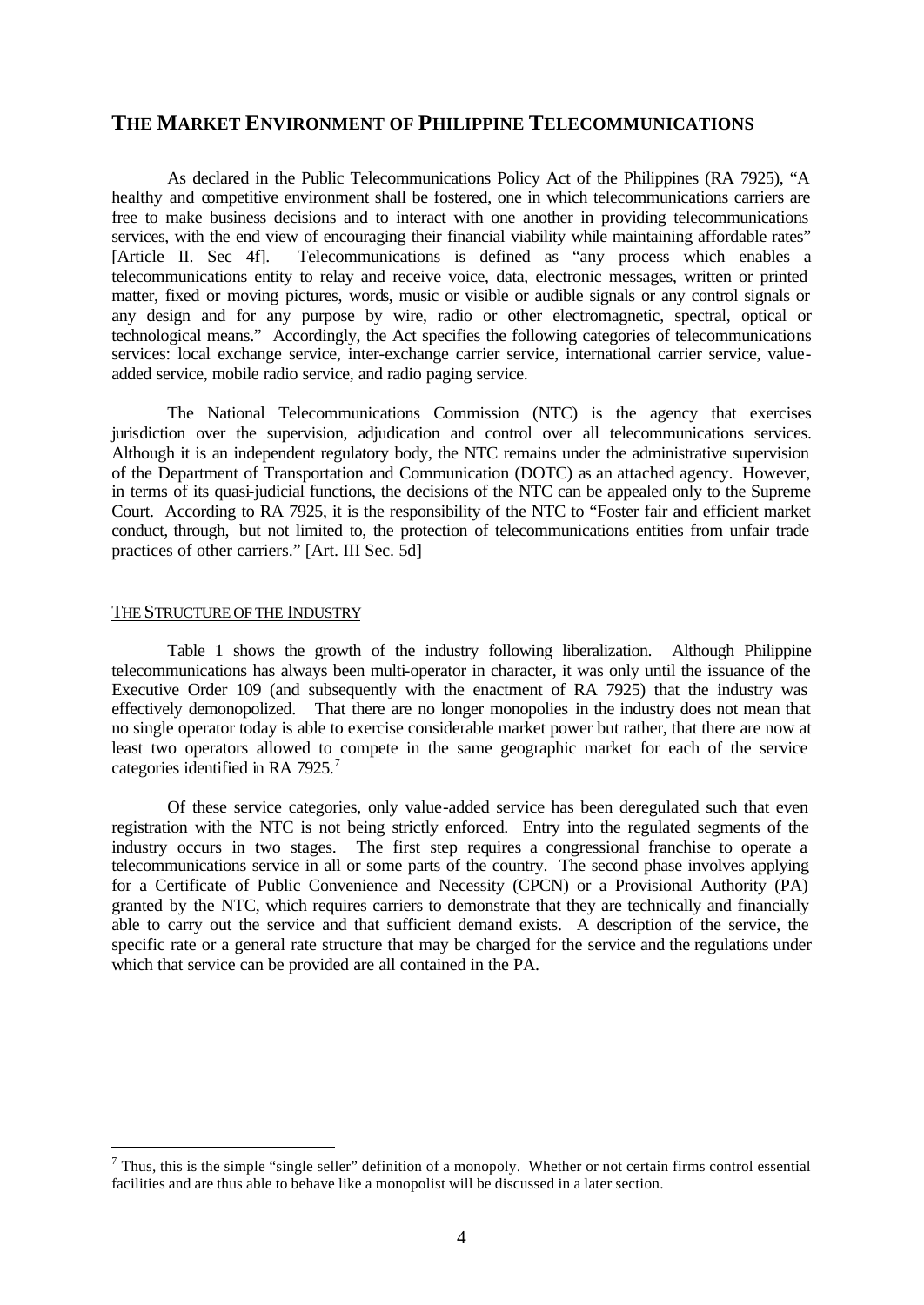| <b>TELECOM SERVICE</b>                   | 1992           | <u>1993</u>    | 1994 | 1995 | 1996 | 1997 | 1998 |
|------------------------------------------|----------------|----------------|------|------|------|------|------|
| Local Exchange Carrier (LEC)             | 45             | 49             | 60   | 67   | 74   | 76   | 76   |
| Cellular Mobile Telephone Service (CMTS) | 2              | 5              | 5    | 5    | 5    | 5    | 5    |
| Paging Service                           | 6              | 6              | 10   | 11   | 14   | 15   | 15   |
| Public Trunk Repeater Service            | $\overline{7}$ | 8              | 8    | 10   | 10   | 10   | 10   |
| <b>International Gateway Facility</b>    | 3              | 5              | 9    | 9    | 9    | 11   | 11   |
| Satellite Service                        | 3              | 3              | 3    | 3    | 3    | 3    | 3    |
| <b>International Record Carrier</b>      | 4              | 4              | 5    | 5    | 5    | 5    | 5    |
| Domestic Record Carrier                  | 6              | 6              | 6    | 6    | 6    | 6    | 6    |
| Very Small Aperture Terminal             | 4              | $\overline{4}$ | 3    | 3    | 3    | 4    | 4    |
| <b>Public Coastal Station</b>            | 13             | 13             | 13   | 12   | 12   | 12   | 12   |
| Radiotelephone                           | 4              | 6              | 6    | 5    | 5    | 5    | 5    |
| Value-Added Service                      |                |                |      |      | 27   | 47   | 70   |

Table 1. NUMBER OF AUTHORIZED CARRIERS

*Source: National Telecommunications Commission Annual Report (1997, 1998)*

EO 109 forced the creation of several vertically integrated multi-service firms. In addition to the Philippine Long Distance Telephone Company, Inc. (PLDT), there are now nine other firms engaged in various telecommunications services. Moreover, most of these firms have positioned themselves further downstream in value-added service, either through an affiliate, subsidiary or sister company. *(See Table 2)*

#### TABLE 2. SCOPE OF SERVICES

| <b>SERVICE</b> | <b>BAYANTEL</b> | <b>CAPWIRE</b> | <b>DIGITEL</b> | <b>ETPI</b> | <b>GLOBE</b> | <b>ISLACOM</b> | <b>PHILCOM</b> | <b>PILTEL</b> | <b>PLDT</b> | <b>SMART</b> |
|----------------|-----------------|----------------|----------------|-------------|--------------|----------------|----------------|---------------|-------------|--------------|
| <b>IGF</b>     |                 |                |                |             |              |                |                |               |             |              |
| <b>LEC</b>     |                 |                |                |             |              |                |                |               |             |              |
| <b>CMTS</b>    |                 |                |                |             |              |                |                |               |             |              |
| VAS            |                 |                |                |             |              |                |                |               |             |              |

Although all carriers were given a national franchise, PLDT is the only carrier that operates local exchange service (including Public Calling Offices) all over the country while the rest are restricted by their PAs to serve only specific geographic areas *(See Table 3).* In addition to these vertically integrated firms, there are about sixty-six (66) other licensed provincial operators who have been providing LEC service on a limited scale. Four of these pure LEC operators are governmentowned and should be privatized soon as mandated by RA 7925. At the aggregate level, PLDT accounts for about sixty percent (60%) of the total subscribed lines *(See Graph 1)* and remains the dominant operator in the most lucrative service area, Metro Manila. In Luzon, DIGITEL is emerging as the dominant operator while for the rest of the country no single firm consistently enjoys the dominant position for competition in the so-called "last mile connection". Appendix A identifies the dominant and fringe operators in each of the provinces.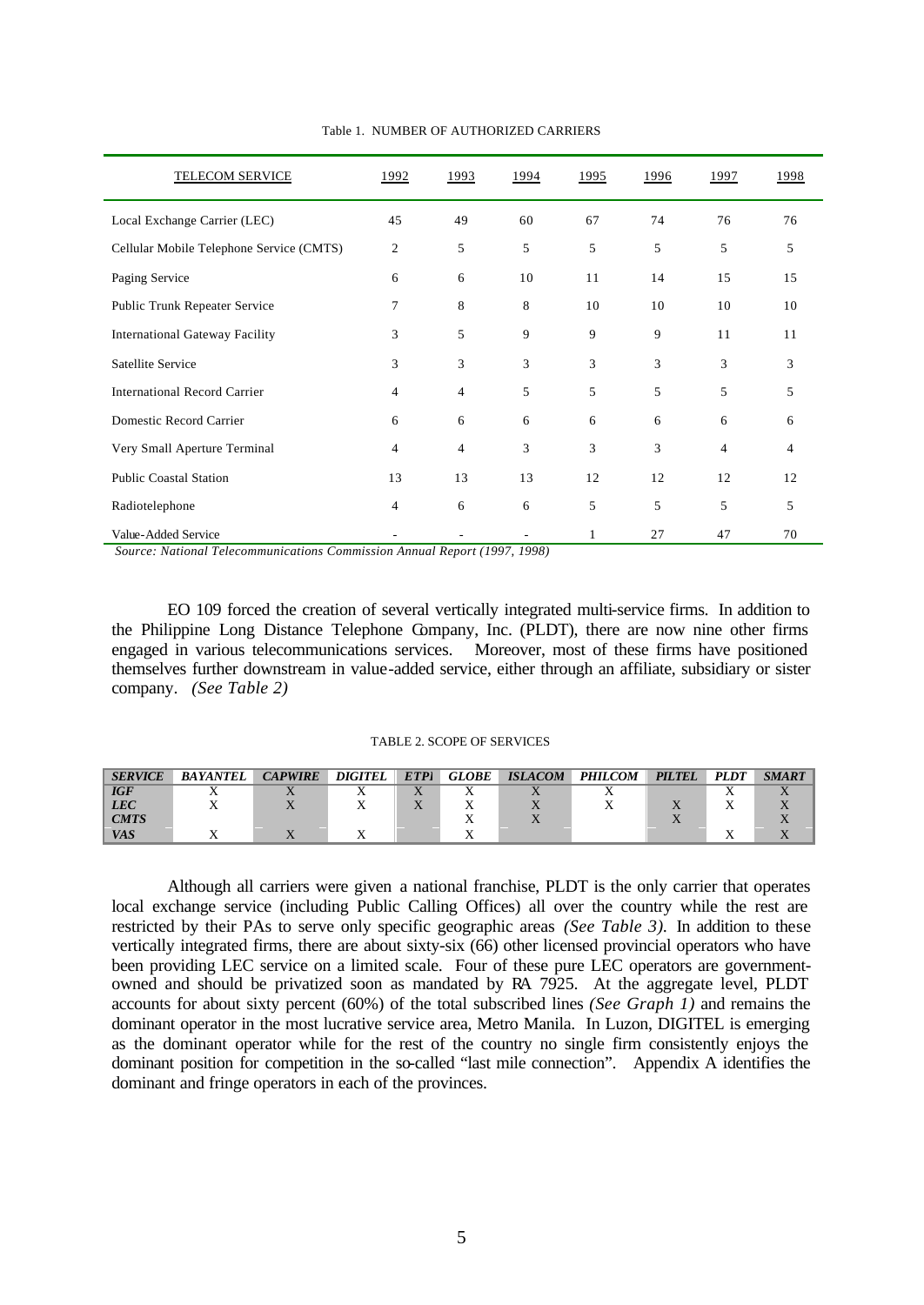#### TABLE 3. SERVICE AREAS

| <b>REGION</b>           | <b>BAYANTEL</b> | <b>CAPWIRE</b> | <b>DIGITEL</b> | <b>ETPI</b>  | <b>GLOBE</b> | <b>ISLACOM</b> | <b>PHILCOM</b> | <b>PILTEL</b>             | <b>PLDT</b> | <b>SMART</b> |
|-------------------------|-----------------|----------------|----------------|--------------|--------------|----------------|----------------|---------------------------|-------------|--------------|
| <b>NCRA</b>             |                 |                |                | $\mathbf X$  |              |                |                |                           | $\mathbf X$ |              |
| <b>NCRB</b>             | $\mathbf X$     |                |                |              |              |                |                |                           | $\mathbf X$ |              |
| <b>NCR C</b>            |                 |                |                |              | $\mathbf X$  |                |                |                           | $\mathbf X$ |              |
| <b>NCRD</b>             |                 |                |                |              |              |                |                |                           | X           | $\mathbf X$  |
| CAR A                   |                 |                | $\mathbf X$    |              |              |                |                |                           | $\mathbf X$ | $\mathbf X$  |
| CAR B                   |                 |                | $\mathbf X$    | $\mathbf{X}$ |              |                |                |                           | $\mathbf X$ |              |
| $\bf{I}$                |                 |                | $\mathbf X$    |              |              |                |                |                           | $\mathbf X$ | $\mathbf X$  |
| $\mathbf{I}$            |                 |                | $\mathbf X$    | $\mathbf{X}$ |              |                |                |                           | $\mathbf X$ |              |
| $\mathbf{III}$          |                 |                | $\mathbf X$    |              |              |                |                |                           | $\mathbf X$ | $\mathbf X$  |
| <b>IVA</b>              |                 | $\mathbf{X}$   | $\mathbf X$    |              |              |                |                |                           | $\mathbf X$ |              |
| <b>IVB</b>              |                 |                | $\mathbf X$    |              | $\mathbf X$  |                |                |                           | $\mathbf X$ |              |
| $\mathbf{V}$            | $\mathbf X$     |                | X              |              |              |                |                |                           | $\mathbf X$ |              |
| <b>VI</b>               |                 |                |                |              |              | $\mathbf X$    |                |                           | $\mathbf X$ |              |
| <b>VII</b>              |                 |                |                |              |              | $\mathbf X$    |                |                           | $\mathbf X$ |              |
| <b>VIII</b>             |                 |                |                |              |              | $\mathbf{X}$   |                |                           | X           |              |
| $\mathbf{I} \mathbf{X}$ |                 |                |                |              |              |                | $\mathbf X$    | $\boldsymbol{\mathrm{X}}$ | $\mathbf X$ |              |
| $\mathbf{X}$            |                 |                |                |              |              |                | $\mathbf X$    | $\mathbf X$               | $\mathbf X$ |              |
| ${\bf X}$               |                 |                |                |              |              |                | $\mathbf X$    | $\mathbf X$               | $\mathbf X$ |              |
| <b>XII</b>              |                 |                |                |              | X            |                |                |                           | X           |              |
| <b>CARAGA</b>           |                 |                |                |              |              |                | $\mathbf X$    | $\mathbf X$               | $\mathbf X$ |              |
| <b>ARMMA</b>            |                 |                |                |              | $\mathbf X$  |                |                |                           | $\mathbf X$ |              |
| <b>ARMMB</b>            |                 |                |                |              |              |                | $\mathbf X$    | $\mathbf X$               | $\mathbf X$ |              |

Notes:

1. Coverage:

National Capital Region (NCR)

A – Manila, Navotas, Caloocan City

B – Quezon City, Valenzuela, Malabon

C – Makati, San Juan, Mandaluyong, Marikina, Pasig

D – Pasay City, Las Pinas, Paranaque, Pateros, Taguig, Muntinlupa

Cordillera Administrative Region (CAR)

A – Abra, Benguet, Mountain Province

B – Apayao, Ifugao, Kalinga

Region I (Ilocos Region) – Ilocos Norte, Ilocos Sur, La Union, Pangasinan

Region II (Cagayan Valley) – Batanes, Cagayan, Isabela, Quirino, Nueva Vizcaya

Region III (Central Luzon) – Bataan, Bulacan, Nueva Ecija, Pamapanga, Tarlac, Zambales

Region IV (Southern Tagalog)

A – Aurora, Laguna, Marinduque, Quezon, Rizal, Romblon

B – Batangas, Cavite, Occidental Mindoro, Oriental Mindoro, Palawan

Region V (Bicol Region) – Albay, Camarines Norte, Camarines Sur, Catanduanes, Masbate, Sorsogon

Region VI (Western Visayas) – Aklan, Antique, Capiz, Guimaras, Iloilo, Negros Occidental

Region VII (Central Visayas) – Bohol, Cebu, Negros Oriental

Region VIII (Eastern Visayas) – Biliran, Eastern Samar, Leyte, Northern Samar, Southern Leyte, Western Samar Region IX (Western Mindanao) – Basilan, Zamboanga del Norte, Zamboanga del Sur

Region X (Northern Mindanao) – Bukidnon, Camiguin, Misamis Occidental, Misamis Oriental

Region XI (Southern Mindanao) – Davao, Davao Oriental, Davao del Sur, South Cotabato, Sarangani, Compostela Valley

Region XII (Central Mindanao) – Lanao del Norte, North Cotabato, Sultan Kudarat, Cotabato City, Marawi City Region XIII (CARAGA) – Agusan del Norte, Agusan del Sur, Surigao del Sur, Surigao del Norte Autonomous Region in Muslim Mindanao (ARMM)

A – Lanao del Sur, Maguindanao

- B Sulu, Tawi-Tawi
- 2. / Select areas only: Baguio (CAR); Olongapo and Subic (Region III); Puerto Princesa and Boac (Region IV); Masbate (Region V)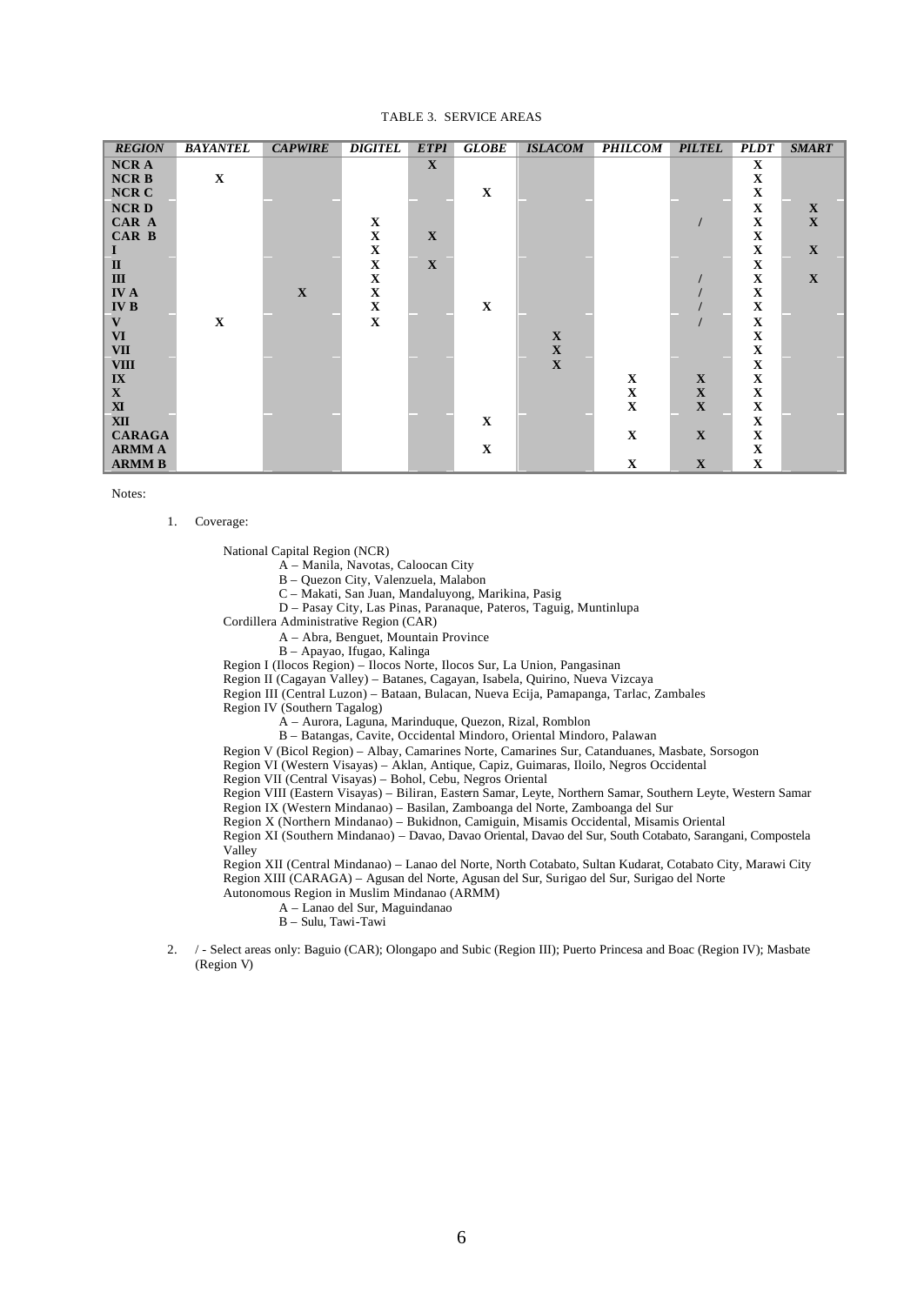

PLDT remains the dominant firm in the fixed line business and its market share at the national level still larger than all competition combined. For 1998, the leader in the mobile market was SMART. *(See Graph 2)*

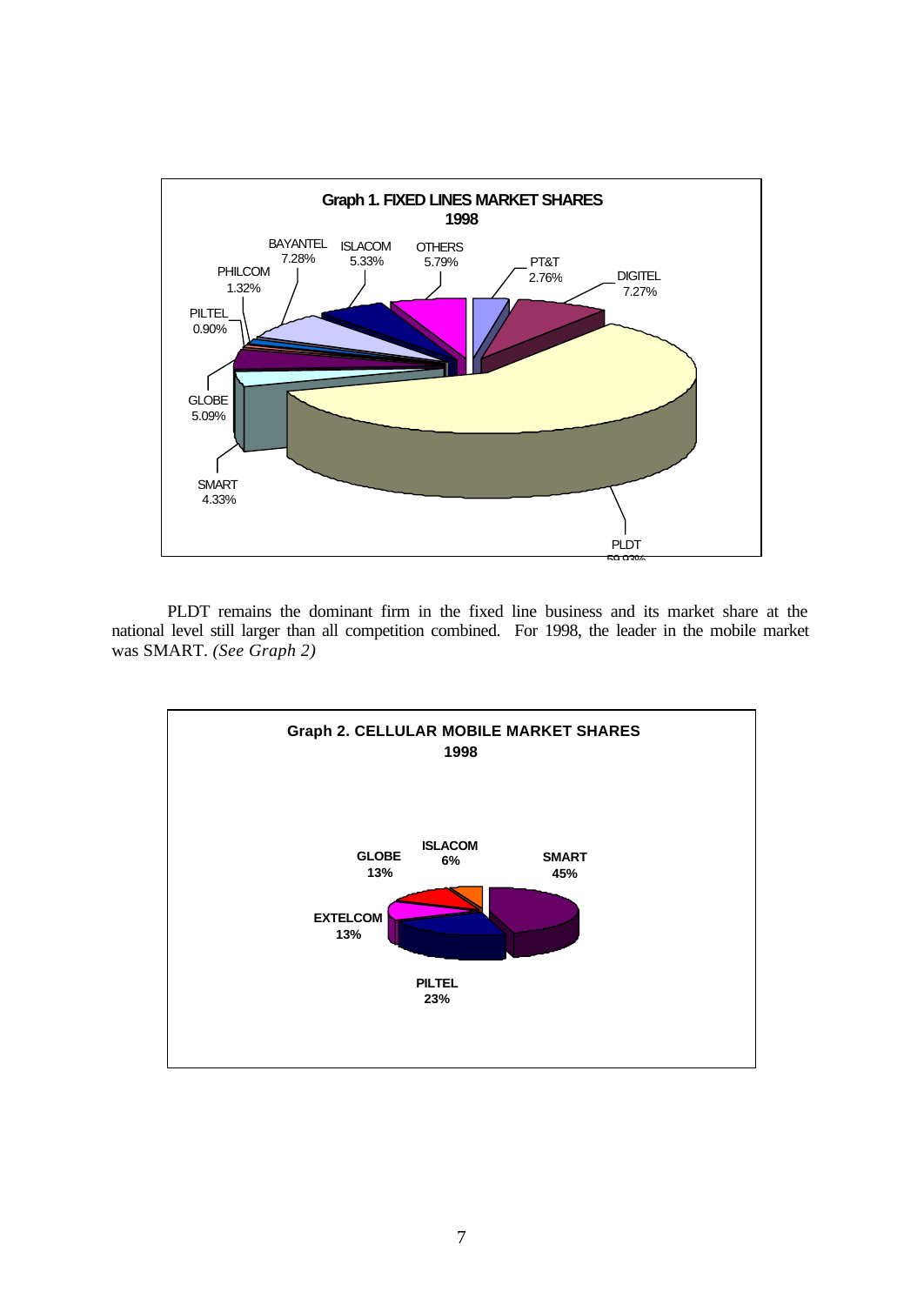#### THE ECONOMIC REGULATION OF THE INDUSTRY

#### DETERMINATION OF END-USER PRICE

Traditionally, the industry adhered to a return on rate base (RORB) regulation, which set the maximum allowable return of 12% based on the net book value of property, plant and equipment plus working capital covering two months average operating expenses. Another principle, which guided rate setting, was the policy objective to maintain the affordability of basic telephone service especially for residential use. With these two constraints, price regulation for a multi-service, verticallyintegrated firm such as PLDT resulted in cross-subsidization whereby the rates of some services were set above cost (i.e., international long distance) in order to cross-subsidize LEC service which was presumably priced below cost.

The collection rate, or the price charged to consumers for international long distance calls are partly influenced by the international accounting rate system whereby carriers, for example, PLDT and American Telephone & Telegraph (AT&T), would agree on the price (the accounting rate) of a call between the Philippines and the US such that the originating telco would remit half of the accounting rate (the settlement rate) to the terminating telco. The collection rate was set higher than the accounting rate so that local service could be made affordable and still enable PLDT to earn the allowable rate of return. In recent years however, the collection rates have been allowed to decreased by the NTC as a result of international pressures, spearheaded by the US Federal Communications Commission (FCC), to reform the accounting rate system in favor of lower rates that reflect actual costs and to maintain a balance between outgoing and incoming international toll traffic. The need to cross subsidize local telephone service (i.e., prevent increases in basic rates) and encourage network expansion has prevented the NTC from deregulating the prices of international calls altogether.

 For the case of local service, the price that subscribers pay consists primarily of two parts: the base rate and the foreign currency adjustment (FCA). The base rate is generally set low and does not change frequently. The monthly rates charged to consumers however move with changes in the Peso-Dollar exchange rate. For example, prior to PLDT's implementation of rate rebalancing in December of 1997, the base rates for Metro Manila were fixed at PhP 110 for residential subscribers and PhP 232 for business subscribers, which were set way back in 1983. Since then the final prices charged to subscribers have increased as a result of the foreign currency adjustment, which allows utilities such as PLDT to automatically adjust the rates by 1% for every PhP 0.10 increase/decrease in the Peso-Dollar exchange rate. The adjustment factor, which is based on a moving reference exchange rate, is then multiplied by the base rate to determine the FCA. The FCA is added/subtracted to the previous rate to arrive at the new monthly rate.  $8$  Thus, by October 31, 1997, the prevailing rates were PhP 326.41 and PhP 728.30 for residential and business subscribers, respectively. An additional 10% tax is added to the final price.

Base rate increases are not automatic and still have to be reviewed by the Commission. RA 7925 eliminated the 12% ceiling<sup>9</sup> but provided no basis for the determination of "fair and reasonable" rates. The industry has been pushing for rate rebalancing<sup>10</sup> and metering. In the absence of a set of principles and concrete guidelines for rate setting, the resolution of these issues remains contentious.

#### DETERMINATION OF ACCESS PRICE

l

<sup>&</sup>lt;sup>8</sup> Other carriers compute the FCA using a fixed reference exchange rate as specified in their PA. As such, the FCA is added to the original base rate and not to the previous rate to arrive at the new monthly rate.

<sup>&</sup>lt;sup>9</sup> See NTC 1997 Annual Report, 10.

<sup>&</sup>lt;sup>10</sup> To date, only the applications of PLDT, BAYANTEL, and GLOBE for increases in basic rates (as part of rate rebalancing) have been approved although almost all carriers filed in 1997 to early 1998.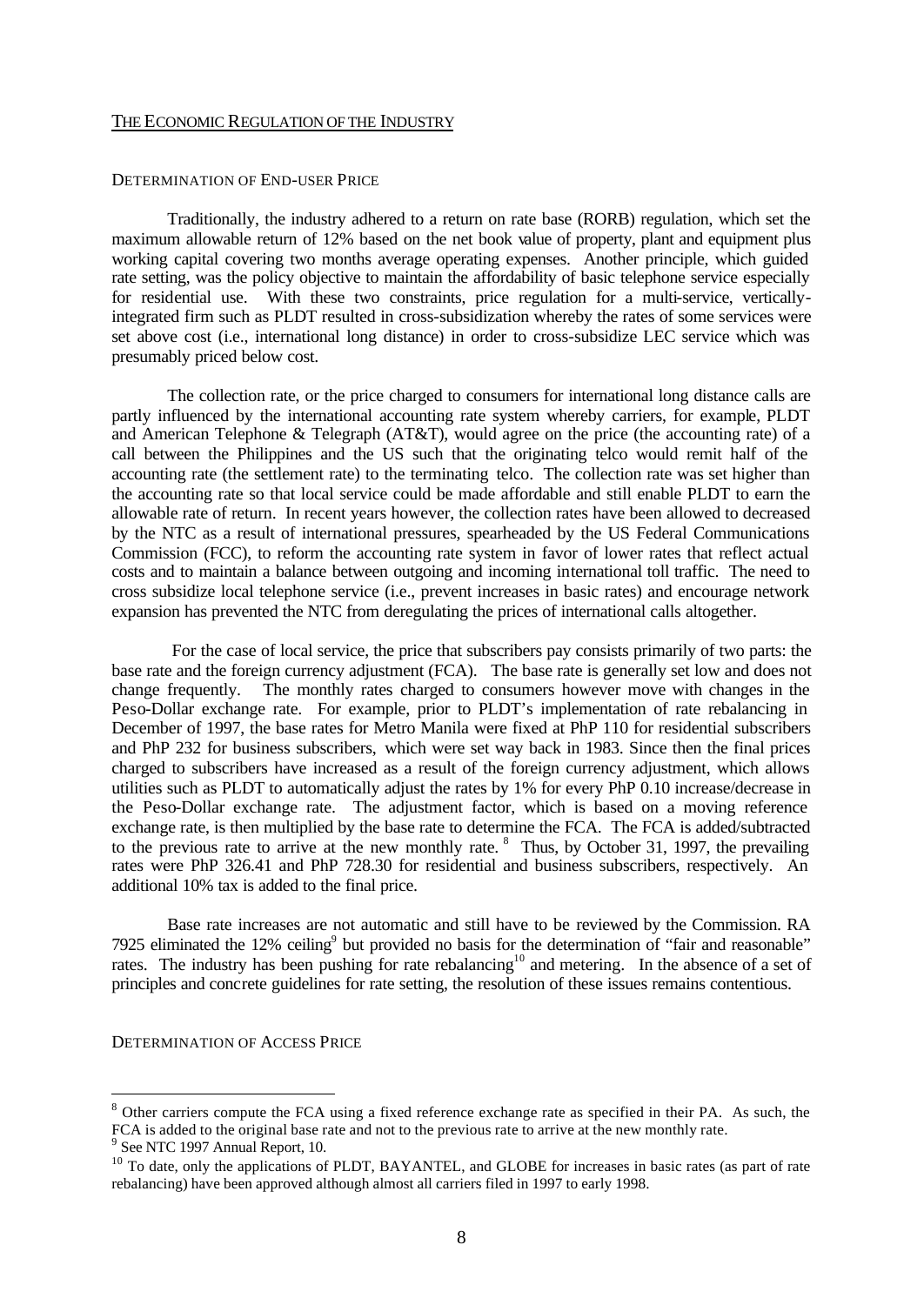Although end-user rates are regulated and set by the NTC, the price of intermediate goods (i.e., access charge) is negotiated between interconnecting carriers. As specified in the RA 7925, the access charge is supposed to "make provision for the cross subsidy to unprofitable local exchange service areas." [Article III Sec. 5 c]. More generally, the rates of interconnection must take the following into consideration [Article III Sec. 18]:

- 1) The costs of the facilities needed to complete the interconnection,
- 2) The need to provide the cross subsidy to local exchange carriers to enable them to fulfill the primary national objective of increasing telephone density in the country, and
- 3) Assure a rate of return on the total local exchange network investment that is at parity with those earned by other segments of the telecommunications industry.

The actual level and the structure of the access charge differ depending on the type of interconnecting service. PLDT adopts the following commercial arrangements, which is the de facto industry practice:

"IGF interconnection involves payment of access charges, whereas toll calls for IXCs and LECs are settled based on revenue sharing. CMTS interconnection settlement for local calls is also based on access charges; for toll calls, the basis is revenue sharing. LEC to LEC interconnection with hauling from one service area to another service area is settled based on trunk charges, while overlay LEC to LEC interconnection in a given service area has no charges. Paging and trunk radio interconnection settlements are based on fixed charges."

(Source: PLDT 1998 Annual Report p.33)

Obviously, a firm can deliberately effect a price squeeze on a competitor under a setup where the price of an intermediate good is negotiated while that of the final good is set by the regulator. What is not obvious is that regulatory lag can cause the same as what GLOBE experienced *(See Box)*

How regulatory lag can be anti-competitive

As mentioned, access charges on national long distance calls are typically in the form of revenue sharing, which in turn is based on the approved collection rate. In the past, GLOBE had suffered a price squeeze when PLDT increased its access charge as a result of its approved rate rebalancing while GLOBE could not pass on the higher access charge to its subscribers since its petition for rate rebalancing had not been approved.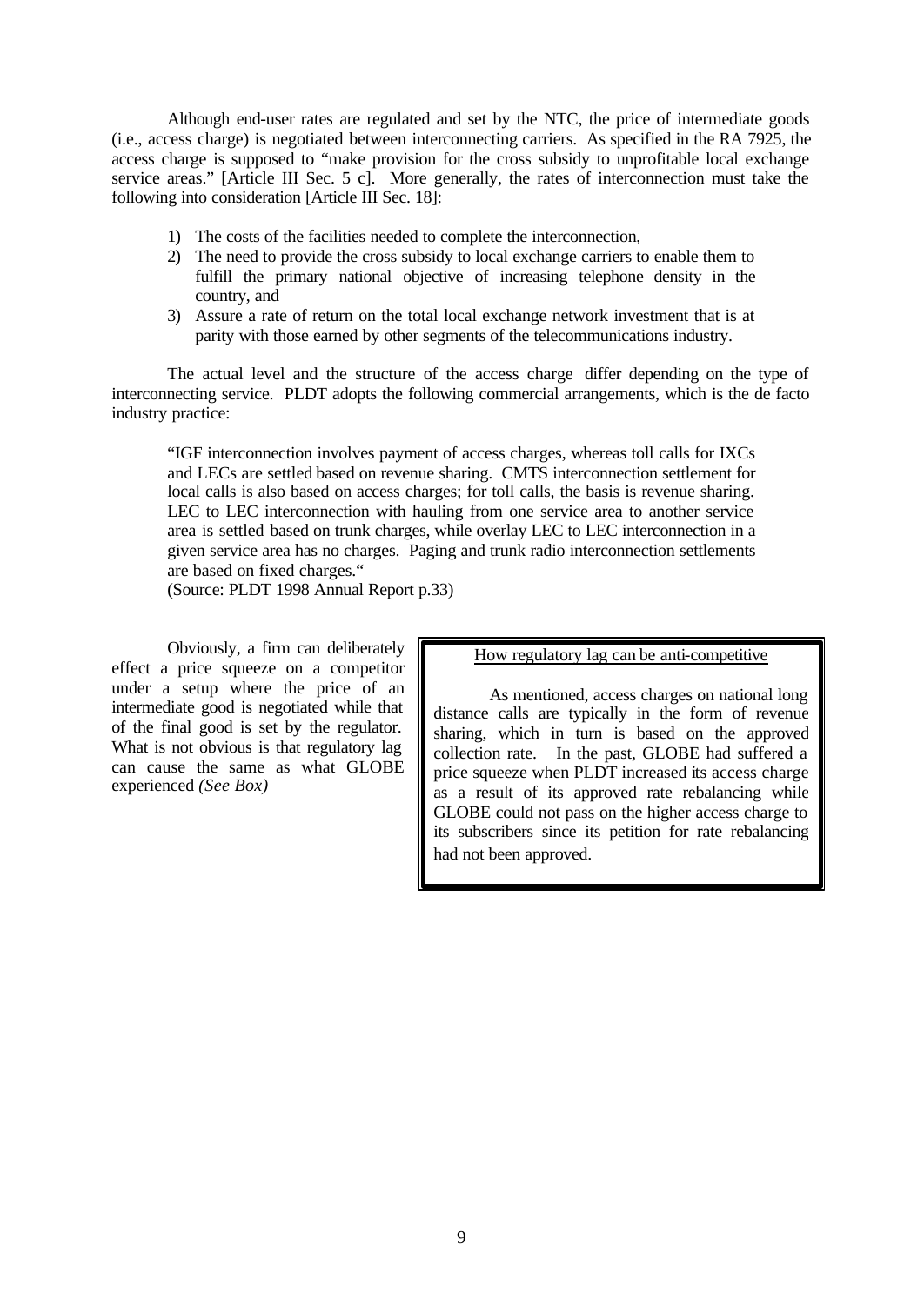## **THE NATURE OF COMPETITION AT THE LOCAL LEVEL: 3 CASES**

The liberalization of the telecommunications sector has been beneficial to the country. The single most important achievement of liberalization is that it has expanded consumer choice. Although it was technology that enabled more access options to become available (e.g., cellular and landline), it was the deliberate policy of expanding supply via the entry of new players that has produced the gains for consumers. Carriers strive to be the first to provide advanced features that current technology makes possible (e.g., caller id, three-way calling). Moreover, in today's market, carriers actively seek out customers- a scenario that was unimaginable before.

In this section, we present the experiences of three communities with regard to the introduction of competition at the local exchange level. These cities were selected because of the unique competitive environment that can be found in each market.

## DAGUPAN CITY

*Population: 128,499 (1998) Land Area: 43.6 sq. km Population Density: 2,945/sq. km Classification: Component City Income Class: 1st*

**T**elecommunications services available in Dagupan City consist of telegraph, telex, fax, cellular phone, fixed line, paging and other auxiliary facilities such as public payphones and public calling stations. For their basic telephone needs, the city has three full service telecommunications firms to choose from, namely: PLDT, DIGITEL, and SMART.

It is not uncommon for establishments or even some households to subscribe to more than one carrier. But although the first suspect for this kind of behavior is interconnection, which both carriers and subscribers say has been resolved, the main explanation for patronizing more than one carrier appears to be product differentiation.

Subscribers like PLDT because of its flat rate and the fact that it is still easier to call Metro Manila using a PLDT line. Being first in the area also helps in that long time customers would rather acquire a second line than give up his or her PLDT connection or phone number.

DIGITEL's appeal is the wider calling area for local calls (i.e., no long distance charges for DIGITEL-TO-DIGITEL calls within the province). The fact that it is metered does not seem to deter subscribers as DIGITEL has designed three calling plans which they can choose from, namely: Choice 150, 300, and 750. Each plan provides an allowance for both local and long distance calls. Interestingly, when the company introduced the usage-based monthly plans for telephone service in June of 1997, it took efforts to assist subscribers in selecting the calling plan that best suits their needs by coming up with some guidelines based on their calling habits and budget. For example, Plan 150 was being marketed as appropriate for the following subscriber type: use of telephone is limited, average monthly charges on long distance calls is less than P100 or the average monthly bill is less than P376, and customer wants to limit phone expenses to P150 only. For the other types of subscribers, DIGITEL designed alternative calling plans so that subscribers can self-select. *(See following Box)*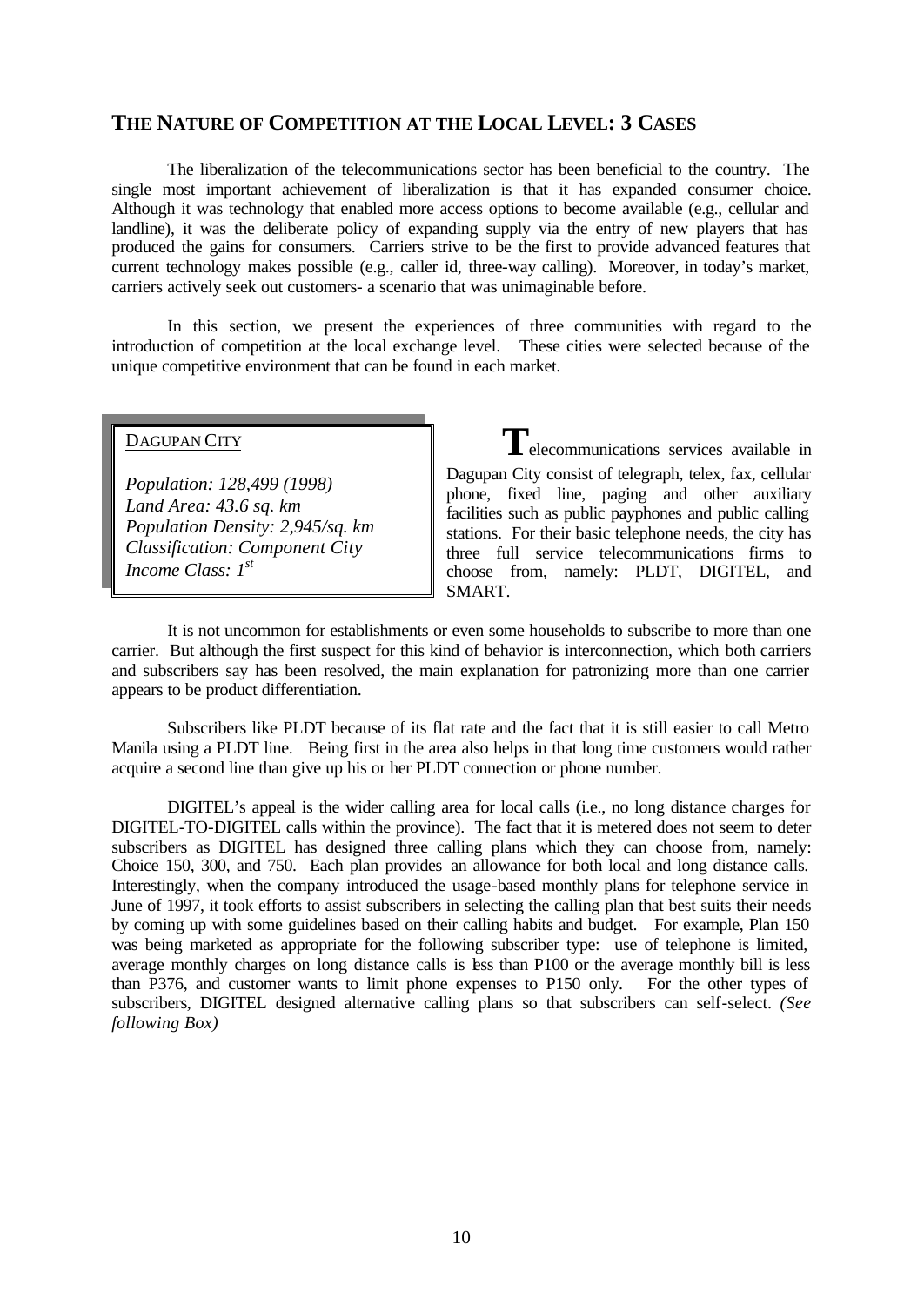*To introduce (and sell) the idea of metered service to its subscribers, DIGITEL inserted a letter in the monthly billing statement entitled "The Freedom of Choice", which reads:*

#### The Freedom of Choice

Dear Digitel Subscriber,

Starting June 25, 1997, we bring you CHOICE.

CHOICE allows you to choose your own monthly telephone charging plan. CHOICE also reduces calling rates by as much as 90%. This new usage-based monthly plan for telephone service was recently approved by the National Telecommunications Commission. It provides great value to frequent users by giving more talk-time at less expense. This unique charging scheme is exclusive to Digitel susbcribers.

CHOICE has three plans especially designed to suit your varying calling needs and budget. No longer will you be classified as a residential or a business subscriber. With Choice, pay a *fixed-monthly rate of either P150, P300 and P750* and you get corresponding built-in call allowances. As your need changes, you can shift from one CHOICE plan to another, as often as you like, for a minimal fee.

CHOICE is your "customized" telephone pricing plan only from Digitel.

SMART is the latest carrier to enter the local exchange market in Dagupan City. It still has to establish its distinguishing brand of service so it is not yet considered as the first choice. Some subscribers avail of SMART only when they are unable to get a line or are still waiting for one from their preferred carrier.

**C**ommunication now is relatively easy in Naga City with the availability of 3 telegraph offices, 8 courier services, 2 local telephone operators, long distance telephone operators, 2 cellular phone operators, 1 pager operator, 4 cable television stations, 6 television stations, 20 radio stations, and 12 local weeklies. The government's National Telephone Program Bicol switching station, a major mode of the Luzon - Mindanao communication backbone, is located in Naga City.

## NAGA CITY

*Population: 126,972 (1998) Land Area: 77 sq. km Population Density: 1,649/sq. km Classification: Independent Component City Income Class: 1st*

Since 1997, there have been two landline operators in Naga City - BAYANTEL and DIGITEL. Prior to the duopoly situation, only one company, Naga Telephone Company (NATELCO), provided local service in the area for more than twenty years.

NATELCO was eventually bought by BAYANTEL, which is now operating under the franchise granted to NATELCO in 1978 under Resolution Number 5 of the city council granting a 35 year franchise to NATELCO. Initially, BAYANTEL operated in the Province of Albay, Camarines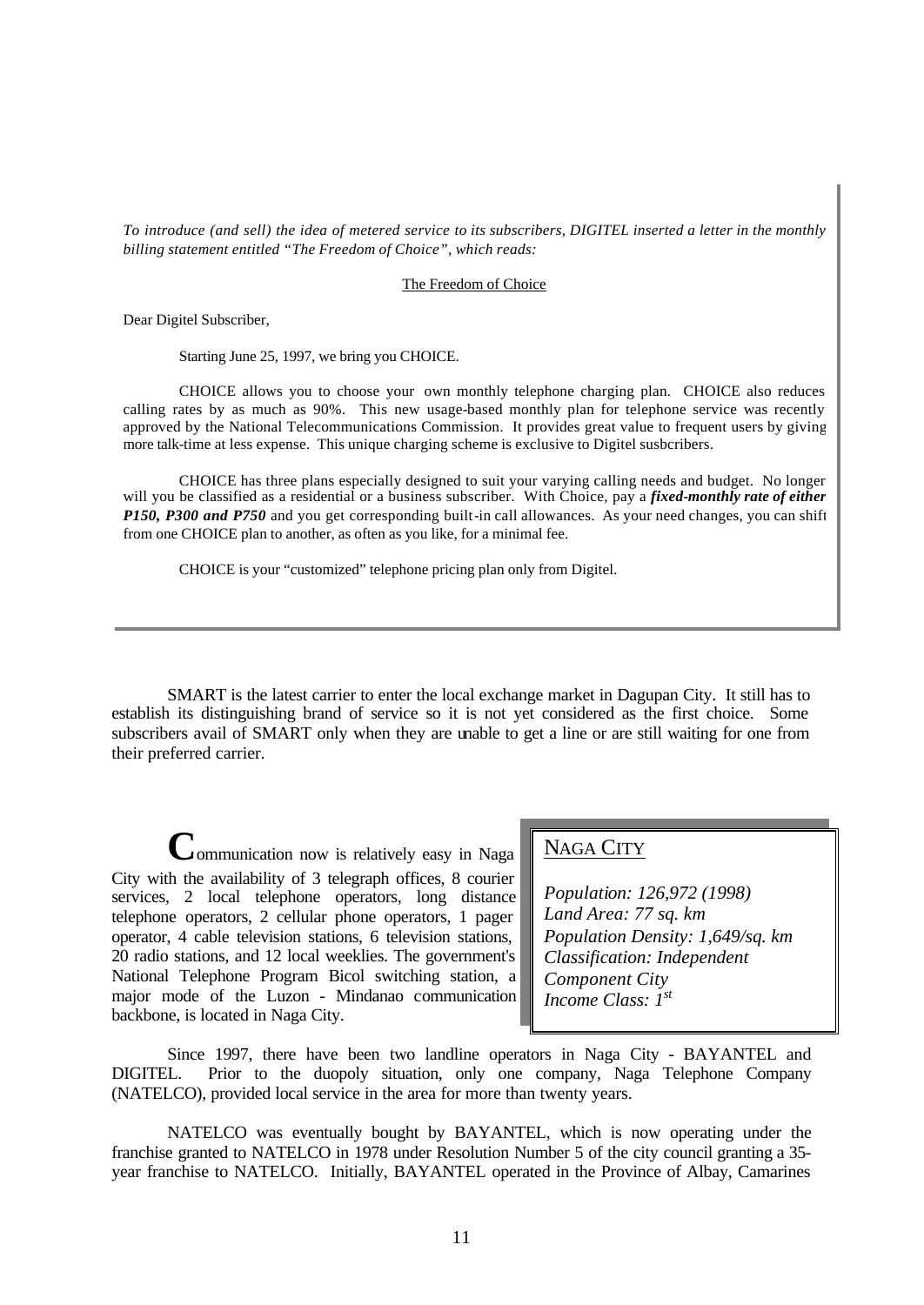Norte, Camarines Sur and Sorsogon in the Bicol Region. It has an estimated subscriber base of 14,000 in Naga.

DIGITEL's entry into Naga City is not through a buy-out of a local company. Instead, it bought the operating rights from DOTC, which had an existing telephone project in Naga. At present, DIGITEL has an estimated 5,000 subscribers. As mentioned previously, DIGITEL adopts metered service although it offers several calling plans so subscribers can choose depending on their own needs. An applicant pays an installation fee, depending on the plan chosen. The installation fee includes installation charges, service activation fee, advance monthly fee, 10% VAT, instrument deposit, and city electrician inspection fee. The installation fees for residential and business applicants are of the same amount.

Unlike DIGITEL, BAYANTEL does not apply metering. It collects a monthly charge of P472.88 from its residential subscribers. This rate includes the local charge, FCA, and 10% VAT. For business subscribers, the monthly charge is P979.75 covering the same charges as the residential.

Each carrier has its own set of advantages that subscribers take into account. In fact, there are those, businesses especially, that subscribe to both. A cursory survey of these establishments reveal that the advantages of having a DIGITEL phone is that it has clearer transmissions and connects easily especially when making long distance calls. However, they use their BAYANTEL phones when making lengthy calls.

Both operators offer similar telephone features, which include caller ID, security pin, and call waiting. The two also offers "Instant Connection" or "Same Day Installation".

BAYANTEL offers "Oplan Kabit Agad" granting 50% discount on the installation fee. Aside from the special telephone features and the instant connection offered by BAYANTEL, they also conduct house calls and send letters to potential subscribers. For the convenience of customers, BAYANTEL employs agents who collect payments directly from the subscribers instead of having them travel to the BAYANTEL office.

DIGITEL's version is called "Katok-Kabit", connecting the telephone the same day that the installation fee is paid. In general, DIGITEL has a lower installation fee than BAYANTEL. Recently, it also lowered its long distance rate to 3.00 per minute known as the "Pakikisama" rate. In addition to providing telephone service, DIGITEL now offers Internet service to its subscribers.

Within Naga City, there is no interconnection problem between the two telephone companies. Subscribers of both companies can call each other without having to worry of incurring long distance charges.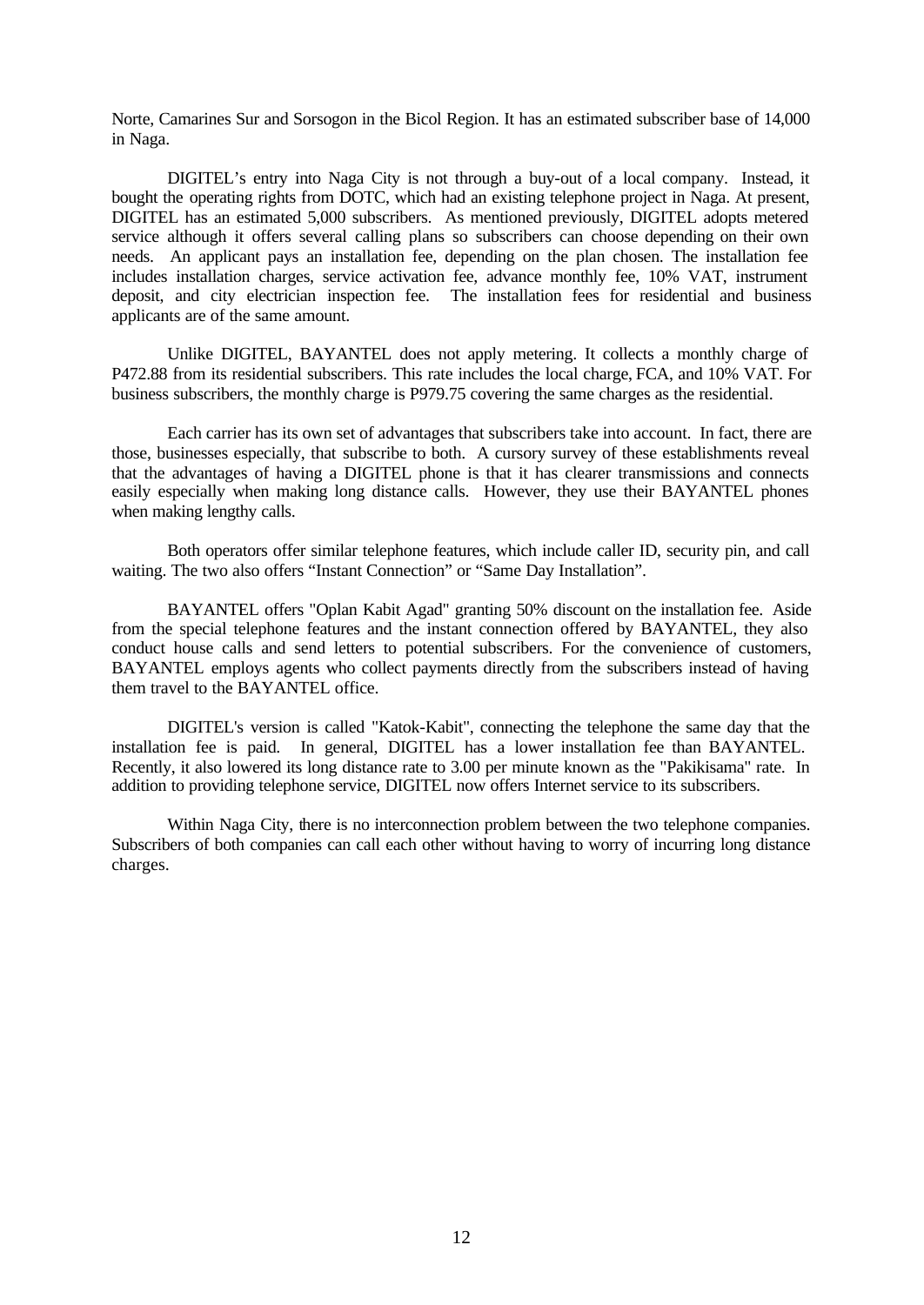## CAGAYAN DE ORO CITY

*Population: 487,282 (1998) Land Area: 488 sq. km Population Density: 998/sq. km Classification: Highly Urbanized City Income Class: 1st*

**O**f the eighty-two (82) cities in the Philippines, Cagayan de Oro has the most number of telephone operators. Currently, there are four (4) landline carriers operating in the city. These are Misamis Oriental Provincial Telephone System (MISORTEL), Cruz Telephone Company (CRUZTELCO), National Telephone Program Tranch 1-3, and PHILCOM. It is quite common in Cagayan de Oro, especially in commercial areas, to subscribe to two telephone companies.

Unfortunately, the reason is quite different from that in Dagupan City.

MISORTEL is the oldest operating telephone company in Cagayan de Oro, operating for a few decades now. It is owned by the Misamis Oriental Provincial Government. As the first and the oldest, MISORTEL claims to enjoy the biggest market share in the city estimated at around seventy percent (70%) while the remaining thirty percent (30%) subscribers are shared by the other three telephone carriers.

An applicant is charged P6,600.00 by MISORTEL. The amount is broken down as: P5,000.00 for refundable deposit; P1,500.00 for the telephone unit and; P100.00 for installation. Commercial subscribers are charged P450.00 monthly plus EVAT. Residential subscribers pay a monthly rate of P220.00, which includes the EVAT. Supposedly, installation takes one to two weeks.

Becoming aware of the stiff competition they are facing, the management started introducing marketing innovations. A customer care department was set up in the early part of 1999. Research was done on target clients especially on corporations and commercial establishments. Calls and visits to potential clients were made. Special attention was given to customer complaints. MISORTEL became active in sponsoring shows and special events. Phone booths offering "free calls" were put up in the MISORTEL office, city hall, and other strategic public places.

The management wants to change the public perception that because MISORTEL is a government-owned company, it will be run as the "usual" government office. A slogan and logo contest was launched, changing the MISORTEL logo from the provincial government seal into a more corporate looking one.

Among the four telephone carriers, CRUZTELCO is the newest addition having started operations in the city only in March 1998. It took four years before it got its permit to operate from the city government. Its service covers the Province of Misamis Oriental and within the city limits of Cagayan De Oro.

The installation rates of CRUZTELCO is relatively cheaper amounting to P2,558.00. This amount covers P300.00 installation fee, P558.00 installation materials, and P1,700.00 for the telephone set. Monthly rate for residential line is P242.00 including EVAT. Commercial subscribers are charged P423.50, which also includes EVAT.

CRUZTELCO's subscribers are typically those not served by other landline carriers Usually, CRUZTELCO does a survey and their services are offered to those who do not have existing telephone lines. Mostly, service provision is concentrated in areas outside the city proper. Based on customers' feedback, they avail of CRUZTELCO's services because of the cheaper cash outlay when applying for installation.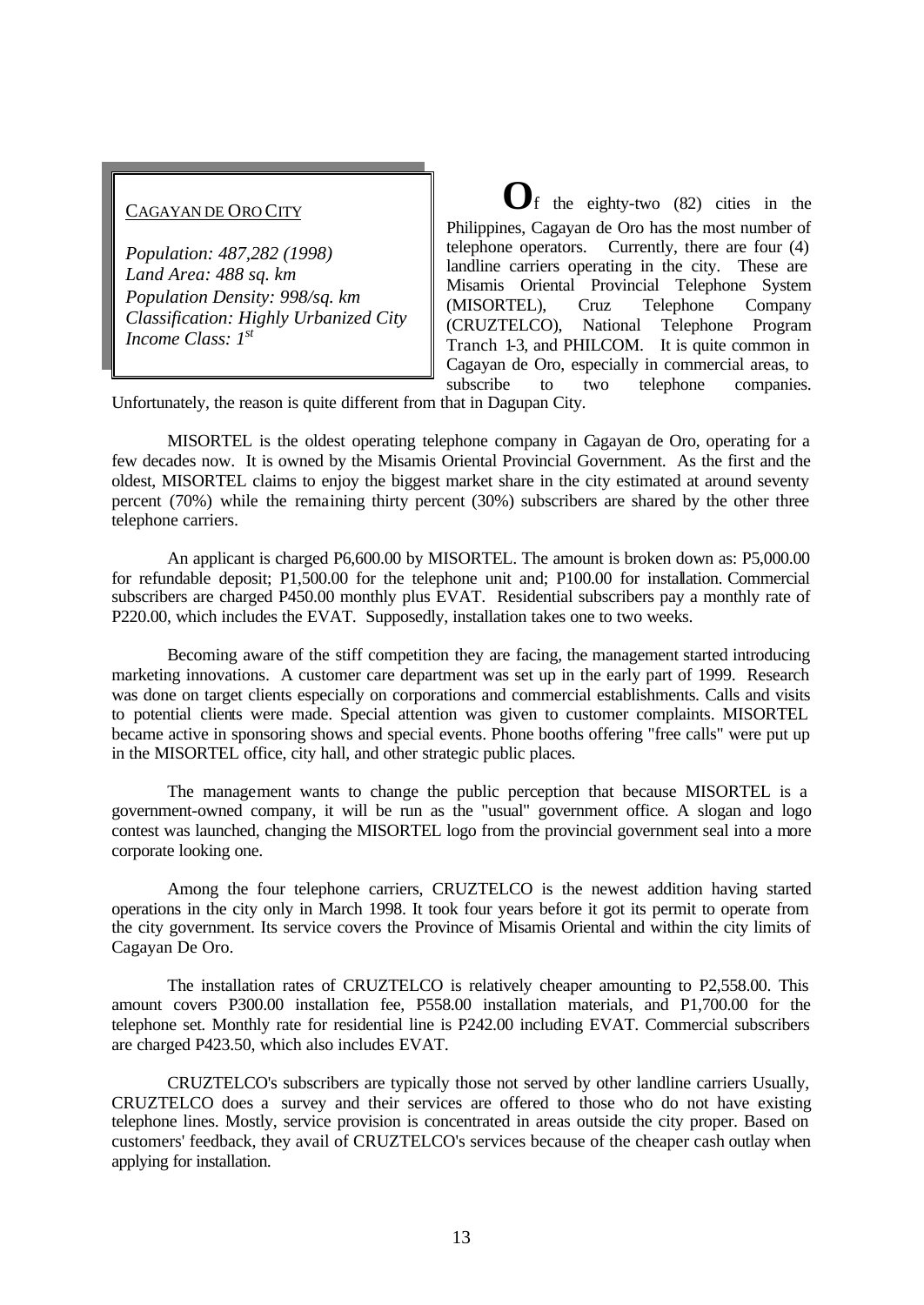The National Telephone Program Tranch 1-3 is a DOTC Project offering landline telephone service to areas in Cagayan de Oro, which are outside the city proper. Focus is in providing telephone service to *barangays* in the city peripheries*.* The contractor for the Project is ITALTEL. Monthly rate for residential subscribers is P249.85 and P419.40 for commercial subscribers. It has been its policy not to poach the other carriers' subscribers and instead concentrate on the unserved.

PHILCOM's entry into the city is by virtue of the previous administration's basic telephone program. As an international gateway facilities operator, it was required to install 300,000 landlines in its service area, which is the Mindanao region. Because of this requirement, although MISORTEL has the highest number of subscribers, PHILCOM is said to have the most number of available lines.

Direct interconnection is only possible between MISORTEL and NTP. For the rest, in order to make calls between two different carriers, a long distance rate is charged. This poses a financial burden to subscribers especially to those who are frequent business callers.

Burdened by the interconnection problem and seeing no immediate action from the service providers, subscribers have employed strategies to make the situation bearable. Most subscribers, especially those engaged in business have at least two service carriers. Choice of carrier is based on the number of subscribers of the carrier and one's calling circle, typically MISORTEL and PHILCOM. In this manner, they can make as many calls as needed without incurring long distance charges. Another strategy is to acquire a cellular phone. This allows subscribers to call any subscriber of the different LEC service operators.

In an effort to alleviate the situation, City Council Resolution No. 4027-98 requests the Office of the President to include Local Government Units as a negotiating party in solving the interconnection problem of service providers. The council feels that with the LGU being authorized and directly involved in the situation, they can make telephone companies sign an interconnection agreement.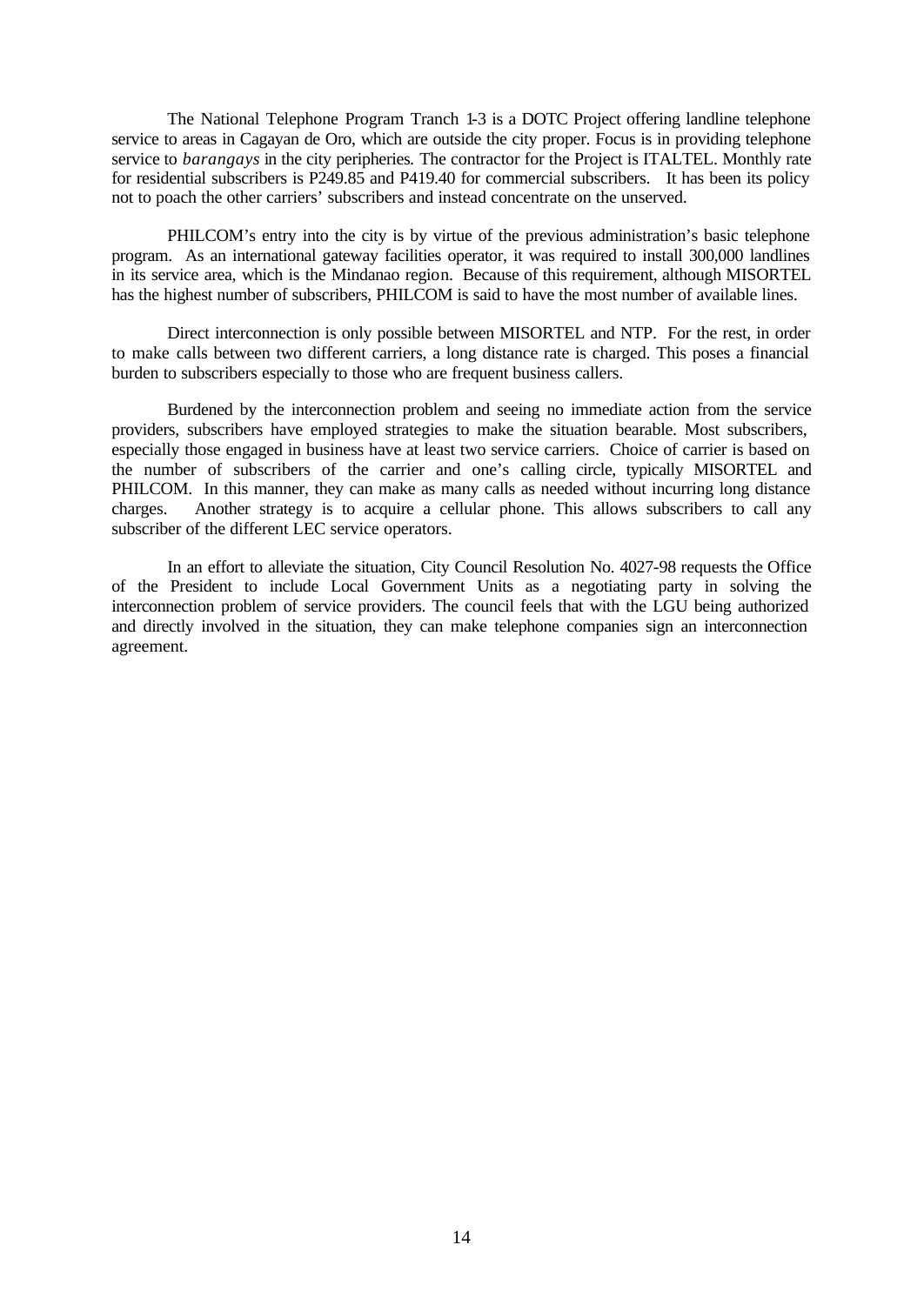## **POST-LIBERALIZATION: ISSUES AND CONCERNS**

Although liberalization has addressed many consumer woes from poor quality of service to absolute lack of service, some problems have been created as well, thereby diminishing the potential gains that could be derived from a competitive environment. In addition, certain developments in both the technology and regulatory fronts pose new challenges to the competitive model.

### **INTERCONNECTION**

The most critical issue that has emerged from the liberalization of telecommunications is interconnection, which is required to enable subscribers of different carriers to communicate with one another or enjoy the services of other carriers.

Diagram 1 depicts the different types of multi-service telecommunications firms operating in the Philippines. In Metro Manila, there at least five carriers with PLDT controlling the bulk of the subscribed lines. The other operators provide the same services as PLDT or are licensed CMTS carriers as well. In the provinces, the type of carriers can range from simple LECs to full service operators.



Diagram 1. Interconnecting Carriers & Services



In general, interconnecting n carriers would require  $[n(n-1)]/2$  agreements. However, interconnect agreements are not made for interconnecting carriers per se but for each of its service (e.g., CMTS, LEC, IGF, etc.) thereby increasing the theoretically maximum number of interconnection contracts that must be specified, negotiated, and enforced. Both the technical and the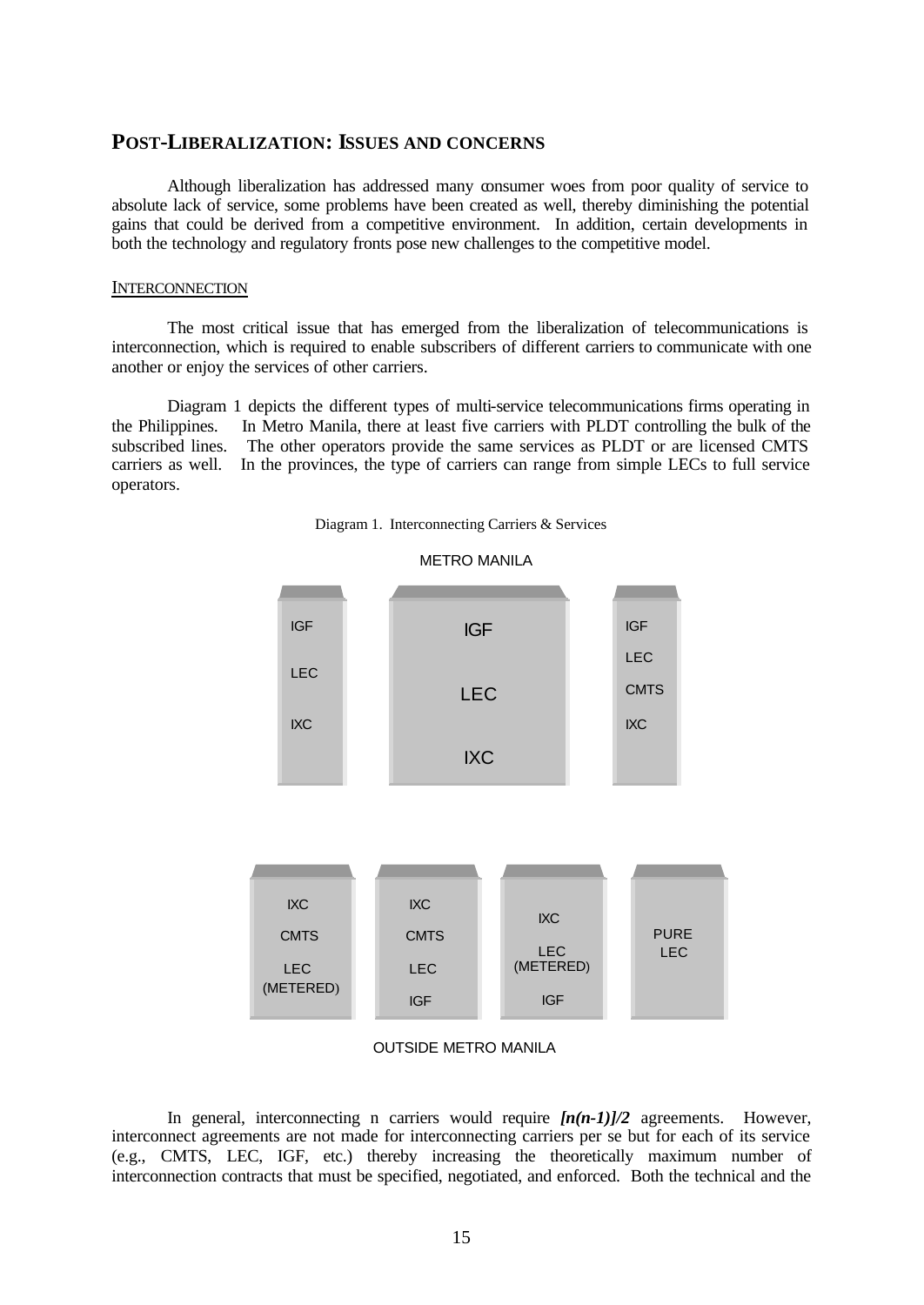commercial aspects of interconnection contracts are negotiated on a bilateral basis and the role of the regulator is merely to mediate, in practice through moral suasion, whenever parties fail to reach an agreement.

As mentioned in the previous section, the price of interconnection, which can take the form of an access charge or a share of the revenues, is not regulated. RA 7925 and its Implementing Rules and Regulations provide some guidelines (See Appendix B) but these have proven to be inadequate in resolving interconnection issues. Being bilateral in nature, settlement of the terms of interconnection is determined by the relative bargaining strengths of the carriers. Access payments usually make up a significant portion of the operating costs of a new entrant (e.g., 30-40%) while it is a source of revenues for incumbents particularly in the beginning when the direction of calls is from subscribers of the new carriers to the subscribers of incumbents. Thus, the access charge is very important to business survival.

New operators, have complained in the past of unfair conduct by the dominant firm, PLDT. These include, among others, insufficient interconnection, unequal access settlements or revenue sharing arrangements as well as the use of interconnection as a lever in other commercial negotiations. To be sure, alleged unfair or uncooperative behavior is not limited to PLDT as other incumbent operators (e.g., Cagayan de Oro case) have also been reluctant to interconnect or grant favorable terms of interconnection to competition.

From the subscribers' end, the interconnection problem is felt in terms of unsuccessful call attempts and irrational calling charges. Although no official figures are publicly reported, call failure rates as a result of poor interconnection are believed to be well above the 2.5% to 1% prescribed under the NTC regulations. Subscribers have also complained of unreasonable long distance charges for calls to nearby telephones, even to neighbors. *(See Box)*

In the office of Meycauayan Mayor Eduardo Alarilla there are two telephones that are separated by a divider. One is a Digitel phone while the other is from Racitelcom. In order to talk to someone on the other side of the divider one has to dial the Bulacan area code and incur a PhP 4 per minute charge because it is considered a long distance call. *Source:* Mauricio, Orlan L. "Probe of Phone Firms Ordered," *Manila Standard*, September 23, 1999 issue,

A3.)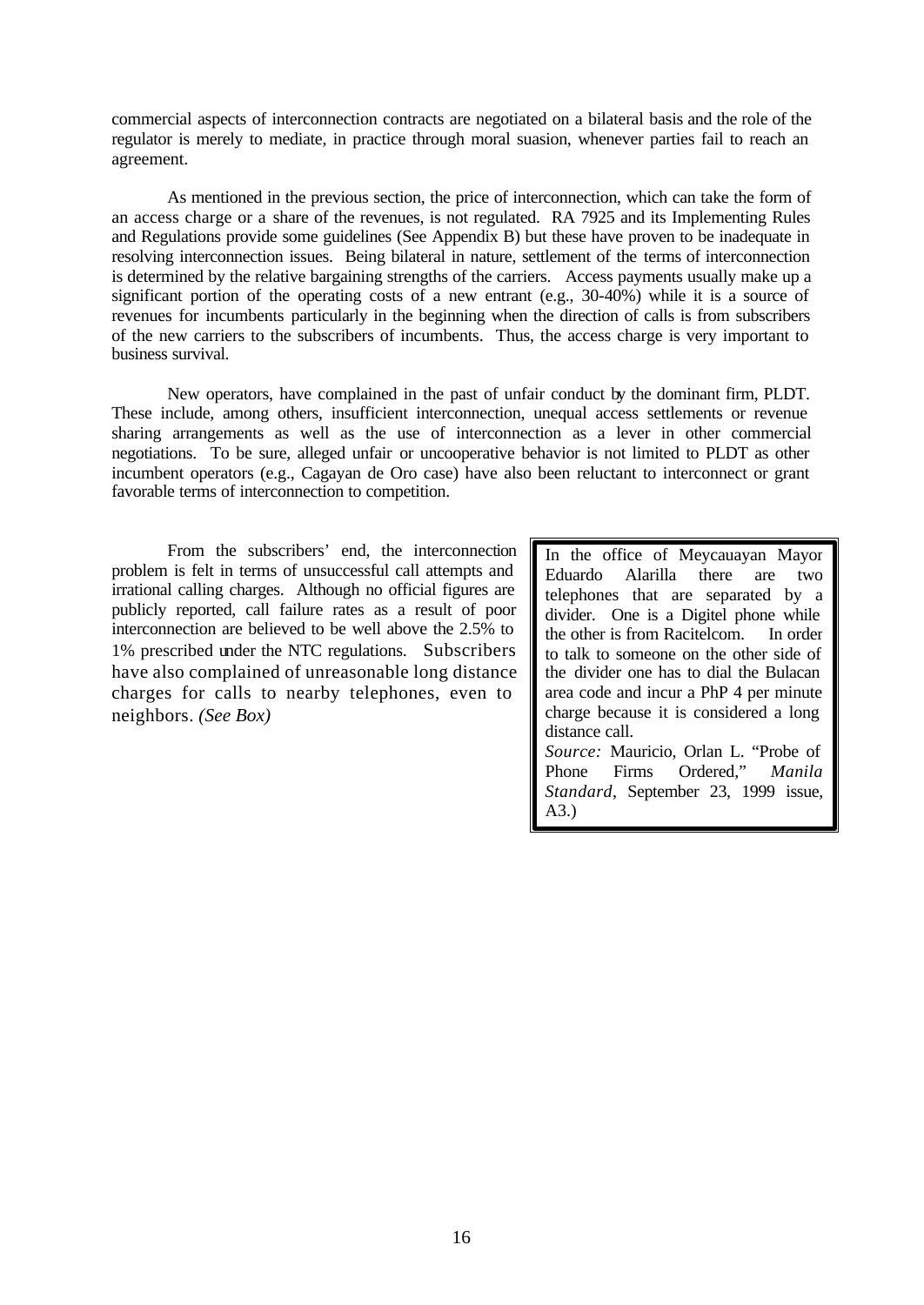#### MERGERS AND VERTICAL INTEGRATION

Industry consolidation has been expected ever since the onset of liberalization. The number of firms that entered the market was seen as more than sufficient for the Philippine market and only two to three multi-service telecommunications firms were expected to survive. New operators would eventually merge with each other to gain significant market share vis-à-vis PLDT, which would remain as the leading firm within the short to medium term.

In November 24, 1998, the long-anticipated industry consolidation was officially set in motion with the acquisition by First Pacific of 17.2 economic interest in PLDT paving the way for the eventual merger of PLDT, PILTEL, and SMART. The integration of their respective fixed, mobile, and internet/multimedia lines of business is expected to generate efficiencies in terms of infrastructure use, network operations, network development and planning, customer care, billing, and other support services.

 Despite the obvious benefits, not everyone greeted this development with enthusiasm. The trepidation was understandable because the merger that was taking place was not between fringe operators but between the dominant firms in the fixed and mobile markets. Immediately, fears of the return of monopoly abuse were raised.

A reading of the events that transpired in the second part of 1999 indicates that there is a real danger of abuse of market dominance with the merger. Although SMART is the industry leader in the mobile market, GLOBE is the recognized leader in digital technology which is largely propelled by the popularity of its short messaging service. By the time that SMART had launched its digital cellular service that could offer the same feature, subscribers were already hooked on GLOBE's text messaging, which was possible only among GLOBE subscribers. This made it difficult for SMART to entice subscribers to switch. Around the same time that SMART was negotiating for interconnection with GLOBE's text messaging, which it obviously found difficult to obtain, PLDT accused GLOBE of misrepresenting calls to avoid paying correct access charges and subsequently restricted GLOBE's interconnection with PLDT's landlines. The motive behind the action taken against GLOBE would not have been suspect were it not for its timing and the fact that the issue waned right after GLOBE agreed to interconnect its short messaging services.

Another development, which has both efficiency and possible anti-competitive implications, is the integration of Internet service into fixed line. Initiated in the country by DIGITEL with its DIGITEL ONE, GLOBE has also introduced Globelines Net Express allowing subscribers to access the Internet and send and receive e-mail without subscribing to any independent Internet Service Provider (ISP). As an example of what convergence offers, the benefits to consumers include convenience (e.g., single billing) and cost savings from not having to pay the flat fees that subscription to independent ISPs usually entail. The implication for competing independent ISPs is that their survival is conditioned on being able to obtain adequate capacity or leased lines, which is in the interest of telcos offering Internet service to deny, restrict or delay. Under RA 7925, telcos are allowed to offer value added service provided that that no cross-subsidization from its utility operations take place and that other value added providers are not discriminated against in rates or denied equitable access to its facilities.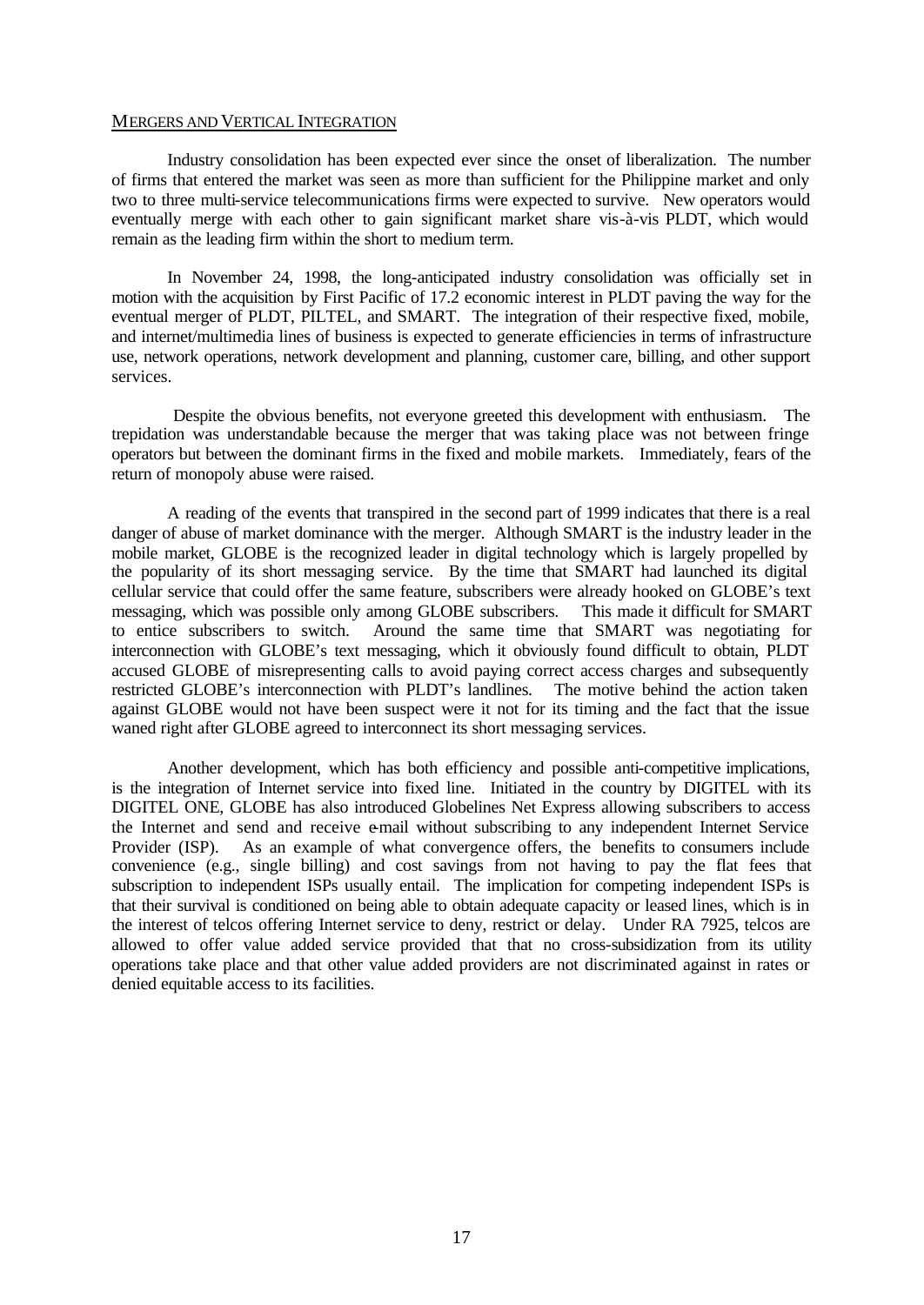#### **CONVERGENCE**

Indeed, the horizontal and vertical mergers we are witnessing are being driven by technology convergence. In general, technology convergence implies an increasing overlap between the two primary components of the communication process that have traditionally been separated, namely: common carrier "conduit" systems and networks that transmit signals anonymously, and "content" based information sources and technologies. Various forms of convergence between traditionally separated industry segments include wireless delivery of telephone signals, wireline delivery of television signals, cable television technology, multichannel wireless and satellite video distribution, digital data transmission, and the Internet. Because of technology convergence, market convergence is emerging from both the supply and demand side. On the supply side, the long-standing organizational divisions between technologies, services, and companies are eroding as industry providers across market segments and national boundaries merge while on the demand side, the market responds via increasing interest in and purchase of multimedia services and technologies.<sup>1</sup>

For the Philippine market setting, the immediate concern is whether or not firms are enabled by the current policy environment to respond to the market demands that technology convergence creates. For example, under Sec. 4a of RA 7925, "no single franchise shall authorize an entity to engage in both telecommunications and broadcasting, either through the airwaves or by cable." In response, proposals have been filed in congress (so-called "convergence bills") that seek, among other things, to remove cross-sector ownership restrictions.

From the standpoint of competition policy, given the inevitability of supply-side convergence, will the industry be less competitive as a result of the mergers? How will consumers, current and future, be affected and protected? Since mergers are supposed to create efficiencies, then such efficiencies must outweigh the potential harmful effects of increased market power for the mergers to be allowed, even encouraged. In turn, whether or not any detrimental effects can be mitigated will depend on the existence of competitive safeguards.

## REGULATORY COMMITMENTS BY THE PHILIPPINES UNDER WTO

The General Agreement on Trade and Services Reference Paper on Basic Telecommunications prescribes a set of regulatory principles to govern the sector. Specifically, it includes key regulatory requirements to ensure non-discriminatory market access, including competitive safeguards, non-discriminatory interconnection, competitively neutral universal service obligations, independent regulators, and non-discriminatory procedures for the allocation and use of scarce resources. The Reference Paper defined key terms pertaining to competitive safeguards as follows:

#### Users - service consumers and suppliers

l

Essential facilities - facilities of a public telecommunications transport network or service

a) are exclusively or predominantly provided by a single or limited number of suppliers; and

b) cannot feasibly be economical or technically substituted in order to provide a service.

<sup>&</sup>lt;sup>11</sup> David N. Townsend, (1997) Regulatory Implications of Telecommunications Convergence ITU Regulatory Colloquium No. 6 (Geneva, Switzerland: International Telecommunication Union), 2-11.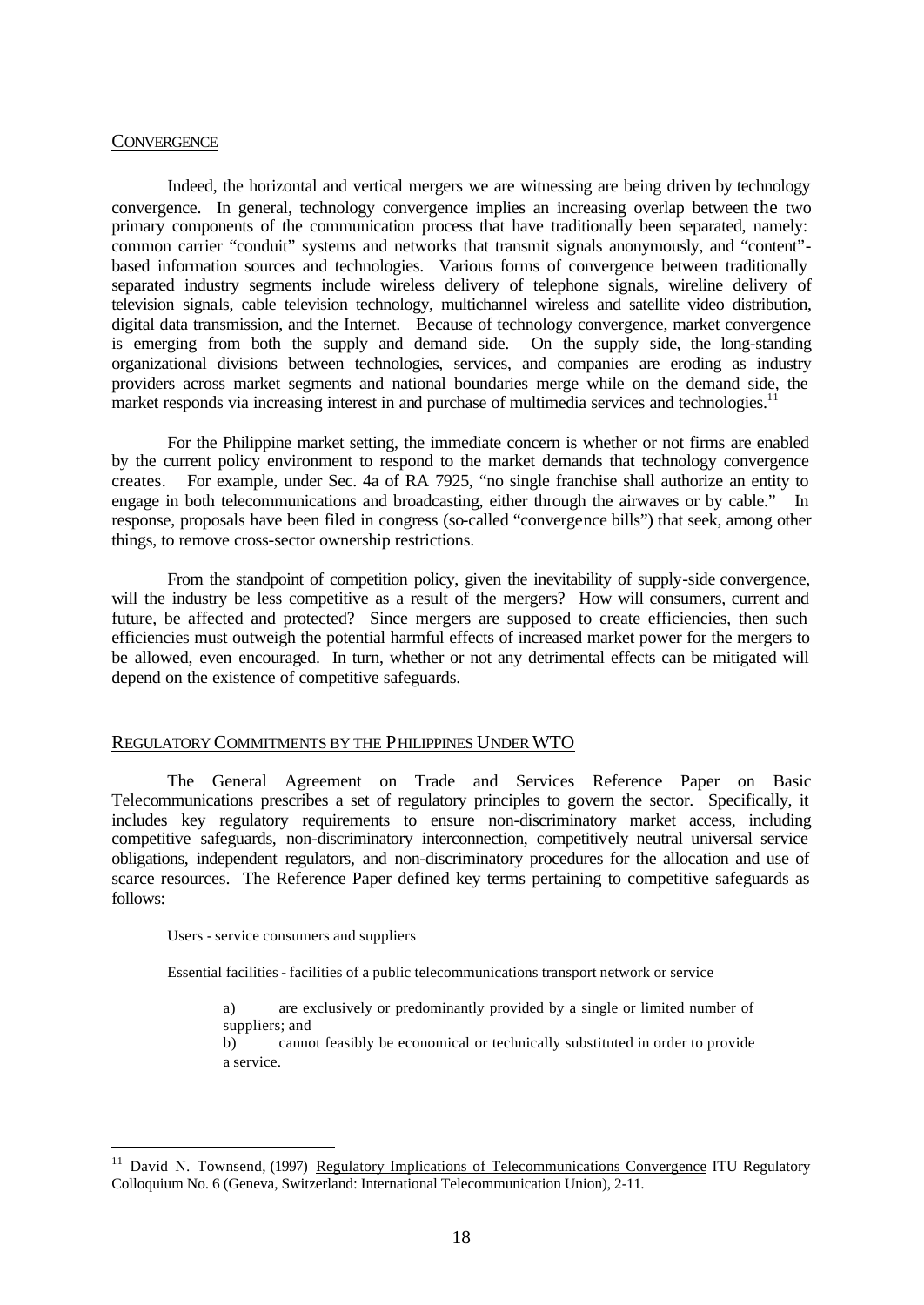A major supplier - a supplier that has the ability to materially affect the terms of participation (having regard to price and supply) in the relevant market for basic telecommunications as a result of

- a) control over essential facilities; or
- b) use of its position in the market.

As shown in the following table, the Philippines' commitment based on its revised draft offer does not adopt the specific regulatory principles on competitive safeguards suggested in the Reference Paper. Instead, the Philippine version adopts a general and more flexible language.

## TABLE 4. COMPARISON OF WTO REFERENCE PAPER vs. PHILIPPINE COMMITMENT: SECTION ON COMPETITIVE SAFEGUARDS

| WTO REFERENCE PAPER SPECIFYING<br><b>REGULATORY PRINCIPLES</b>                                                                                                                                                                               | THE PHILIPPINES COMMITMENT<br>ON BASIC TELECOMMUNICATIONS<br>(FEBRUARY 10, 1997)                                                                |
|----------------------------------------------------------------------------------------------------------------------------------------------------------------------------------------------------------------------------------------------|-------------------------------------------------------------------------------------------------------------------------------------------------|
| Competitive safeguards<br>1.                                                                                                                                                                                                                 | 1. Competitive safeguard                                                                                                                        |
| 1.1. Prevention of anticompetitive practices in<br>telecommunications                                                                                                                                                                        | Appropriate measures shall be maintained for the<br>purpose of preventing suppliers from engaging in or<br>continuing anticompetitive practices |
| Appropriate measures shall be maintained for the<br>purpose of preventing suppliers who, alone or together,<br>are a major supplier from engaging in or continuing<br>anticompetitive practices.                                             |                                                                                                                                                 |
| 1.2 Safeguards                                                                                                                                                                                                                               |                                                                                                                                                 |
| The anticompetitive practices referred to above shall<br>include in particular                                                                                                                                                               |                                                                                                                                                 |
| anti-competitive<br>engaging<br>in<br>a)<br>cross<br>subsidization:                                                                                                                                                                          |                                                                                                                                                 |
| using information obtained from competitors<br>b)<br>with anticompetitive results; and                                                                                                                                                       |                                                                                                                                                 |
| not making available to other services<br>$\mathbf{c})$<br>suppliers on a timely basis technical<br>information about essential facilities and<br>commercially relevant information which are<br>necessary for them to provide the services. |                                                                                                                                                 |

Given that the Philippines opted to state its commitment to the principles of competition in such broad terms suggests that either a) specific rules governing market behavior are already in place or b) such specific rules, if they do not yet exist, shall be established.

With regard to interconnection, the primary difference between the Philippine commitment and the Reference Paper is that the former applies its interconnection guidelines to all suppliers while the latter prescribes the interconnection guidelines specifically with respect to a major supplier.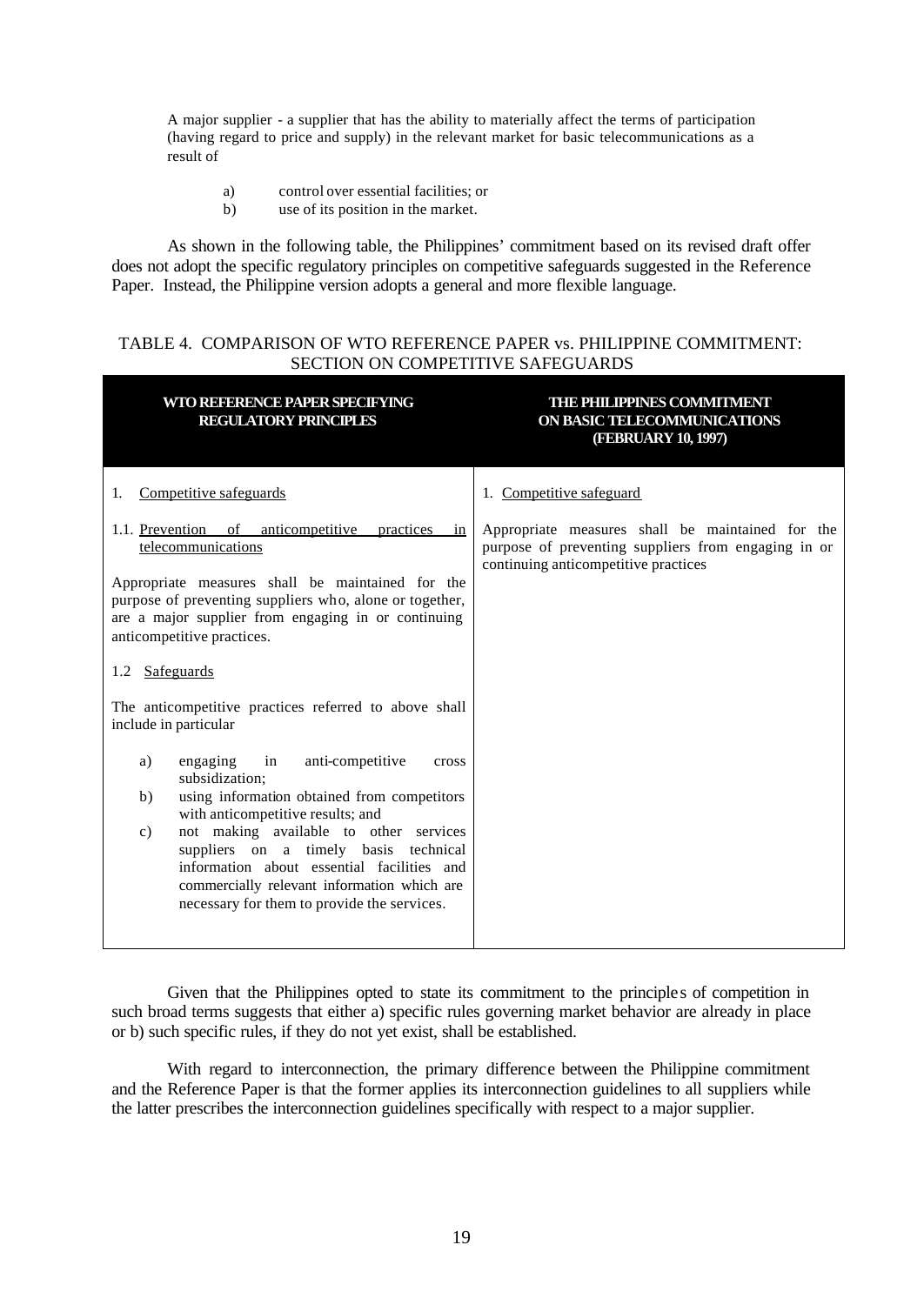## TABLE 5. COMPARISON OF WTO REFERENCE PAPER vs. PHILIPPINE COMMITMENT: SECTION ON INTERCONNECTION

#### **WTO REFERENCE PAPER SPECIFYING REGULATORY PRINCIPLES**

## **THE PHILIPPINES COMMITMENT ON BASIC TELECOMMUNICATIONS (FEBRUARY 10, 1997)**

#### 2. Interconnection

2.1 This section applies to linking with suppliers providing telecommunication transport networks or services in order to allow the users of one supplier to communications with users of another supplier and to access services provided by another supplier, where specific commitments are undertaken.

### 2.2 Interconnection to be ensured

 Interconnection with a major supplier will be ensured at any technically feasible point in the network. Such interconnection is provided

- a. under nondiscriminatory terms, conditions(including technical standards and specifications), and rates and of quality no less favorable than that provided for its own like services or for like services of nonaffiliated service suppliers or for its subsidiaries or other affiliates;
- b. in a timely fashion, on terms, conditions (including technical standards and specifications) and cost-oriented rates that are transparent, reasonable, having regard to economic feasibility, and sufficiently unbundled so that the supplier need not pay for network components or facilities that it does not require for the service to be provided; and
- c. upon request, at points in addition to the network termination points offered to the majority of users, subject to charges that reflect the cost of construction of necessary additional facilities.

### 2.3 Public availability of the procedures for interconnection negotiations

The procedures applicable for interconnection to a major supplier will be made publicly available

2.4. Transparency of interconnection arrangements

It is ensured that a major supplier will make publicly available either its interconnection agreements of a reference interconnection offer.

2.5. Interconnection: dispute settlement

### 2. Interconnection

 In order to achieve viable, efficient, reliable and universal telecommunications services, a fair and reasonable interconnection of facilities of authorized public network operators and other providers of telecommunications services shall be provided.

 Interconnection shall be at any technically feasible point in the network, under non-discriminatory terms and conditions, in a timely fashion, and on terms and conditions that are fair, transparent and reasonable.

 A service supplier requesting interconnection with another supplier will have recourse after a reasonable period of time which has been made publicly known to an independent domestic body, which may be a regulatory body referred to in paragraph 5 below, to resolve disputes regarding appropriate terms, conditions and rates for interconnection within a reasonable period of time, to the extent that these have not been established previously.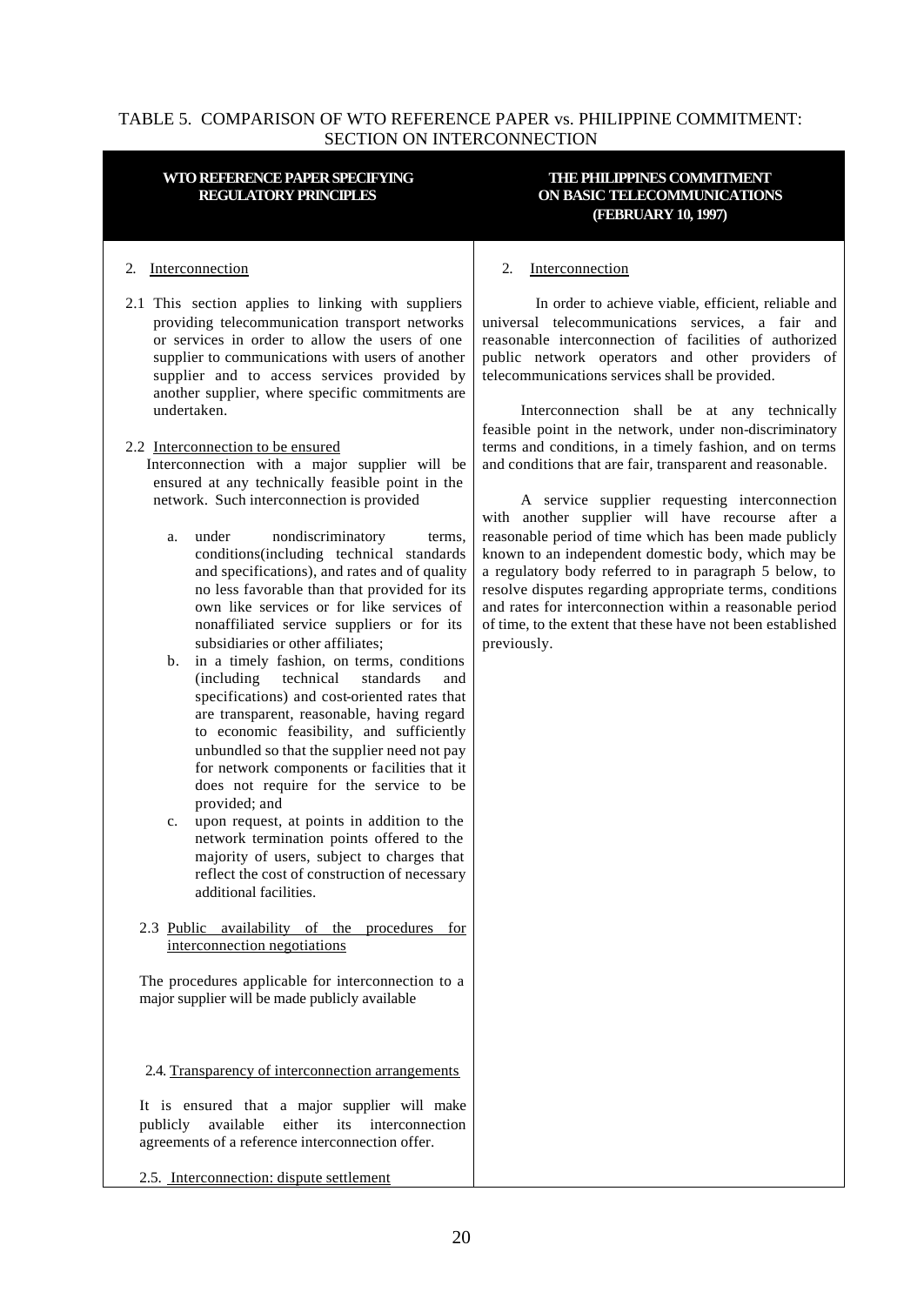|          | A service supplier requesting interconnection with a<br>major supplier will have recourse, either                                                                                                                                                                                                                                                                                                                          |
|----------|----------------------------------------------------------------------------------------------------------------------------------------------------------------------------------------------------------------------------------------------------------------------------------------------------------------------------------------------------------------------------------------------------------------------------|
| a)<br>b) | at any time or<br>after a reasonable period of time which has<br>been made public known to an independent<br>domestic body, which may be a regulatory<br>body as referred to in paragraph 5 below,<br>to resolve disputes regarding appropriate<br>conditions<br>and<br>rates<br>terms.<br>for<br>interconnection within a reasonable period<br>of time, to the extent that these have not<br>been established previously. |

## **THREATS TO COMPETITION**

As the experiences of local communities show, despite some problems, consumers are already clear winners as a result of liberalization. Given such gains, is there still a need for a competition policy to govern the sector? The answer stems from two main concerns. Firstly, we want to make sure that such benefits are not temporary. Secondly, we want to be able to enjoy the benefits of competition to its fullest. As long as threats to competition exist and as long as opportunities for increasing consumer welfare exists then there must be continuous efforts to improve the competitive environment and to guard the competitive process.

Before identifying the threats to competition, we must first establish what it is about competition that we want to promote and preserve. From the experience at the local level, what appears to be the most important gain from liberalization is the expansion of consumer choice. And because the consumer has a choice, then firms do their best to influence consumer preference through improved service, wider product offerings and to some extent, lower prices.

Promoting consumer choice does not depend on the number of players per se. Indeed, in a network industry such as telecommunications, too many operators may even cause to diminish the quality of the choices available to the public. From the standpoint of competition policy, what will promote and preserve genuine consumer choice is *the existence of firms that are credible threats to each other*.

Based on our discussions on the industry structure, the regulatory environment and general market environment, the threat to the attainment of credible competition can be stated simply as follows: *There are not enough specific rules to govern the conduct of firms. Whatever rules exist only help to preserve the market power of a dominant operator.* Because of the lack of explicit rules and the incidence of asymmetric regulation then a firm can engage in exclusionary actions that harm rivals, which if unabated will induce the exit of competition.

### LACK OF EXPLICIT RULES

It is a common expression that the devil is in the details but in this case it is really the lack of details that undermines the essence of competition. In particular, there are two elements of competition policy that we need to define for the Philippine telecommunications sector right now.

1. What is our policy on access?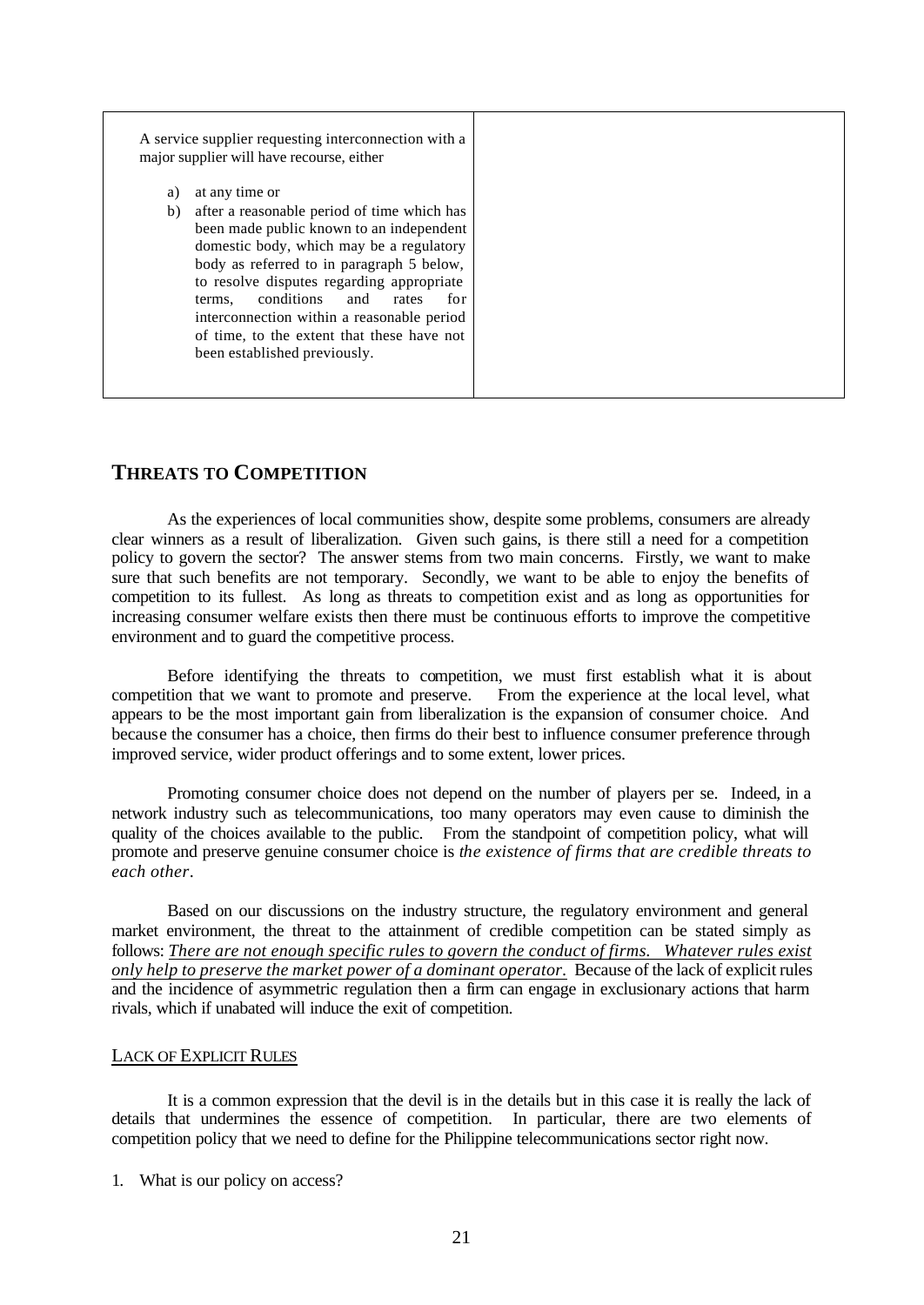One important element of competition policy is access to essential facilities (also known as bottleneck facilities). An essential facility is considered such because it is *necessary to a competitor's survival*.

It is deemed important for effective competition in telecommunications because it is not easy and also not efficient to duplicate certain facilities within a reasonable timeframe. Supposing that an IGF operator wishes to deliver an international call then in order to deliver and complete the service, it would be better to use the existing access line of the subscriber than to install a second line to transport the message.

The WTO reference paper prescribes interconnection guidelines specifically for *essential facilities* and for *major suppliers* in recognition of the size to which their networks have grown as a consequence of the monopoly position that they have enjoyed for decades. Unless other operators obtain timely access to the networks of incumbents under non-discriminatory terms and conditions and at cost-oriented rates then they will not be able to receive the benefits of liberalization as advocated in the WTO. However, to the extent that new entrants can feasibly and efficiently duplicate the facilities then such are no longer considered essential.<sup>12</sup> Thus, such guidelines are really intended to facilitate the entry of competition and to support them at the early stages of market entry. Same obligations for access are not imposed on carriers other than a major supplier because to do so would limit the flexibility of new competitors.

In addition to not providing new entrants in basic telephone service with the support needed to accommodate their entry, our lack of explicit policy on access for the rest of the sector also leads us to apply interconnection indiscriminately thereby hurting the spirit of competition. A case in point is the GLOBE-SMART interconnection of short messaging service. Whereas interconnection is required (i.e., essential) for vertically related services in order for the full service to be completed, to require the same or on the same terms for parallel services is anti-competitive. Such decision robs an innovator or first-mover of the rewards from risk-taking. In the end, it is the consumer that is adversely affected because consumer choice is constrained in a market environment that does not provide incentives for firms to innovate or initiate.

### 2. What is our policy on vertical and horizontal mergers?

l

A policy on mergers entails the setting of guidelines that would trigger an inquiry on whether or not a proposed merger will reduce competition *after* the merger takes place. For example, pre- and post-merger market shares or industry concentration are compared to determine if a proposed merger should go unchallenged or not. If challenged, further inquiries would need to be undertaken to determine if the merger should be allowed. As mentioned earlier, mergers create efficiencies particularly for the firm. However, efficiencies alone do not provide justification for a merger and specific benefits accruing to society must be identified and weighed against other effects to determine the merits of a merger. For example, what may be required is to demonstrate that the merger will result in lower prices or at least not lead to an increase.

For the case of vertical integration, anti-competitive behavior can take the form of foreclosure (i.e., when a competitor is denied access to a monopoly segment controlled by the vertically integrated firm), a price squeeze (i.e., access charges are so high as to reduce a competitor's margins) or price discrimination (i.e., monopoly rents from the utility operations are used to subsidize to lower prices in the competitive lines of business). All these actions are considered exclusionary or even predatory because they harm rivals and facilitate exit. Once exit takes place then the surviving firm can exercise absolute market power. Again, consumers end up as the real losers because their choices are narrowed down.

<sup>&</sup>lt;sup>12</sup> AT&T (Feb 1998) The Requirements of the GATS Reference Paper, (unpublished monograph), 2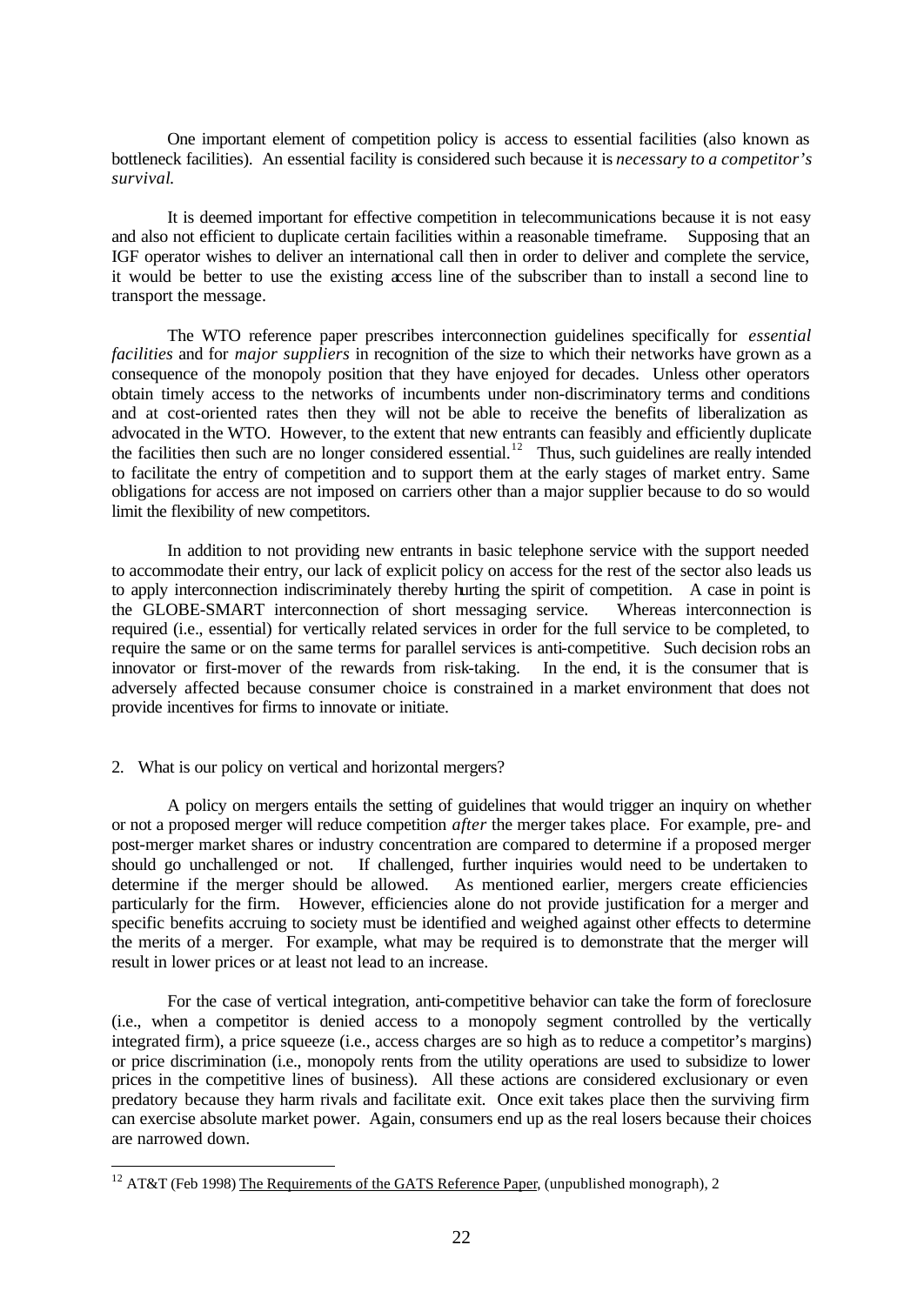To be sure, provisions with regard to such anti-competitive behavior are already spelled out in RA 7925 (e.g., VAS). Implementing Rules and Regulations (IRR) of RA 7925 however do not touch on these issues.

### ASYMMETRY IN REGULATION IN FAVOR OF DOMINANT OPERATOR

There are a couple of regulations that work against the creation of genuine competition in the sector. The first imposes an additional cost to entrants but not to the dominant operator. The second deprives competition of opportunities to exploit economies of scale and scope. It also deprives competition of the opportunity to generate network externalities.

#### 1. Universal access strategies

New entrants were required to install a fixed number of lines as a condition for entry. CMTS operators had to install 400,000 lines while IGF operators were required to put up 300,000 lines in underserved and unserved areas. In contrast, the incumbent dominant operator PLDT was never subjected to any such requirement. Clearly, such rule constitutes a barrier to entry. That firms still entered the market despite the existence of such barrier does not reduce its detrimental effect on competition and consumers.

How are consumers hurt by such an unequal cost burden? The imposition of additional cost to entrants can help mask any inefficiency on the part the dominant operator. Also, a particular firm may be an efficient CMTS operator only or an efficient IGF operator only. Forcing firms to provide another service deprives consumers of the benefits of specialization.

Although most carriers have already satisfied this requirement, universal service obligations is still relevant to the issue of competition because of the use of the access charge as a tool for subsidizing local exchange service. As discussed earlier the access charge must not only reflect the actual cost of interconnection but is also supposed to contain a subsidy component. *That the access charge is used as an instrument for the universal access goals of the government exacerbates the asymmetry between firms.* PLDT, despite not having to install a line in an unserved or underserved area, imputes a subsidy component into the access charge for its local exchange.

#### 2. Assignment of service areas

Another factor that works against the creation of a credible threat to the dominant operator is that fringe operators are constrained by the regulator to operate only within certain jurisdictions. As a result, their ability to develop economies from both the supply and demand side is constrained. Supply side economies imply that a firm can take advantage of common inputs so that costs per line are reduced. Therefore, one firm providing the service in areas A and B can be more efficient than two firms operating in each area. Demand side economies mean that one's subscribers can easily access a wider network of subscribers (i.e., from different parts of the country), which attracts even more subscribers to join. Naturally, a firm that enjoys both such economies can have a better bargaining position vis-à-vis the dominant firm.

**In summary, the current market environment does not bode well for competition and thus, nor for consumer welfare. There is a false sense of fairness in the lack of explicit rules to govern how firms, particularly a dominant firm, are supposed to compe te because it ignores the inherent asymmetry between incumbents and new entrants. That certain regulations handicap new entrants even further only serve to impede the creation of genuine competition in the Philippine telecommunications sector.**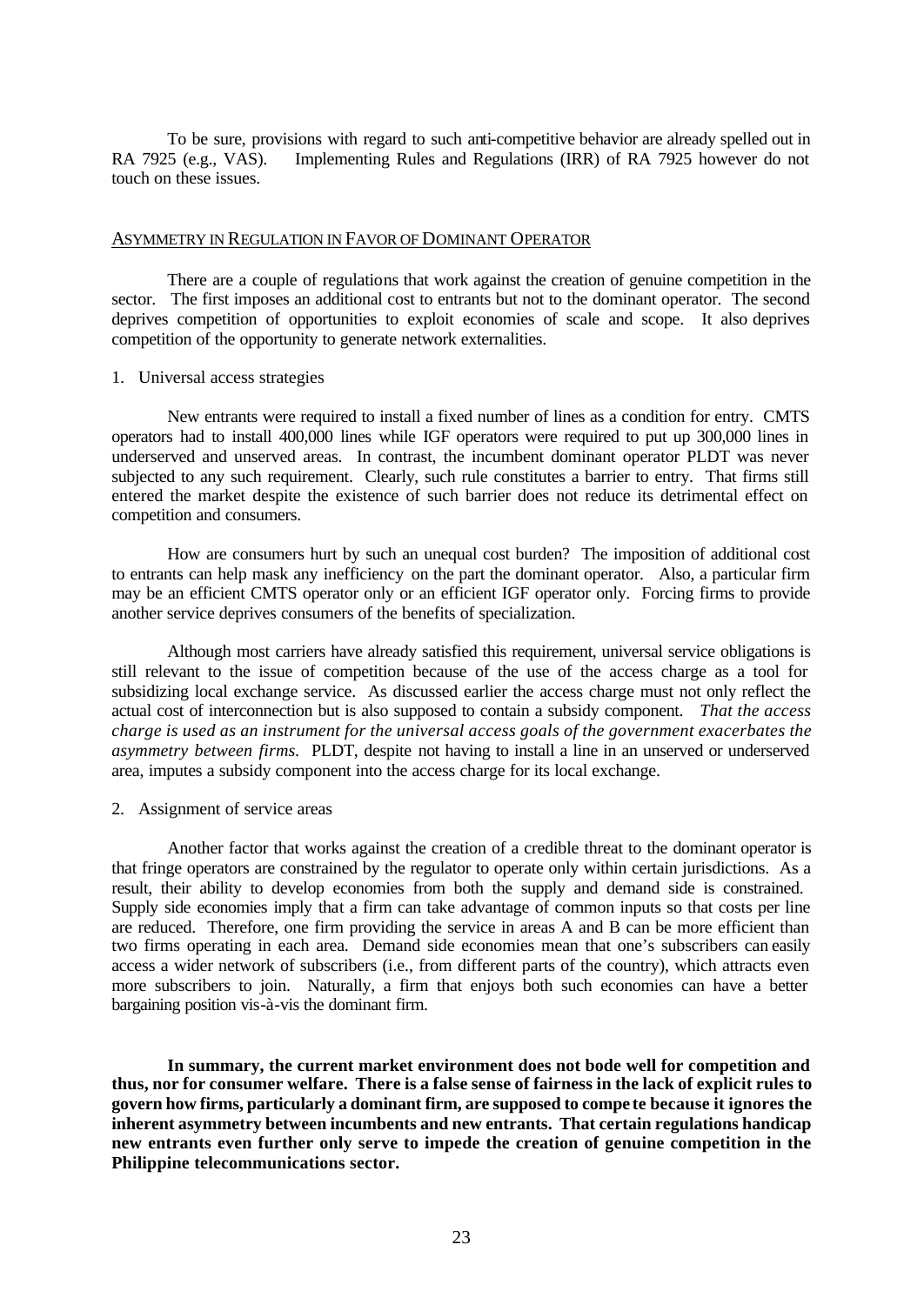## **RECOMMENDATIONS**

l

What can be done to ensure a contestable <sup>13</sup> Philippines telecommunications sector? Our recommendations are based on the following assumptions:

- The regulator alone cannot provide the necessary countervailing power against market power.<sup>14</sup>
- $\bullet$  We have to work within the policy framework of RA 7925, which specifies that:
	- Access charges are to be negotiated (Article VI Sec. 18),
	- The access charge is supposed to make provision for the cross subsidy to unprofitable local exchange service areas *(and not to local exchange per se)* (Article III. Sec. 5 c), and
	- The NTC can exempt any specific telecommunications service from its rate or tariff regulation if the service has sufficient competition to ensure fair and reasonable rates or tariffs. (Article VI Sec. 17)
- Most entrants have already complied with the mandate to install lines.

With the aforementioned as givens, it is recommended that steps be taken to distribute market power and create an environment that prevents the exercise of monopolistic behavior. Concretely, this would entail the following:

Firstly, that we establish specific rules to govern firm behavior. In particular, policies on access to essential facilities and mergers discussed earlier must be defined.

Secondly, a second national license (i.e., the LEC can operate anywhere in the Philippines just like PLDT) must be granted to facilitate consolidation and the formation of second carrier that can pose a credible threat to the current dominant operator.

Thirdly, improve regulation by privatizing certain functions such as auditing performance of operators, preparing public consultation documents or implementing alternative dispute resolution mechanisms.<sup>15</sup> This would make important information readily available to consumers, firms, and even the regulator. It also enhances the process of regulation. Of course, rule making (i.e., regulatory authority) would still rest with the NTC.

The first three suggestions stem from our concern the regulator alone cannot be expected to perform the role of a "countervailing power". Therefore, this function must be shifted to the market itself, distributing power not only among firms but also between the two sides of the market – the suppliers and the consumers.

<sup>&</sup>lt;sup>13</sup> Strictly speaking, the requirements of contestability (e.g., zero sunk cost) do not apply here. We use the term loosely to mean that firms behave as if credible competition, actual or potential, exists.

 $14$  For this assumption the reader is referred to Jacinto Gavino, Jr. (1992) "A Critical Study of the Regulation of the Telephone Utility: Some Options for Policy Development" (Ph.D. diss., University of the Philippines) which discusses the weaknesses of the NTC under monopoly regulation and to Ramonette B. Serafica (1998). "Beyond 2000: An Assessment of Infrastructure Policies" *Discussion Paper Series 98-0*7 (Makati: Philippine Institute for Development Studies) which argues that the demands on the regulator under the new liberalized environment are even greater.

<sup>&</sup>lt;sup>15</sup> Peter Smith (1997) "What the Transformation of Telecom Markets Means for Regulation," Public Policy for the Private Sector Note No. 121 (Washington, D.C.: The World Bank Group)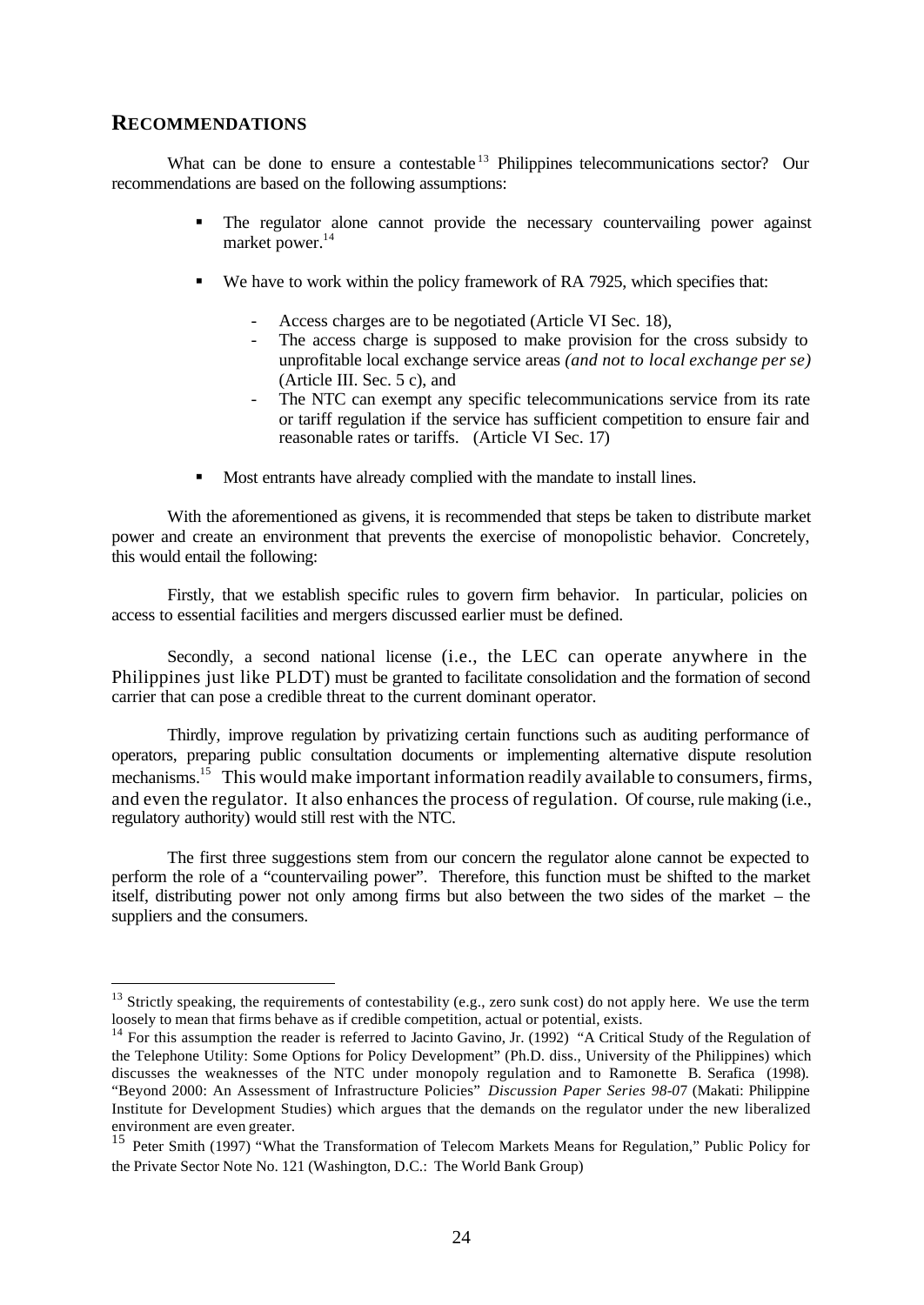Fourthly, the access charge must only serve one objective and that is to accommodate competition. The implication in terms of the level and structure of the access charge is that the rates must reflect only the cost of interconnection with no provision for universal access goals. Given the requirement in RA 7925, subsidy should go only to unprofitable areas. The argument that access charges based on the incremental cost of interconnection will not encourage network build-out is not relevant for the Philippine case because of the forced roll out earlier implemented. Therefore the more appropriate access-pricing regime for the country at this point (i.e., post-SAS) is one that facilitates competition rather than network build-out.

Finally, end-user price setting by the regulator must eventually be removed. There is no way that the regulator can determine the "right" price in an increasingly convergent environment. Firms must be accorded greater flexibility in structuring their prices. Fear of cartel-like behavior can be addressed as long as pro-competitive policies are expanded and strengthened. Thus, although initially focus must be on curtailing market power by a single firm, rules to prevent collusion must be established before price regulation is completely relaxed.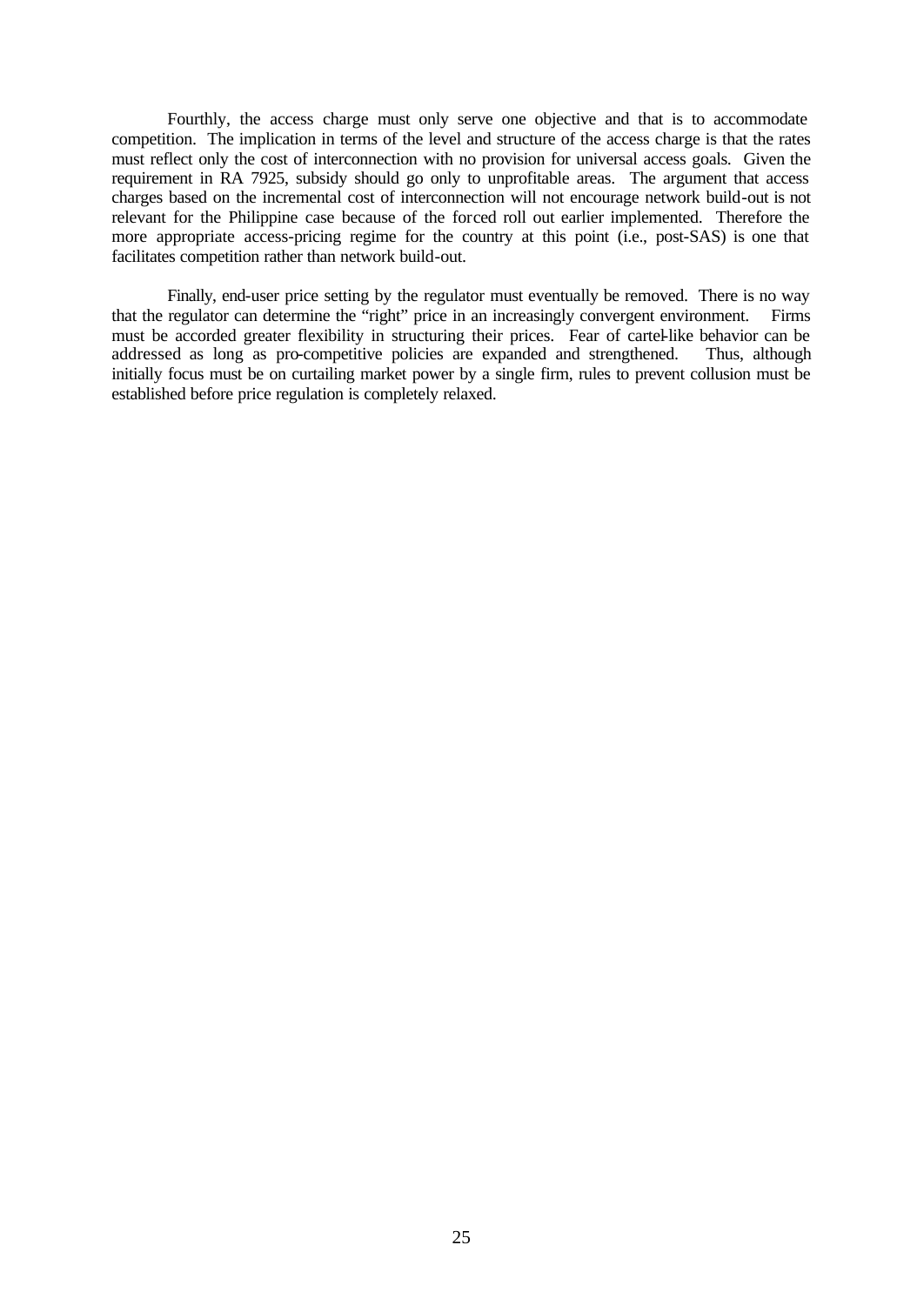#### **REFERENCES**

AT&T (Feb 1998) The Requirements of the GATS Reference Paper (unpublished monograph)

- Carlton, Dennis W. and Jeffrey M. Perloff (1994) "Antitrust Laws and Policy" Chapter 20 of Modern Industrial Organization (New York: Harper Collins College Publishers)
- Gavino, Jacinto, Jr. (1992) "A Critical Study of the Regulation of the Telephone Utility: Some Options for Policy Development" (Ph.D. diss., University of the Philippines).
- The Institute for Research in International Competitiveness (March 1999) A Policy Framework for Competition Policy in the Philippines (Australia)
- National Tariff Commission, Republic of the Philippines (April 7, 1999). Concept Paper on Competition Law and Policy (Planning and Project Coordination Division)
- National Telecommunications Commission, Republic of the Philippines. Annual Report, various years
- Ordover, Janusz A. and Garth Saloner (1989) "Predation, Monopolization, and Antitrust" in R. Schmalensee and R.D. Willig (eds.) Handbook of Industrial Organization, Vol. I (Elsevier Science Publishers B.V.)
- Patalinghug, Epictetus E. (1997). "Competition Policy, Technology Policy and Philippine Industrial Competitiveness," *A Professorial Chair Paper* (Diliman, Q.C.: College of Business Administration, University of the Philippine)
- Serafica, Ramonette B. (1998). "Beyond 2000: An Assessment of Infrastructure Policies" *Discussion Paper Series 98-0*7 (Makati: Philippine Institute for Development Studies)
- Smith, Peter (1997) "What the Transformation of Telecom Markets Means for Regulation," Public Policy for the Private Sector Note No. 121 (Washington, D.C.: The World Bank Group)
- Townsend, David N. (1997) Regulatory Implications of Telecommunications Convergence ITU Regulatory Colloquium No. 6 (Geneva, Switzerland: International Telecommunication Union)
- Valletti, Tommaso M. and Antonio Estache (1998) "The Theory of Access Pricing: An Overview for Infrastructure Regulators" (Washington, D.C.: World Bank Institute) downloaded from http://www.worldbank.org/html/dec/Publications/Workpapers/wps2000series/wps2097/wps2 097.pdf
- Warren, Tony (1995) "Trade in Telecommunications Services," *Economics Division, Research School of Pacific and Asian Studies Australian National University Working Paper no. 95/3*.
- Xavier, Patrick (1997) "Price Setting and Regulation for Telecommunications in the Absence of Reliable and Detailed Cost Information," *Telecommunications Policy,* Vol. 21. No. 3; 213- 233.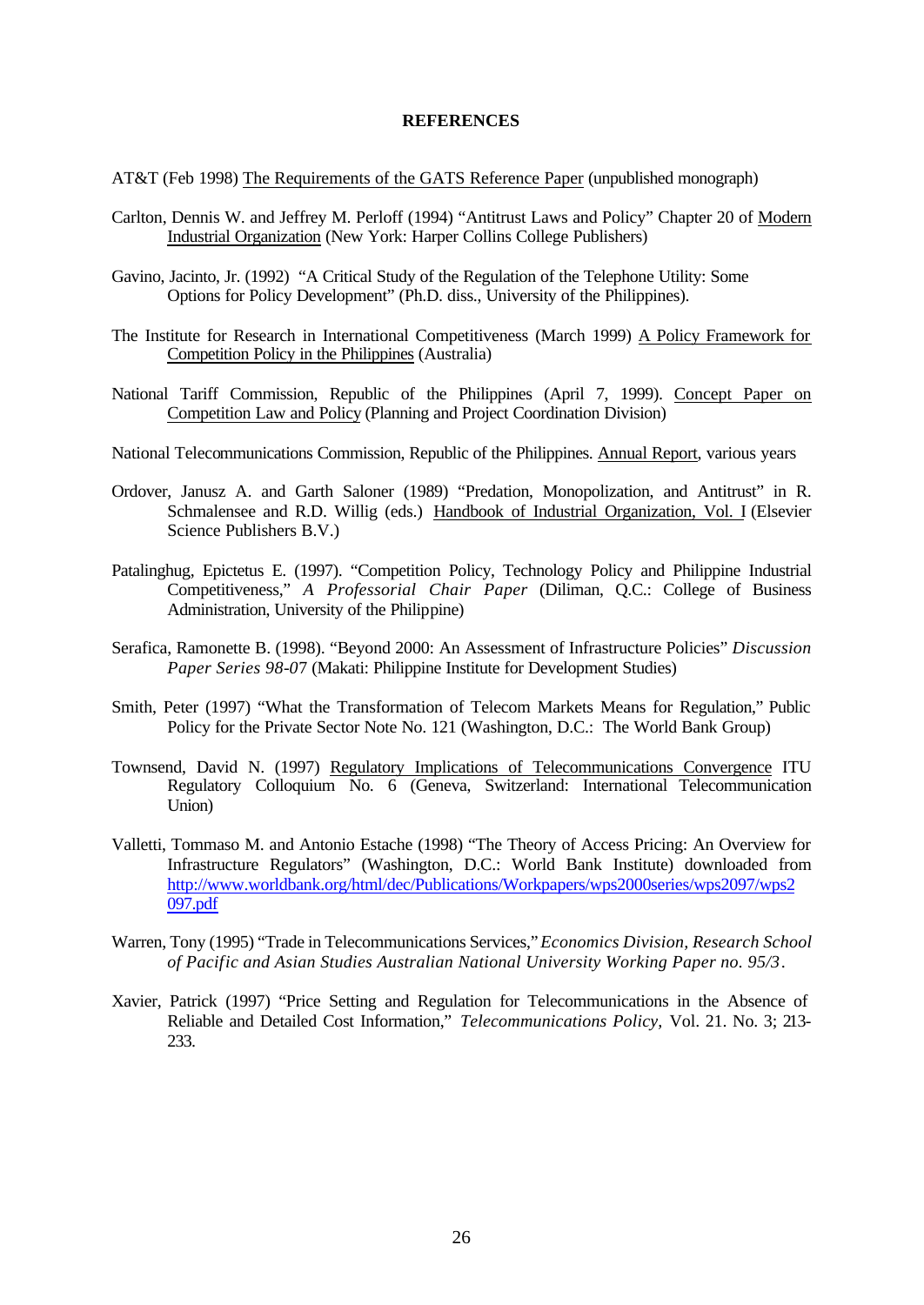## **APPENDIX A**

## **DOMINANT FIRM PER PROVINCE**

| <b>REGION</b>    | <b>PROVINCE</b>     | <b>DOMINANT</b><br><b>FIRM</b> | <b>MARKET SHARE</b><br>OF DOMINANT<br><b>FIRM</b> | <b>OTHER OPERATORS</b>                                         |
|------------------|---------------------|--------------------------------|---------------------------------------------------|----------------------------------------------------------------|
| CAR A            | Abra                | <b>DIGITEL</b>                 | 54%                                               | <b>SMART</b>                                                   |
|                  | Benguet             | <b>PILTEL</b>                  | 74%                                               | SMART, PLDT, DIGITEL                                           |
|                  | Mt. Province        | <b>SMART</b>                   | 78%                                               | <b>DIGITEL</b>                                                 |
|                  |                     |                                |                                                   |                                                                |
| CAR <sub>B</sub> | Kalinga-Apayao      | <b>DIGITEL</b>                 | 100%                                              | None                                                           |
|                  | Ifugao              | DIGITEL                        | 100%                                              | None                                                           |
|                  |                     |                                |                                                   |                                                                |
| Region 1         | <b>Ilocos Norte</b> | PLDT                           | 49%                                               | SMART, DIGITEL                                                 |
|                  | Ilocos Sur          | DIGITEL                        | 86%                                               | <b>SMART</b>                                                   |
|                  | La Union            | <b>PLDT</b>                    | 51%                                               | Northern Tel. Co., SMART, DIGITEL                              |
|                  | Pangasinan          | <b>DIGITEL</b>                 | 80%                                               | Nortelco, SMART, San Carlos Tel. Co.,<br><b>PLDT</b>           |
|                  |                     |                                |                                                   |                                                                |
| Region 2         | <b>Batanes</b>      | None                           | $\Omega$                                          | None                                                           |
|                  | Cagayan             | <b>PLDT</b>                    | 76%                                               | <b>DIGITEL</b>                                                 |
|                  | Isabela             | <b>DIGITEL</b>                 | 100%                                              | None                                                           |
|                  | Quirino             | <b>DIGITEL</b>                 | 100%                                              | None                                                           |
|                  | Nueva Vizcaya       | <b>DIGITEL</b>                 | 100%                                              | None                                                           |
|                  |                     |                                |                                                   |                                                                |
| Region 3         | Bataan              | <b>PLDT</b>                    | 58%                                               | Battlex, DIGITEL, OWNI, SMART                                  |
|                  | <b>Bulacan</b>      | <b>DIGITEL</b>                 | 56%                                               | SMART, PLDT, Datelcom Corp.                                    |
|                  | Nueva Ecija         | <b>PLDT</b>                    | 46%                                               | SMART, DIGITEL                                                 |
|                  | Pampanga            | <b>DIGITEL</b>                 | 34%                                               | Datelcom, SMART, PLDT, Pampanga<br>Tel. Co.                    |
|                  | Tarlac              | <b>PLDT</b>                    | 90%                                               | <b>SMART</b>                                                   |
|                  | Zambales            | <b>DIGITEL</b>                 | 73%                                               | <b>SMART, PLDT</b>                                             |
|                  |                     |                                |                                                   |                                                                |
| Region 4 A       | Aurora              | None                           | $\boldsymbol{0}$                                  | None                                                           |
|                  |                     |                                |                                                   | DIGITEL, Banahaw Tel. Co., PT&T,                               |
|                  | Laguna              | <b>PLDT</b>                    | 49%                                               | Intelco, CTSI                                                  |
|                  | Marinduque          | <b>DIGITEL</b>                 | 100%                                              | None                                                           |
|                  | Quezon              | Gen. Tel. Sys.                 | 38%                                               | Lukban Tel. Sys, PLDT, Santos Tel. Sys,<br>Cruztelco., DIGITEL |
|                  | <b>Rizal</b>        | <b>PLDT</b>                    | 45%                                               | PT&T, DIGITEL                                                  |
|                  | Romblon             | Romblon T.C.                   | 100%                                              | None                                                           |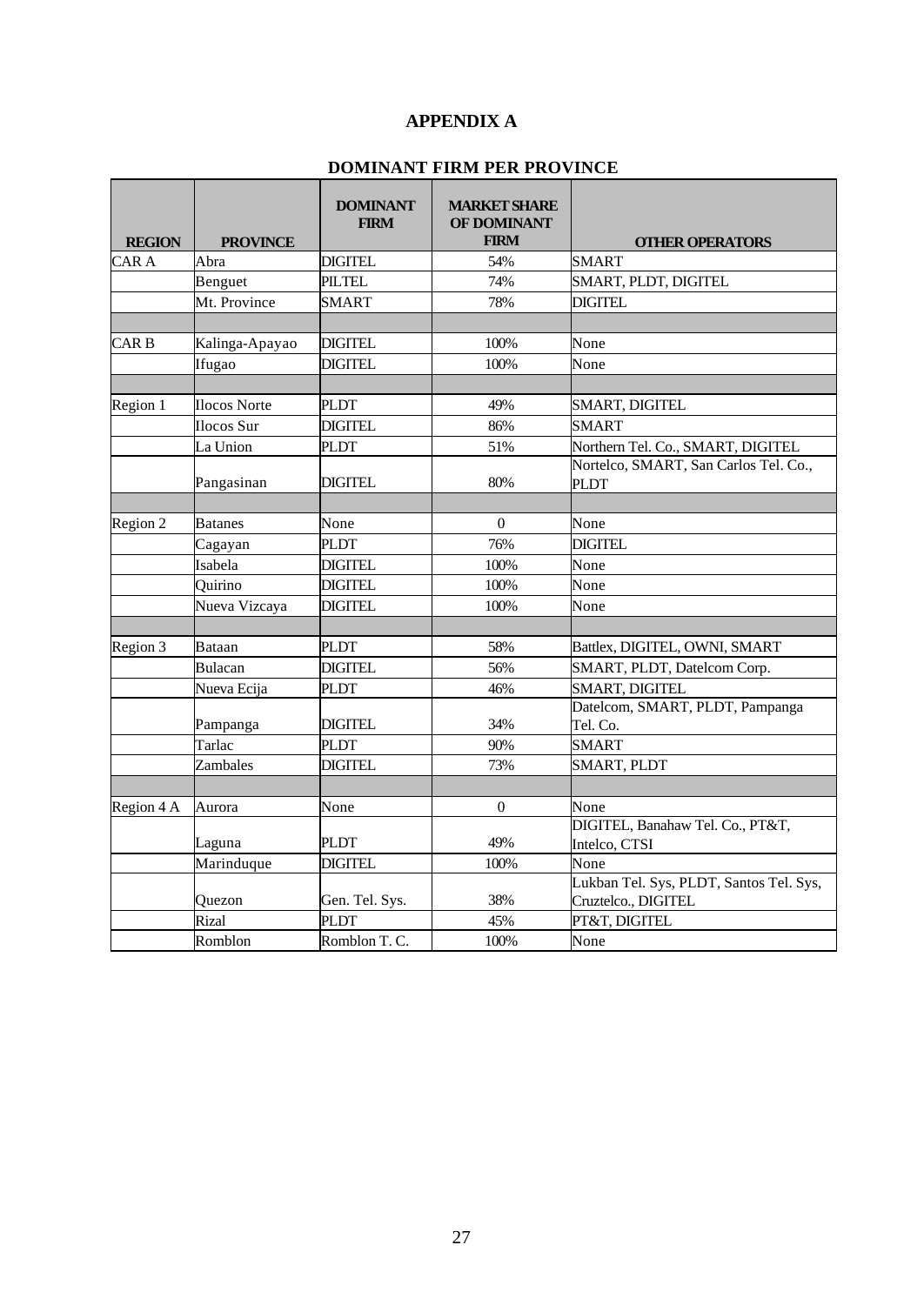| <b>REGION</b> | <b>PROVINCE</b>           | <b>DOMINANT</b><br><b>FIRM</b> | <b>MARKET SHARE</b><br><b>OF DOMINANT</b><br><b>FIRM</b> | <b>OTHER OPERATORS</b>                                     |
|---------------|---------------------------|--------------------------------|----------------------------------------------------------|------------------------------------------------------------|
|               |                           |                                |                                                          | CTSI, GLOBE, West. Bat. Tel. Sys.,                         |
| Region 4 B    | Batangas                  | <b>PLDT</b>                    | 44%                                                      | <b>DIGITEL</b>                                             |
|               | Cavite                    | <b>PLDT</b>                    | 44%                                                      | <b>GLOBE, DIGITEL</b>                                      |
|               | Occidental<br>Mindoro     | DIGITEL                        | 100%                                                     | None                                                       |
|               | Oriental Mindoro          | Calapan Tel. Sys.              | 76%                                                      | GLOBE, RMC Tel Con. Inc.                                   |
|               | Palawan                   | None                           | None                                                     | None                                                       |
|               |                           |                                |                                                          |                                                            |
| Region 5      | Albay                     | <b>BAYANTEL</b>                | 71%                                                      | BICOL TP. & TG., INC., DIGITEL                             |
|               | <b>Camarines Norte</b>    | <b>DIGITEL</b>                 | 50%                                                      | BAYANTEL, Santos Tel. Sys, Labo Tel<br>System              |
|               | Camarines Sur             | <b>BAYANTEL</b>                | 55%                                                      | Iriga Tel. Co., LM United TCI, Bicol<br>Rural Tel, DIGITEL |
|               | Catanduanes               | <b>DIGITEL</b>                 | 100%                                                     | None                                                       |
|               | Masbate                   | None                           | None                                                     | None                                                       |
|               | Sorsogon                  | <b>DIGITEL</b>                 | 82%                                                      | <b>BTTI</b>                                                |
|               |                           |                                |                                                          |                                                            |
| Region 6      | Aklan                     | Panay Tel. Co.                 | 62%                                                      | PLDT, Cruztelco                                            |
|               | Antique                   | <b>ISLACOM</b>                 | 100%                                                     | None                                                       |
|               | Capiz                     | <b>PLDT</b>                    | 88%                                                      | <b>ISLACOM</b>                                             |
|               | Guimaras                  | None                           | $\boldsymbol{0}$                                         | None                                                       |
|               | <b>Iloilo</b>             | <b>ISLACOM</b>                 | 65%                                                      | PLDT, S. Iloilo Tel. Co., Pantelco                         |
|               | Negros Occidental ISLACOM |                                | 50%                                                      | PLDT, SN Carlos Tel. Sys., Victorias Tel.<br>Sys.          |
|               |                           |                                |                                                          |                                                            |
| Region 7      | <b>Bohol</b>              | <b>PLDT</b>                    | 51%                                                      | ISLACOM, Cruztelco.                                        |
|               | Cebu                      | <b>PLDT</b>                    | 63%                                                      | TMSI, ISLACOM, Danao Tel. Co.                              |
|               | <b>Negros Oriental</b>    | <b>ISLACOM</b>                 | 49%                                                      | Cruztelco, PLDT                                            |
|               | Siquijor                  | ISLACOM                        | 76%                                                      | <b>TMSI</b>                                                |
| Region 8      | <b>Eastern Samar</b>      | None                           | $\mathbf{0}$                                             | None                                                       |
|               | Leyte                     | ISLACOM                        | 100%                                                     | None                                                       |
|               | Northern Samar            | None                           | $\overline{0}$                                           | None                                                       |
|               | Samar                     | None                           | $\overline{0}$                                           | None                                                       |
|               | Southern Leyte            | <b>ISLACOM</b>                 | 100%                                                     | None                                                       |
|               | Biliran                   | None                           | None                                                     | None                                                       |
|               |                           |                                |                                                          |                                                            |
| Region 9      | <b>Basilan</b>            | None                           | None                                                     | None                                                       |
|               | Zamboanga del             |                                |                                                          |                                                            |
|               | Norte                     | Cruztelco                      | 100%                                                     | None                                                       |
|               | Zamboanga del Sur PLDT    |                                | 71%                                                      | Ipil Tel. Sys., Cruztelco                                  |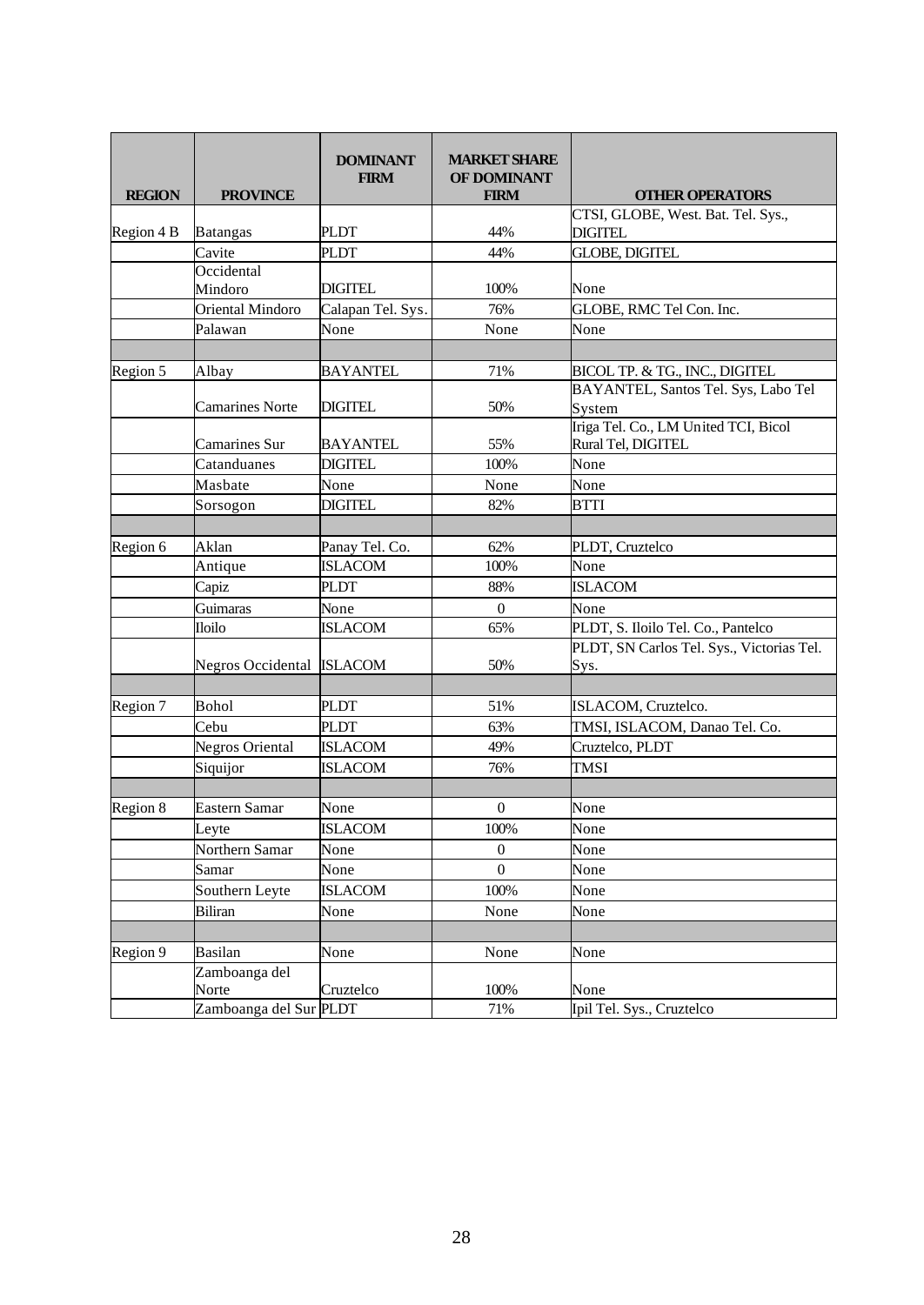| <b>REGION</b> | <b>PROVINCE</b>                     | <b>DOMINANT</b><br><b>FIRM</b> | <b>MARKET SHARE</b><br>OF DOMINANT<br><b>FIRM</b> | <b>OTHER OPERATORS</b>                |
|---------------|-------------------------------------|--------------------------------|---------------------------------------------------|---------------------------------------|
| Region 10     | <b>Bukidnon</b>                     | Southern Tel. Co.              | 52%                                               | PHILCOM                               |
|               | Camiguin<br>Misamis Occidental PLDT | Camiguin Tel.<br>Coop.         | 80%<br>81%                                        | Camteco<br>TMSI, Cruztelco            |
|               |                                     |                                |                                                   |                                       |
|               | Misamis Oriental                    | PHILCOM                        | 56%                                               | Italtel, Sotelco, Misortel, Cruztelco |
| Region 11     | Davao                               | PHILCOM                        | 43%                                               | Cruztelco, Datelco Global CI, PLDT    |
|               | Davao del Sur                       | <b>PLDT</b>                    | 100%                                              | None                                  |
|               | Davao Oriental                      | PHILCOM                        | 63%                                               | Mati Tel. Co.                         |
|               | South Cotabato                      | Marbel                         | 100%                                              | None                                  |
|               | Sarangani                           | None                           | $\mathbf{0}$                                      | None                                  |
|               | Compostela Valley                   | None                           | $\boldsymbol{0}$                                  | None                                  |
|               |                                     |                                |                                                   |                                       |
| Region 12     | Lanao del Norte                     | Maranao Tel. Co.               | 87%                                               | TMSI, GLOBE                           |
|               | Cotabato                            | M. Kidapawan<br>Tel.           | 60%                                               | GLOBE, Midsayap Com. Sys.             |
|               | Sultan Kudarat                      | Sultan Kudarat<br>TS           | 100%                                              | None                                  |
|               |                                     |                                |                                                   |                                       |
| Region 13     | Agusan del Norte                    | Cruztelco                      | 55%                                               | PHILCOM                               |
|               | Agusan del Sur                      | PHILCOM                        | 62%                                               | Cruztelco                             |
|               | Surigao del Norte                   | Cruztelco                      | 55%                                               | PHILCOM                               |
|               | Surigao del Sur                     | PHILCOM                        | 84%                                               | <b>PLDT</b>                           |
| ARMM          | Lanao del Sur                       | None                           | $\boldsymbol{0}$                                  | None                                  |
|               | Marawi City                         | None                           | $\overline{0}$                                    | None                                  |
|               | Maguindanao                         | <b>PLDT</b>                    | 95%                                               | <b>GLOBE</b>                          |
|               | Sulu                                | Jolo TS                        | 100%                                              | None                                  |
|               | Jolo                                | None                           | $\boldsymbol{0}$                                  | None                                  |
|               | Tawi-tawi                           | None                           | $\boldsymbol{0}$                                  | None                                  |
|               | Bongao                              | None                           | $\boldsymbol{0}$                                  | None                                  |
|               |                                     |                                |                                                   |                                       |
| NCR A         | Manila                              | <b>PLDT</b>                    | 100%                                              | ETPI, BAYANTEL                        |
|               | Caloocan                            | PLDT                           | 100%                                              | <b>ETPI</b>                           |
|               |                                     |                                |                                                   |                                       |
| NCR B         | Quezon City                         | <b>PLDT</b>                    | 57%                                               | <b>BAYANTEL</b>                       |
|               | Valenzuela                          | <b>PLDT</b>                    | 51%                                               | <b>BAYANTEL</b>                       |
|               | Malabon                             | PLDT                           | 64%                                               | <b>BAYANTEL</b>                       |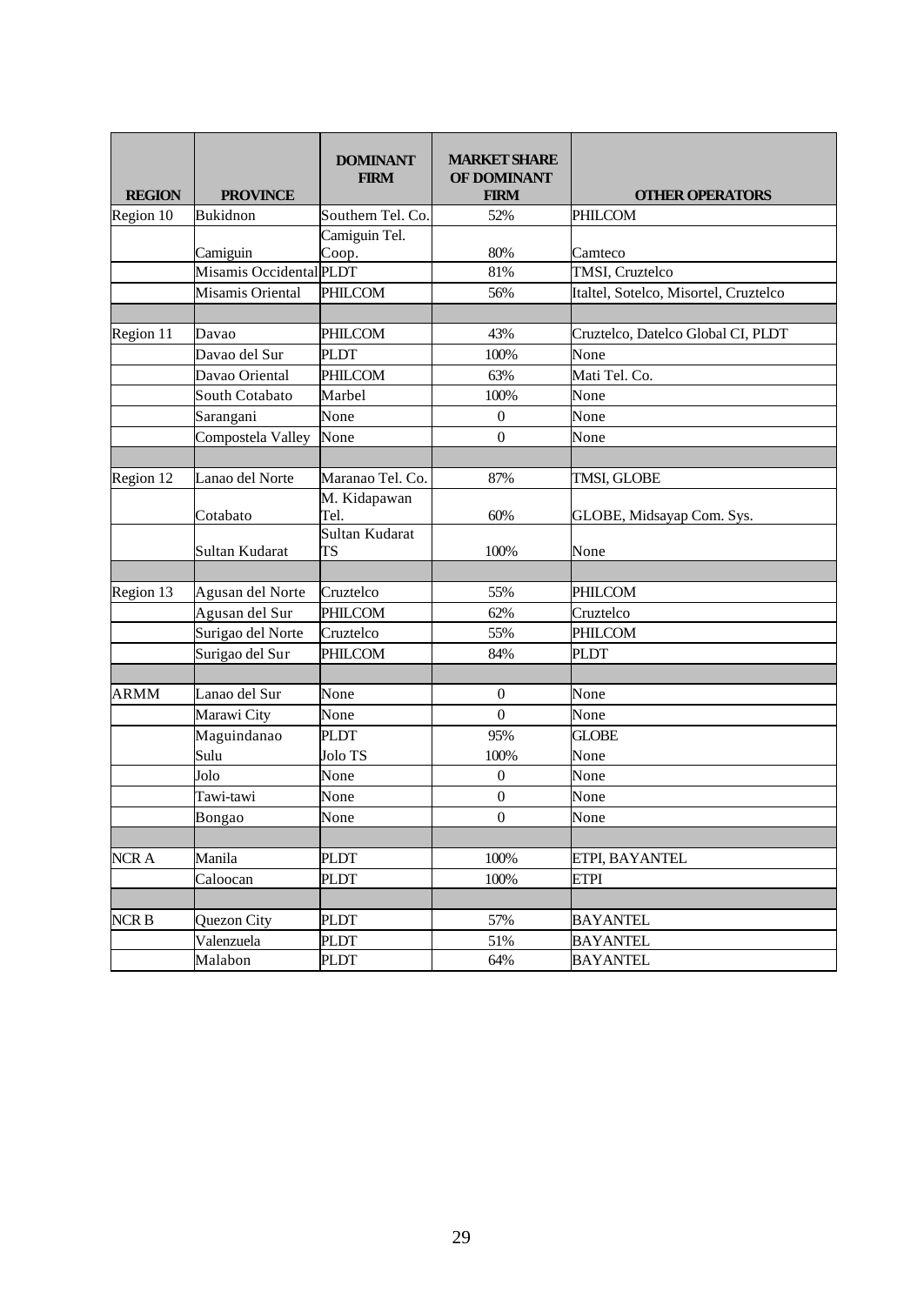| <b>REGION</b>    | <b>PROVINCE</b> | <b>DOMINANT</b><br><b>FIRM</b> | <b>MARKET SHARE</b><br>OF DOMINANT<br>FIRM. | <b>OTHER OPERATORS</b> |
|------------------|-----------------|--------------------------------|---------------------------------------------|------------------------|
| NCR C            | Makati          | <b>PLDT</b>                    | 84%                                         | <b>GLOBE</b>           |
|                  | San Juan        | PLDT                           | 94%                                         | <b>GLOBE</b>           |
|                  | Mandaluyong     | PLDT                           | 72%                                         | <b>GLOBE</b>           |
|                  | Marikina        | <b>PLDT</b>                    | 84%                                         | <b>GLOBE</b>           |
|                  | Pasig           | <b>PLDT</b>                    | 83%                                         | <b>GLOBE</b>           |
| NCR <sub>D</sub> | Las Pinas       | <b>PLDT</b>                    | 100%                                        | <b>SMART</b>           |
|                  | Paranaque       | PLDT                           | 68%                                         | <b>SMART</b>           |
|                  | Pasay           | <b>PLDT</b>                    | 56%                                         | <b>SMART</b>           |
|                  | Taguig          | <b>SMART</b>                   | 100%                                        | None                   |
|                  | Muntinlupa      | PLDT                           | 55%                                         | <b>SMART</b>           |

*NOTE - COMPUTATION OF MARKET SHARE BASED ON REPORTED 1998 SUBSCRIBED LINES ONLY SOURCE: NATIONAL TELECOMMUNICATIONS COMMISSION*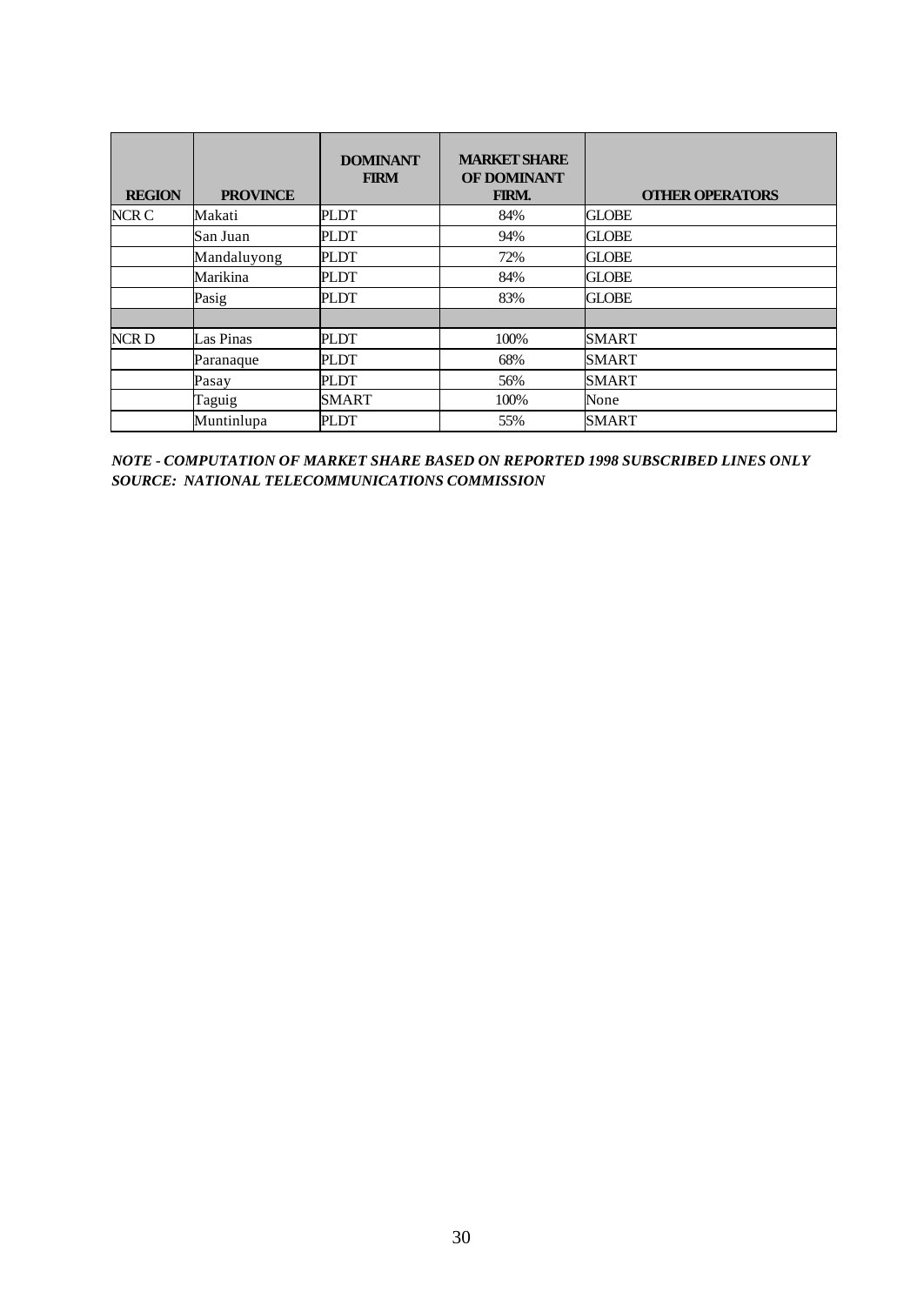## **APPENDIX B**

#### RA 7925 : Relevant Provisions on Interconnection

Article III. Sec. 5 c (the Commission shall) Mandate a fair and reasonable interconnection of facilities of authorized public network operators and other providers of telecommunications services through appropriate modalities of interconnection and at a reasonable and fair level of charges, which make provision for the cross subsidy to unprofitable local exchange service areas so as to promote telephone density and provide the most extensive access to basic telecommunications services available at affordable rates to the public;

Article VI Sec. 18 Access Charge/Revenue Sharing – The access charge/revenue sharing arrangements between all interconnecting carriers shall be negotiated between the parties and the agreement between the parties shall be submitted to the Commission. In the event the parties fail to agree thereon within a reasonable period of time, the dispute shall be submitted to the Commission for resolution.

In adopting or approving an access charge formula or revenue sharing agreement between two or more carriers, particularly, but not limited to a local exchange, interconnecting with a mobile radio, inter-exchange long distance carrier, or international carrier, the Commission shall ensure equity, reciprocity and fairness among the parties concerned. In so approving the rates for interconnection between the telecommunications carriers, the Commission shall take into consideration the costs of the facilities needed to complete the interconnection, the need to provide the cross-subsidy to local exchange carriers to enable them to fulfill the primary national objective of increasing telephone density in the country and assure a rate of return on the total local exchange network investment that is at parity with those earned by other segments of the telecommunications industry: *Provided*, That international carriers and mobile radio operators which are mandated to provide local exchange services, shall not be exempt from the requirement to provide the cross-subsidy, when they interconnection with the local exchanges of other carriers: *Provided, further*, That the local exchanges which they will additionally operate, shall equally be entitled to the cross-subsidy from other international carriers, mobile radio operators, or inter-exchange carriers interconnecting with them.